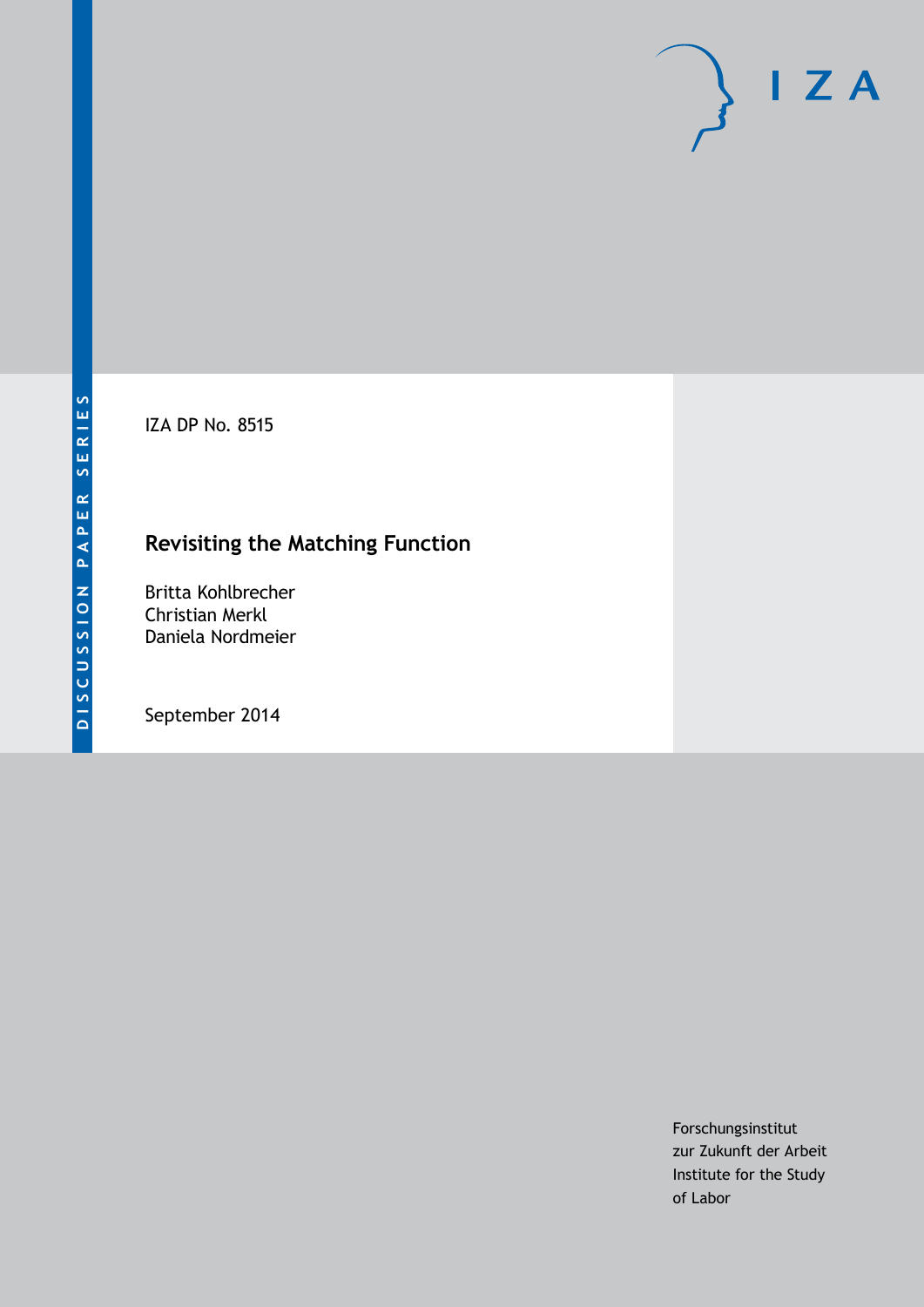# **Revisiting the Matching Function**

## **Britta Kohlbrecher**

*Friedrich-Alexander-Universität Erlangen-Nuremberg*

## **Christian Merkl**

*Friedrich-Alexander-Universität Erlangen-Nuremberg, Kiel Institute for the World Economy and IZA*

## **Daniela Nordmeier**

*Deutsche Bundesbank*

Discussion Paper No. 8515 September 2014

IZA

P.O. Box 7240 53072 Bonn **Germany** 

Phone: +49-228-3894-0 Fax: +49-228-3894-180 E-mail: [iza@iza.org](mailto:iza@iza.org)

Any opinions expressed here are those of the author(s) and not those of IZA. Research published in this series may include views on policy, but the institute itself takes no institutional policy positions. The IZA research network is committed to the IZA Guiding Principles of Research Integrity.

The Institute for the Study of Labor (IZA) in Bonn is a local and virtual international research center and a place of communication between science, politics and business. IZA is an independent nonprofit organization supported by Deutsche Post Foundation. The center is associated with the University of Bonn and offers a stimulating research environment through its international network, workshops and conferences, data service, project support, research visits and doctoral program. IZA engages in (i) original and internationally competitive research in all fields of labor economics, (ii) development of policy concepts, and (iii) dissemination of research results and concepts to the interested public.

<span id="page-1-0"></span>IZA Discussion Papers often represent preliminary work and are circulated to encourage discussion. Citation of such a paper should account for its provisional character. A revised version may be available directly from the author.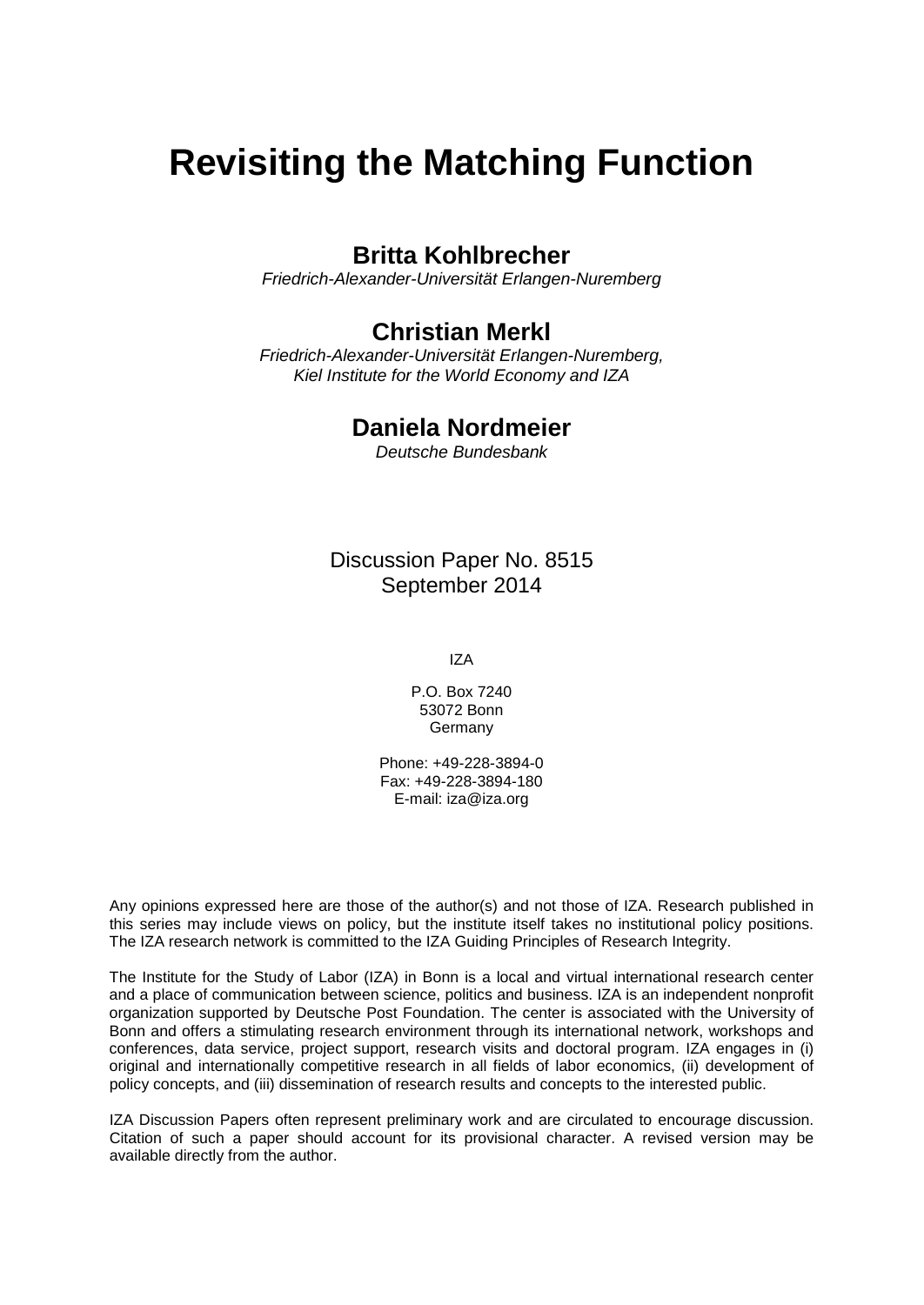IZA Discussion Paper No. 8515 September 2014

## **ABSTRACT**

## **Revisiting the Matching Function[\\*](#page-1-0)**

This paper shows analytically and numerically that there are two ways of generating an observationally equivalent comovement between matches, unemployment, and vacancies in dynamic labor market models: either by assuming a standard Cobb-Douglas contact function or by combining a degenerate contact function with idiosyncratic productivity shocks for new jobs. Despite this observational equivalence, we provide several reasons for why it is important to understand what happens inside the black box of job creation. We calibrate a combined model with both mechanisms to administrative German wage and labor market flow data. In contrast to the model without idiosyncratic shocks, the combined model is able to replicate the observed negative time trend in estimated matching functions. In addition, the full nonlinear combined model generates highly asymmetric business cycle responses to large aggregate shocks.

JEL Classification: E24, E32, J63, J64

Keywords: matching function, idiosyncratic productivity, job creation, vacancies, time trend, asymmetries

Corresponding author:

Christian Merkl Friedrich-Alexander-Universität Erlangen-Nürnberg Chair of Macroeconomics Lange Gasse 20 90403 Nürnberg Germany E-mail: [christian.merkl@fau.de](mailto:christian.merkl@fau.de)

The authors thank participants at the annual meeting of the European Economic Association, the IAB workshop for administrative data, the Conference on Recent Developments in Macroeconomics in Mannheim, the EES workshop, the joint Vienna Macroeconomics Seminar, the seminar at the University of Konstanz, the Cologne Workshop on Macroeconomics, the Search and Matching Workshop in Edinburgh, the CGBCR Conference in Manchester, the Annual Meeting of the German Economic Association, and various other workshops for valuable feedback. We also thank Edgar Preugschat for discussing our paper. Financial support from the "Hans Frisch Stiftung" is gratefully acknowledged.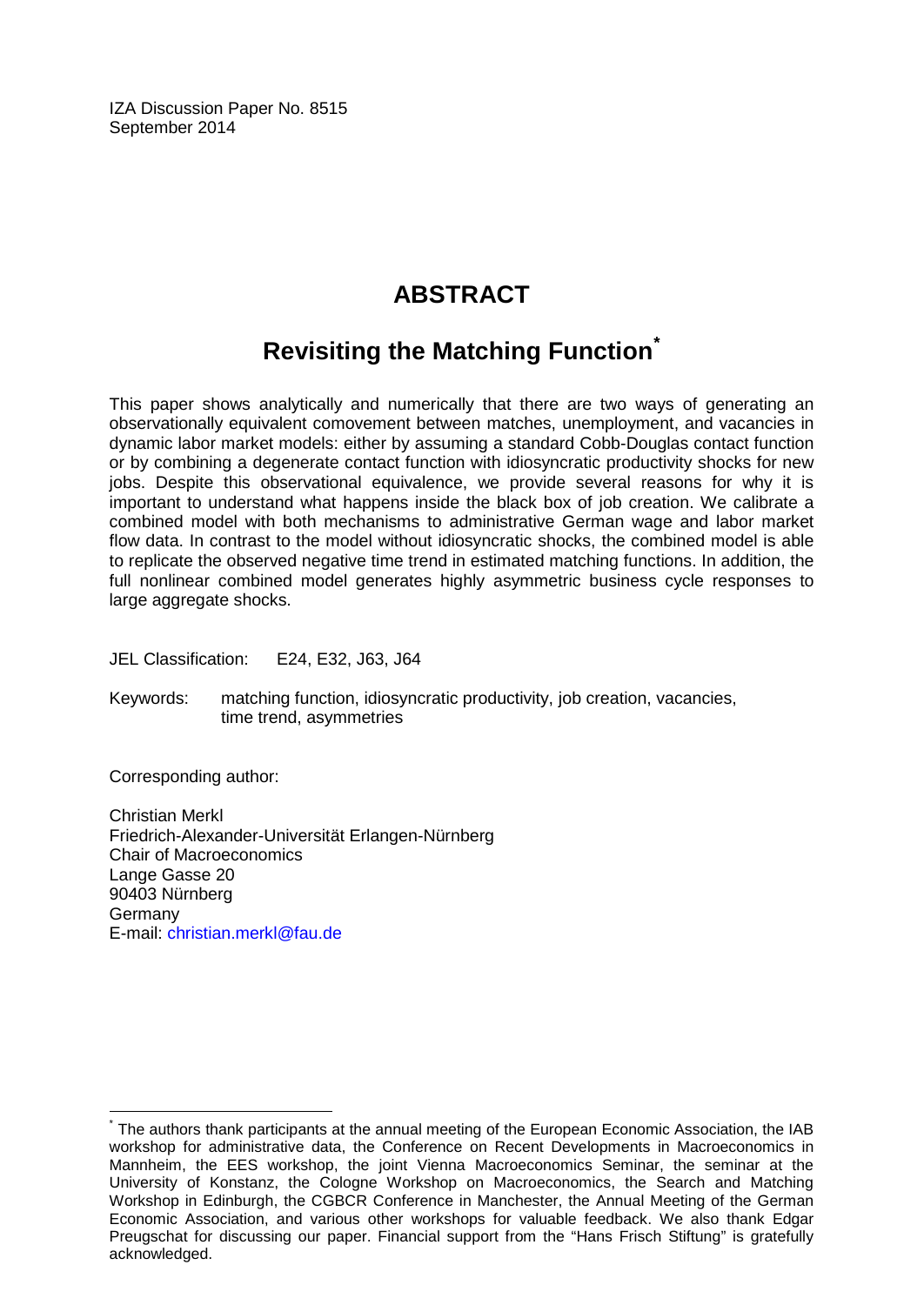## 1 Introduction

*"The matching function is a modeling device that occupies the same place in the macroeconomist's tool kit as other aggregate function, such as the production function (. . . ). Like the other aggregate functions its usefulness depends on its empirical viability and on how successful it is in capturing the key implications of heterogeneities and frictions in macro models." (Petrongolo and Pissarides, 2001, 391-392)*

There is widespread empirical evidence for a Cobb-Douglas constant returns matching function across countries, occupations or other disaggregation levels (see Blanchard and Diamond (1990) for an early work and Petrongolo and Pissarides (2001) for a survey). The coefficients from these matching function estimations are often used to parametrize Cobb-Douglas contact functions in theoretical models.<sup>1</sup> Thus, the job creation mechanism in search and matching models is usually exclusively driven by a theoretical contact function.<sup>2</sup> In reality, job creation consists of more than one margin. After workers and firms get in contact (e.g. in an interview), only a certain fraction of workers is selected. Not all workers are suitable for an employer and thus only those with the best characteristics (e.g. idiosyncratic shocks) are selected. This second mechanism is also well established in the literature.<sup>3</sup> However, most existing macro-labor business cycle papers use a degenerate selection mechanism (i.e. idiosyncratic shocks play no meaningful role).<sup>4</sup>

In this paper, we approach the matching function from a completely different angle. We focus on the potential role of idiosyncratic productivity for job creation. We start by choosing the opposite polar case to the existing literature, namely by assuming a degenerate contact function. Every worker gets in contact with some constant probability. Firms only select those workers with the largest idiosyncratic productivity.<sup>5</sup> In such a framework, due to the degenerate contact function, more vacancies do not lead to more matches in aggregate. However, both vacancies and the job-finding rate are procyclical. Imagine a positive aggregate productivity shock. This leads to a rise of the ex-ante expected profits in firms' vacancy free entry condition and thereby stimulates vacancy creation.

<sup>&</sup>lt;sup>1</sup>In what follows, "contact function" refers to the theoretical function that establishes contacts between workers and firms. Due to idiosyncratic shocks, not all of the contacts may become matches. "Matching function" refers to the empirical connection between matches on the one hand and vacancies and unemployment on the other hand.

<sup>&</sup>lt;sup>2</sup>See e.g. Hall (2005); Hagedorn and Manovskii (2008), and Shimer (2005). There are many papers that combine a contact function, a vacancy free entry condition and idiosyncratic productivity to model endogenous separations (e.g. Krause and Lubik, 2007; Thomas and Zanetti, 2009; Zanetti, 2011). However, in these papers idiosyncratic productivity shocks are used to model the behavior of separations (not hirings).

<sup>3</sup>For a seminal contribution with idiosyncratic productivity see Jovanovic (1979). Traditional search models (e.g. McCall, 1970; Mortensen, 1987) rely on exogenous wage distributions. If they are interpreted as the result of some underlying idiosyncratic productivity heterogeneity, they fall into the same category of models.

<sup>4</sup>See the upper panel in Figure 6 in the Appendix for an illustration.

 $5Brown$  et al. (forthcoming); Lechthaler et al. (2010) use similar mechanisms in context of more complex models.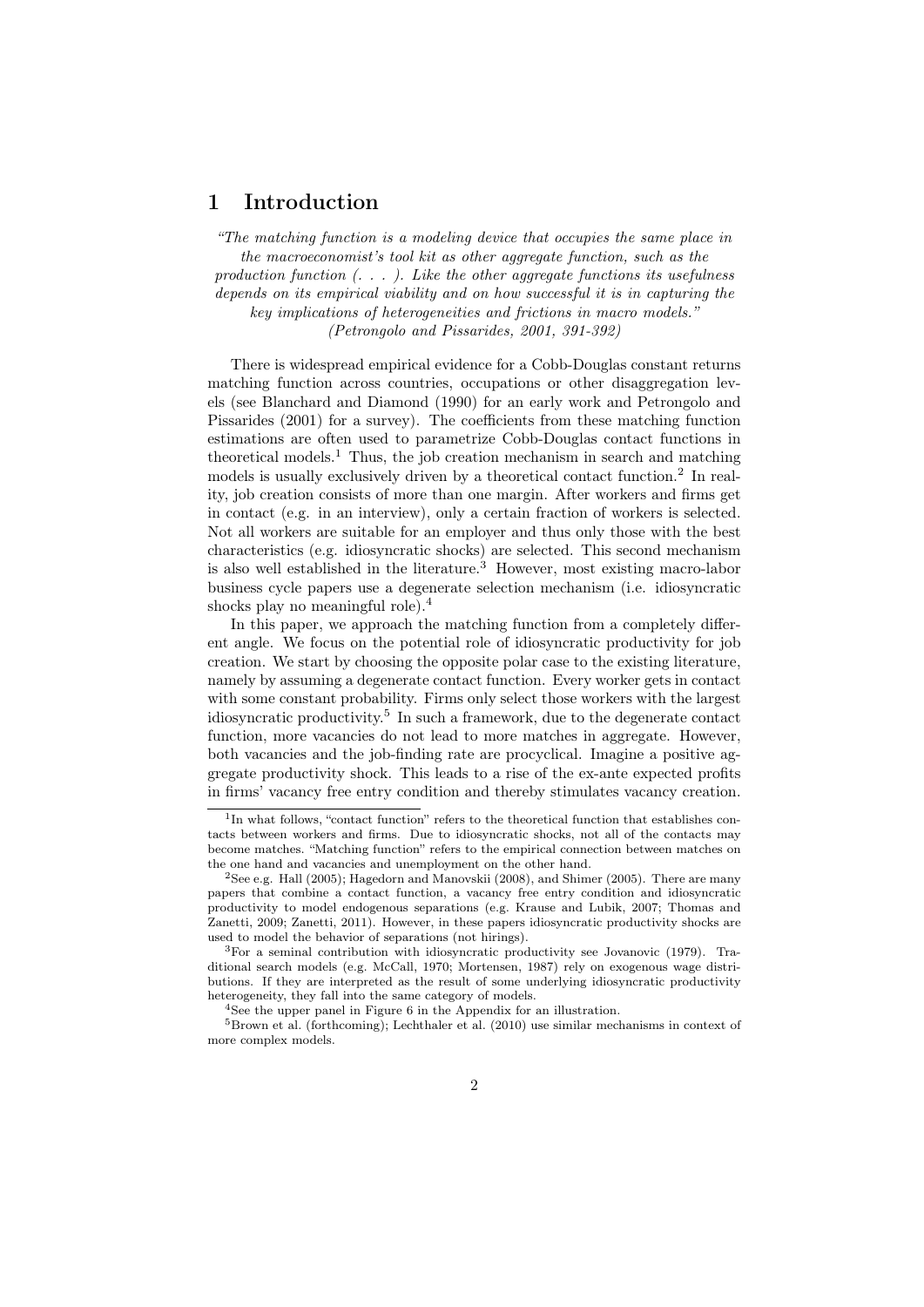In addition, larger aggregate productivity makes it profitable for firms to hire workers with less favorable characteristics (i.e. lower idiosyncratic productivity). This increases the job-finding rate.

We show analytically and numerically that this opposite polar case to the standard literature generates an observationally equivalent equilibrium comovement between matches, unemployment, and vacancies. To put it differently: Our first contribution is to show that dynamic labor market models with two standard modeling ingredients (vacancy free entry and idiosyncratic productivity) generate a simulated time series behavior that is in line with the results from matching function estimations (Cobb-Douglas, constant returns).<sup>6</sup>

We prove that the shape of the idiosyncratic productivity distribution at the cutoff point determines the precise nature of the comovement, i.e. the coefficients in an estimated matching function. We use high quality German administrative wage data to impose discipline on calibrating the density function. Our calibrated and simulated model (with degenerate contact function) generates an equilibrium comovement that is already fairly close to the correlations of the actual matches, unemployment, and vacancy time series in the German data.

In order to match the dynamics of the German labor market data, we replace the degenerate with a traditional contact function and set the weight on vacancies such that we can replicate the correlation structure from the data. Due to idiosyncratic productivity shocks, the required weight on vacancies in the contact function is much smaller than the coefficient from the matching function estimation. Thus, our paper reveals that the conventional practice to use matching function estimations in order to parametrize contact functions has caveats. More precisely: Assume that the weight on vacancies in the traditional contact function is parametrized with the values obtained from a matching function estimation. Then, in a model with idiosyncratic shocks, the model based comovement between matches, unemployment, and vacancies will not be in line with the data any more. In this scenario, a matching function estimation based on simulated data generates a substantially larger weight on vacancies than in the empirical data. This is very relevant from a welfare perspective. According to Hosios rule, an economy is constrained efficient when the bargaining power is equal to the elasticity of the contact function with respect to vacancies.

One important insight of our paper is that there are multiple ways of generating the same comovement between matches, unemployment, and vacancies in theoretical models. This observational equivalence applies to both the matching function and the Beveridge curve. But does it matter what happens inside the black box of job creation? We argue that it matters a lot. A model that combines both a traditional contact function and idiosyncratic productivity has very interesting implications. First, the combined model generates substantial labor market asymmetries to symmetric aggregate shocks. In the full nonlinear model,<sup>7</sup> large negative aggregate shocks generate stronger labor market reac-

 $6$ See the lower panel in Figure  $6$  in the Appendix for an illustration.

 $7$ Note that all our previous arguments were based on analytical steady state elasticities or numerical second order approximations, which are reasonable in the context of regular business cycle fluctuations. However, for very large shocks such as the Great Recession or the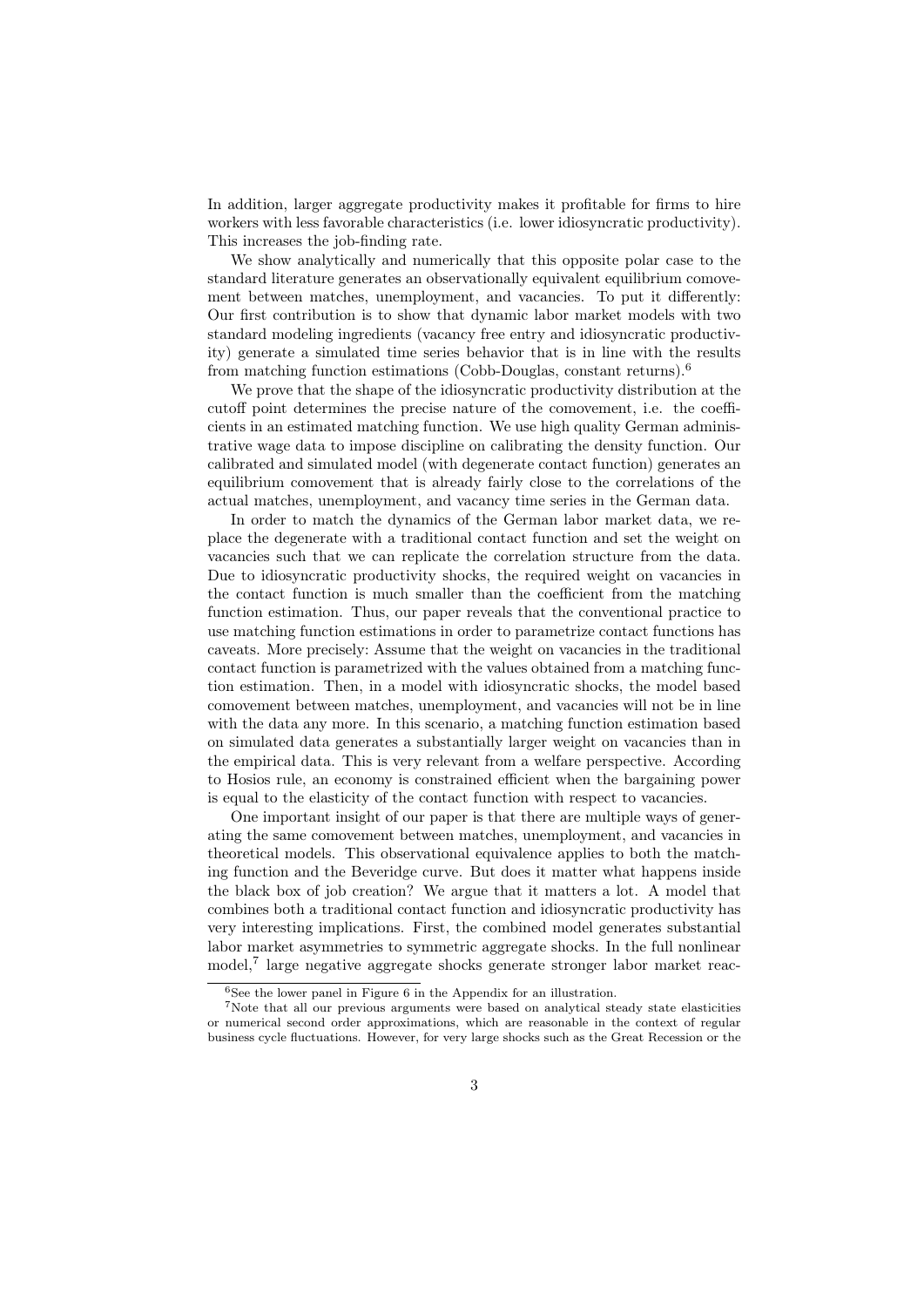tions than positive aggregate shocks of the same size. With large aggregate shocks, the curvature of the idiosyncratic productivity shock distributions matters, which we calibrate with wage data. The response of unemployment and the job-finding rate to a 5% negative productivity shock is nearly twice as large as to a positive shock of equal size. Second, the combined model provides a rationale for why matching function estimations often show a negative time trend (Petrongolo and Pissarides, 2001; Poeschel, 2012). When the selection margin is active, lower vacancy posting costs (e.g. due to new technology)<sup>8</sup> generate such a time trend even if the contact efficiency is constant. Intuitively, lower vacancy posting costs stimulate vacancy posting. This generates more matches via the contact margin. However, the selection margin is not directly affected and the number of extra jobs increases less than proportionally. An estimation of the matching function would therefore detect a decline in the matching efficiency. However, in a model with idiosyncratic shocks, this negative time trend would not be a sign for a worrisome deterioration of labor market conditions.

The rest of the paper proceeds as follows. Section 2 derives a simple model with contact function, free entry of vacancies and idiosyncratic productivity shocks for new jobs. Section 3 provides an analytical expression for the equilibrium comovement of the job-finding rate and the market tightness in this framework (starting with a degenerate contact function). Section 4 first calibrates the model with a degenerate contact function. Second, it combines a non-degenerate contact function and idiosyncratic productivity shocks to match the estimated matching function. Section 5 shows that the combined model has very interesting labor market dynamics and implications. Section 6 concludes.

## 2 A Simple Model

#### 2.1 Model Environment

Our economy is populated with a continuum of workers who can either be employed or unemployed. Employed workers are separated with an exogenous probability  $\phi$ . Unemployed workers search for a job. We assume that they get in contact with a firm with probability  $p_t \leq 1$ . The contact probability may either be driven by a standard contact function as in Mortensen and Pissarides (1994) and Pissarides (2000) or it may be degenerate, as standard in search models (e.g. McCall, 1970; Mortensen, 1987) or as assumed in selection models (Brown et al., forthcoming; Lechthaler et al., 2010).

When unemployed workers get in contact with a firm, they draw an idiosyncratic productivity realization  $\varepsilon_{it}$ , i.e. some workers are more productive than others. This nests the case of search and matching models where endogenous separations hit before production takes place (e.g. Krause and Lubik, 2007) or the stochastic job matching model (Pissarides, 2000, chapter 6). Firms will

Great Depression the full nonlinear model is more appropriate.

<sup>&</sup>lt;sup>8</sup>There is anecdotal and quantitative support for our story that vacancy posting costs have actually declined (see e.g. Kuhn and Mansour, forthcoming).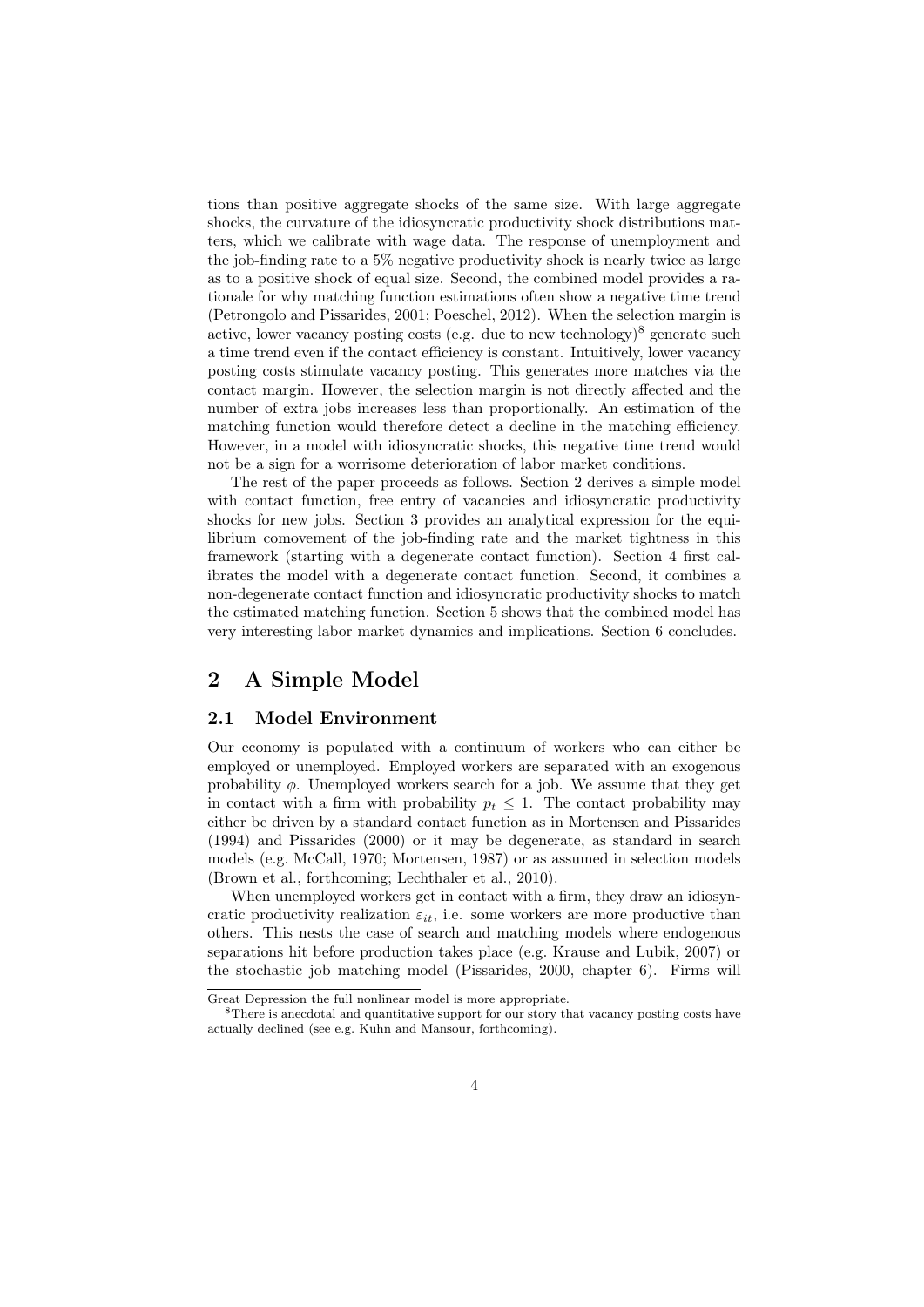only hire workers when the productivity realization,  $\varepsilon_{it}$ , is at least as large as the cutoff productivity  $\tilde{\varepsilon}_t$ , that makes a firm indifferent between hiring and not hiring. For illustration purposes, we start with a model where idiosyncratic productivity shocks are only drawn in the first period of employment. However, this assumption is without loss of generality. We show analytically in the Appendix that we obtain the same results for two additional polar cases. First, when we assume that the idiosyncratic shock,  $\varepsilon$ , is redrawn every period (both for new contacts and for existing matches) and *iid* across workers and time. Second, when we assume that  $\varepsilon$  is only drawn when a new contact is made, but it remains the same for the entire period of employment.

Firms have to post vacancies to obtain a share of the economy wide applicants (namely, the firm's vacancy divided by the overall number of vacancies, which is determined by a free-entry condition). With a traditional contact function, more vacancies lead to more contacts. By contrast, with a degenerate contact function, more vacancies do not lead to more contacts.

#### 2.2 Contacts

Contacts are assumed to follow a Cobb-Douglas function with constant returns to scale (CRS)

$$
c_t = \mu v_t^{\gamma} u_t^{1-\gamma},\tag{1}
$$

where  $c_t$  denotes the overall number of contacts,  $\mu$  is the contact efficiency, and  $u_t$  and  $v_t$  are beginning of period unemployment and vacancies respectively. The contact probability for a worker is thus  $p_t = \mu \theta_t^{\gamma}$  and the contact probability for a firm  $q_t = \mu \theta_t^{\gamma - 1} = p_t/\theta_t$ , where  $\theta_t = v_t/u_t$  denotes market tightness. With  $\gamma = 0$  the contact function is degenerate in the sense that more vacancies do not lead to more contacts and jobs in the aggregate.

#### 2.3 The Selection Decision

Once a contact between a searching worker and the firm has been established, firms decide whether to hire/select a particular worker or not. There is a random worker-firm pair specific idiosyncratic productivity shock, *εit*, which is *iid* across workers and time<sup>9</sup>, with density function  $f(\varepsilon_t)$  and the cumulative distribution *F* ( $\varepsilon$ *t*).  $\varepsilon$ *t* is observed by the worker and the firm. Thus, the expected discounted profit of hiring an unemployed worker,  $\pi_t^E(\varepsilon_t)$ , is equal to the current aggregate productivity plus the idiosyncratic productivity shock,  $\varepsilon_t$ , minus the current wage (which may be a function of  $\varepsilon$ ),  $w_t(\varepsilon_t)$ , plus the expected discounted future profits:

$$
\pi_t^E(\varepsilon_t) = a_t + \varepsilon_t - w_t(\varepsilon_t) + \delta(1 - \phi) E_t(\pi_{t+1}), \qquad (2)
$$

with

<sup>9</sup>Due to the *iid* assumption, we abstract from the worker-firm pair specific index *i* from here onward.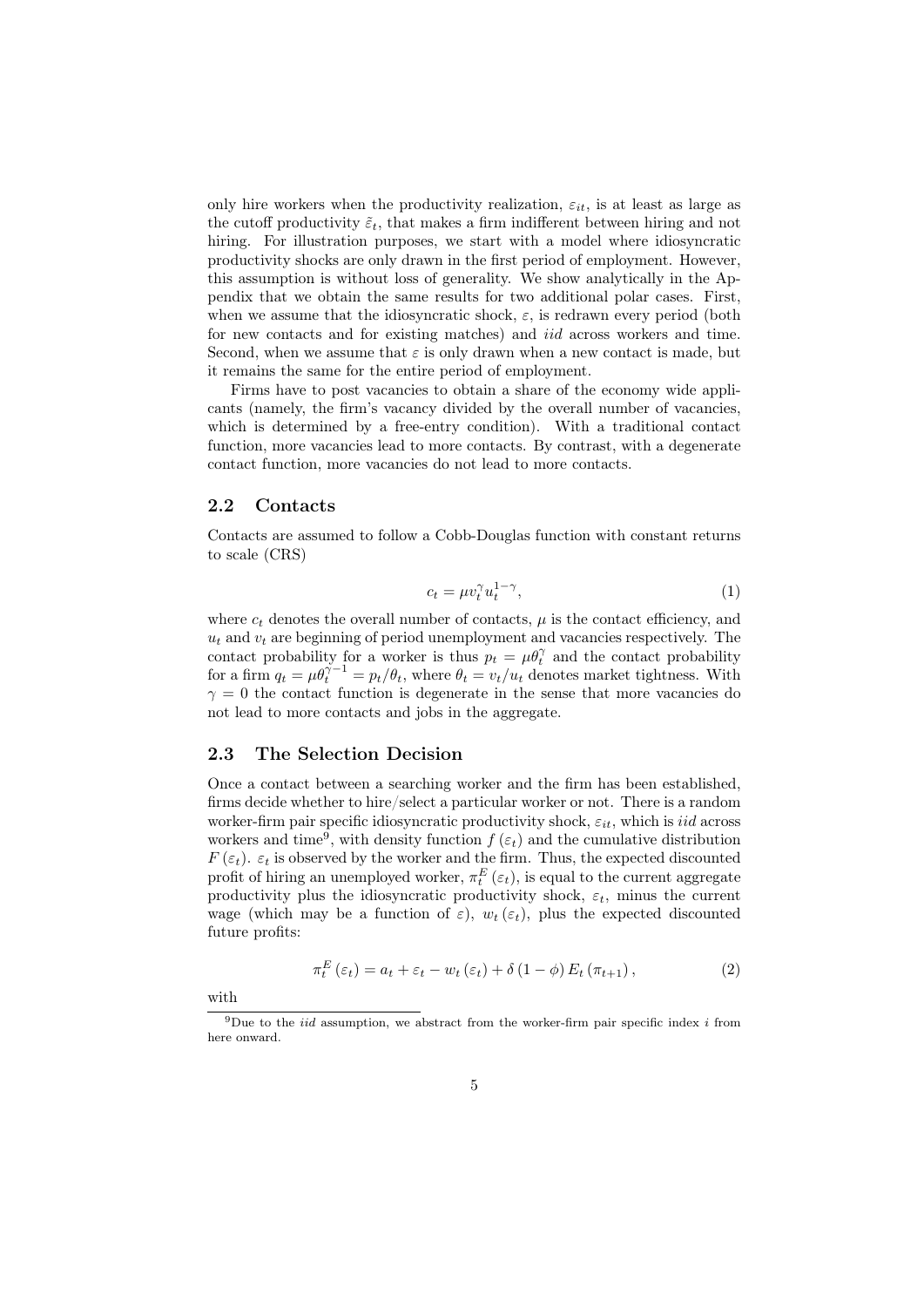$$
\pi_t = a_t - w_t + \delta (1 - \phi) E_t(\pi_{t+1}),
$$
\n(3)

where  $\delta$  is the discount factor and  $\phi$  is the exogenous separation probability. In the baseline scenario, incumbent worker-firm pairs are not subject to idiosyncratic productivity shocks, i.e. there is no  $\varepsilon_t$  and the wage for existing worker-firm pairs is not dependent on any idiosyncratic shock realization.

The firm selects an unemployed worker whenever there is an expected positive surplus:

$$
\tilde{\varepsilon}_t = w_t \left( \varepsilon_t \right) - a_t - \delta \left( 1 - \phi \right) E_t \left( \pi_{t+1} \right). \tag{4}
$$

Thus, the selection rate is given by:

$$
\eta_t = \int_{\tilde{\varepsilon}_t}^{\infty} f(\varepsilon) d\varepsilon. \tag{5}
$$

#### 2.4 Vacancies

As in Pissarides (2000, chapter 1), we assume that each vacancy corresponds to one firm. For entering the market, firms have to pay a fixed vacancy posting cost  $\kappa$ . The value of a vacancy  $\Psi$  is

$$
\Psi_t = -\kappa + q_t \eta_t E_t \left[ \pi_t^E | \varepsilon_t \ge \tilde{\varepsilon}_t \right] + (1 - q_t \eta_t) \Psi_t,\tag{6}
$$

where  $q_t = c_t/v_t$  is the probability that a vacancy leads to a contact (i.e. overall contacts divided by overall vacancies). Thus:

$$
\Psi_{t} = -\kappa + q_{t} \eta_{t} \left( a_{t} + \frac{\int_{\tilde{\varepsilon}_{t}}^{\infty} \left( \varepsilon_{t} - w\left(\varepsilon_{t}\right) \right) f\left(\varepsilon_{t}\right) d\varepsilon_{t}}{\eta_{t}} + \delta \left( 1 - \phi \right) E_{t} \left( \pi_{t+1} \right) \right) \tag{7}
$$
\n
$$
+ \left( 1 - q_{t} \eta_{t} \right) \Psi_{t},
$$

Firms will post vacancies up to the point where the value is driven to zero (free entry condition), i.e.

$$
\frac{\kappa}{q_t \eta_t} = a_t + \frac{\int_{\tilde{\varepsilon}_t}^{\infty} \left(\varepsilon_t - w\left(\varepsilon_t\right)\right) f\left(\varepsilon_t\right) d\varepsilon_t}{\eta_t} + \delta \left(1 - \phi\right) E_t \left(\pi_{t+1}\right). \tag{8}
$$

It is straightforward to see that the model nests the standard matching model where all workers are selected (i.e. with no role for idiosyncratic shocks), by setting  $\eta_t = 1$  and  $\varepsilon_t = 0$ . In this case, the right hand side is  $a_t - w_t$  +  $\delta$  (1 *−*  $\phi$ )  $E_t$  ( $\pi_{t+1}$ ) =  $a_t$  *−*  $w_t$  +  $\delta$  (1 −  $\phi$ )  $E_t \frac{\kappa}{q_{t+1}}$ .

Note that even in the case of a degenerate contact function, it is perfectly rational for firms to enter the market. Under a positive aggregate productivity shock, the expected returns of hiring a worker increase. Thus, more firms will enter the market to compete for these profits until the free-entry condition holds again. This makes vacancies procyclical in response to aggregate productivity shocks.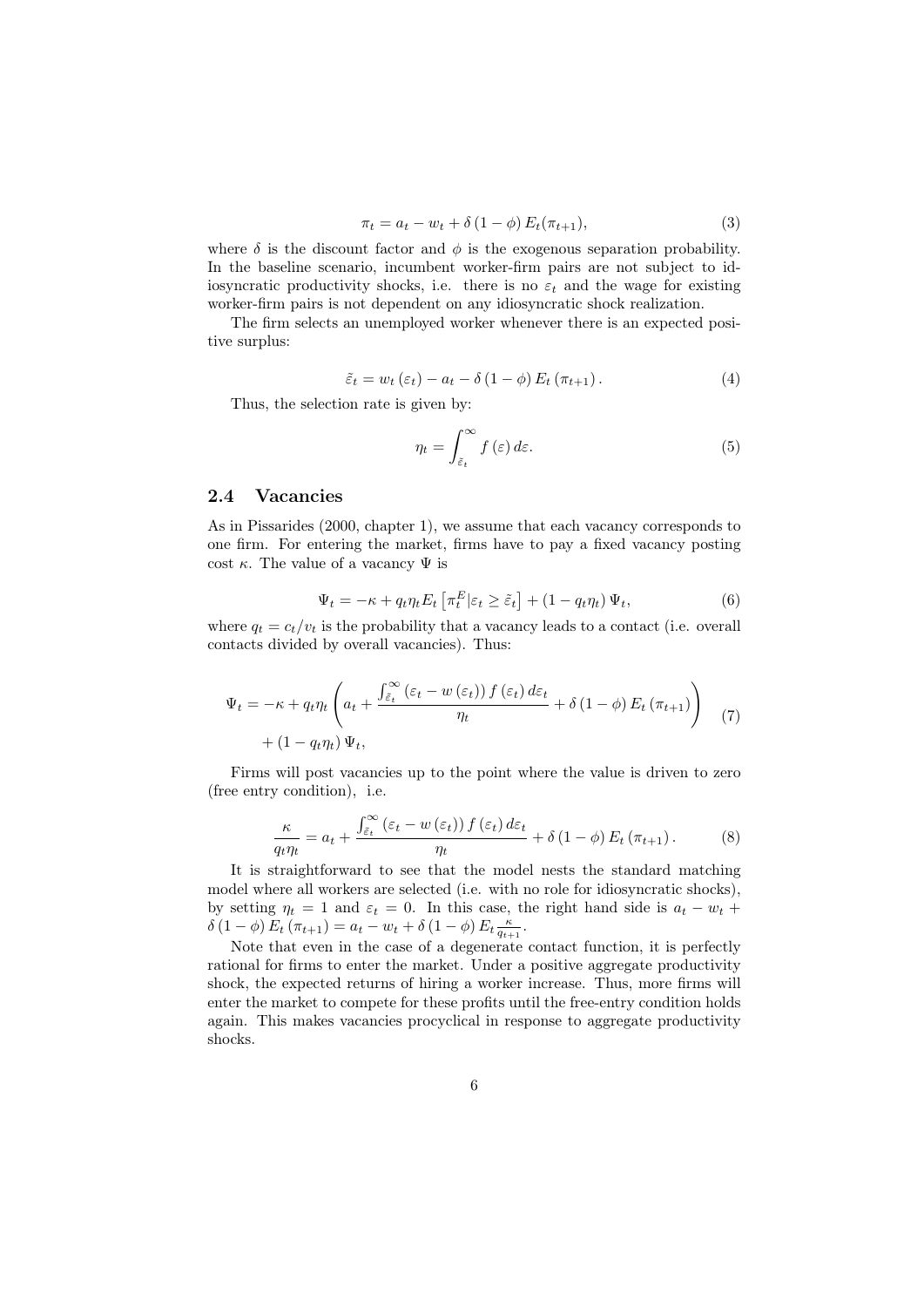#### 2.5 Wages

We assume that a larger idiosyncratic productivity shock leads to a proportionally larger wage:

$$
w(\varepsilon_t) = \bar{w}_t + \alpha \varepsilon_t, \tag{9}
$$

where  $\alpha$  is the proportional component.  $\bar{w}_t$  is the wage net of contemporaneous  $\varepsilon_t$  realization (i.e. the wage that holds in future periods if there are no future idiosyncratic shocks).  $\bar{w}_t$  may be a function of current and future variables such as aggregate productivity, market tightness, future job-finding rates, or unemployment benefits, but not the current idiosyncratic productivity realization. Thus, our wage equation is very general and also nests standard Nash bargaining, i.e. a privately efficient wage formation.<sup>10</sup>

#### 2.6 Employment

We assume an economy with a fixed labor force *L*, which is normalized to 1. The employment stock is thus equal to the employment rate, *n*. The employment dynamics in this economy is determined by

$$
n_{t+1} = (1 - \phi - p_t \eta_t) n_t + p_t \eta_t.
$$
 (10)

The number of searching workers is equal to the number of unemployed workers at the beginning of period *t*, i.e.

$$
u_t = 1 - n_t. \tag{11}
$$

#### 2.7 Labor Market Equilibrium

The labor market equilibrium consists of the contact function  $(1)$ , the equations for firms' profits  $(3)$ , the productivity cutoff point  $(4)$ , the selection rate  $(5)$ , the vacancy free entry condition (8), the wage equation (9), the employment dynamics equation (10) and the definition of unemployment (11).

## 3 Analytics

This section shows analytically that the model with degenerate contact function and idiosyncratic shocks generates an equilibrium comovement of matches, unemployment, and vacancies that is observationally equivalent to a model with a traditional contact function but degenerate selection. We prove for a degenerate contact function that the elasticity of the job-finding rate with respect to market tightness, which is equivalent to the weight on vacancies in an estimated matching function, is described by the first derivative of the expected idiosyncratic productivity shock. We illustrate the implications for different

 $10$ In the standard search and matching model (i.e. with degenerate selection), this corresponds to the well-known wage equation  $w(\varepsilon_t) = \alpha (a_t - \varepsilon_t + \kappa \theta_t) + (1 - \alpha) b$ .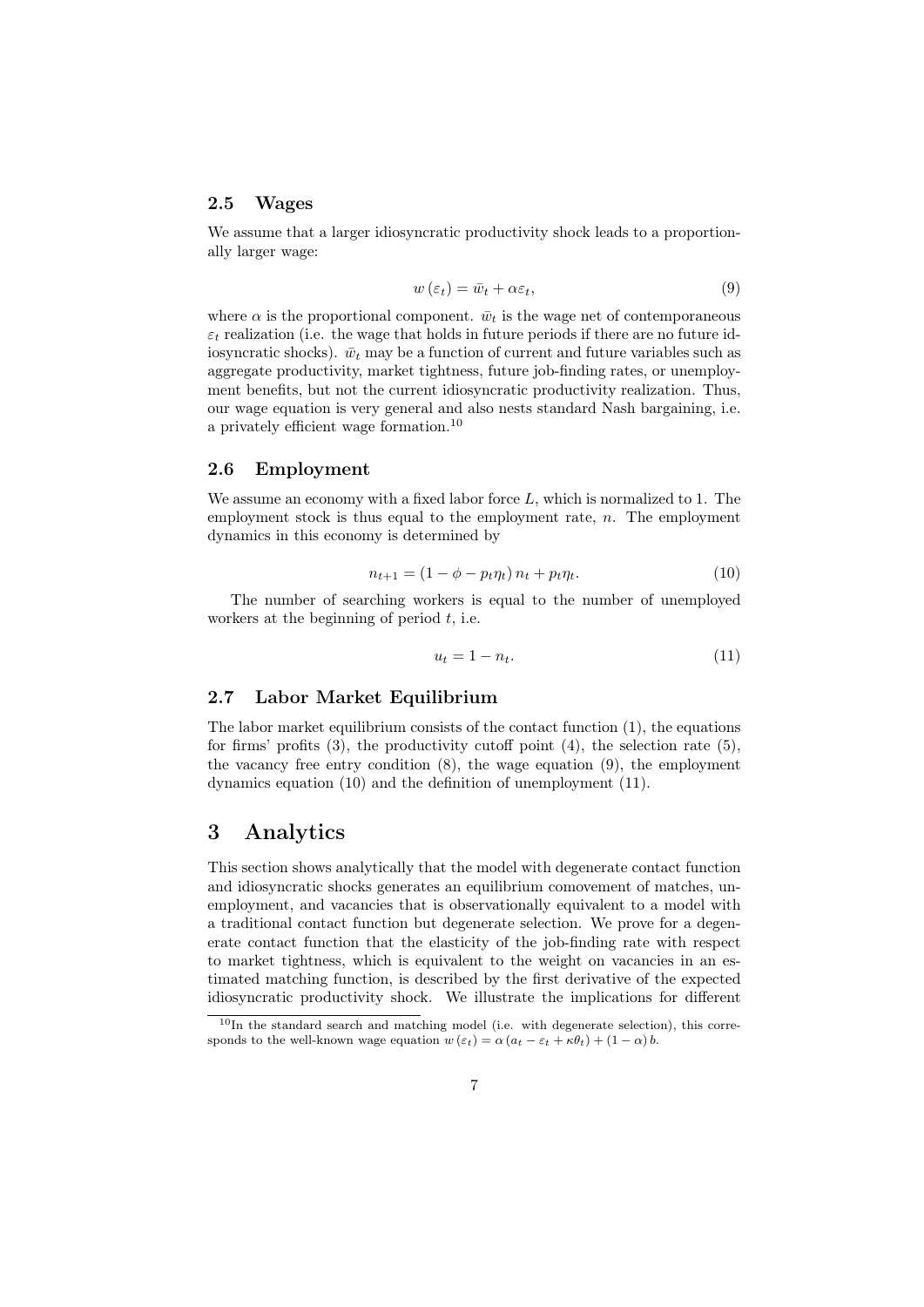distributions and cutoff points. In a next step, we show how our results differ for a non-degenerate contact function. Finally, we discuss the robustness of our results. To obtain analytical results, all derivations in this section are based on a steady state version of our model, i.e. we assume that there is no aggregate uncertainty and we analyze the reaction of the job-finding rate and vacancies with respect to permanent changes in aggregate productivity.

These assumptions will be relaxed in Section 4.

#### 3.1 Degenerate Contact Function

For illustration purposes, we start with a degenerate contact function ( $\gamma = 0$ ). The equilibrium comovement between the job-finding rate and market tightness can be described by the three equations below plus one equation for the wage formation,<sup>11</sup> namely the hiring cutoff point  $\tilde{\varepsilon}$ , the job-finding rate  $p\eta$ , and the market tightness, defined as  $\theta = v/u$ :

$$
\tilde{\varepsilon} = \frac{\bar{w} - a}{\left(1 - \delta\left(1 - \phi\right)\right)\left(1 - \alpha\right)},\tag{12}
$$

$$
p\eta = p \int_{\tilde{\varepsilon}}^{\infty} f(\varepsilon) d\varepsilon, \tag{13}
$$

$$
\theta = \frac{p\eta}{\kappa} \left( \frac{a - \bar{w}}{(1 - \delta(1 - \phi))} + \frac{(1 - \alpha) \int_{\tilde{\varepsilon}}^{\infty} \varepsilon f(\varepsilon) d\varepsilon}{\eta} \right),\tag{14}
$$

or simplified

$$
\theta = (1 - \alpha) \frac{p\eta}{\kappa} \left( \frac{\int_{\tilde{\varepsilon}}^{\infty} \varepsilon f(\varepsilon) d\varepsilon}{\eta} - \tilde{\varepsilon} \right).
$$
 (15)

In standard empirical matching function estimations, the job-finding rate  $(jfr)$  is regressed on market tightness, where  $\beta_1$  shows how strongly the jobfinding rate and market tightness comove in percentage terms and  $\psi_t$  is an error term, namely:

$$
\ln j f r_t = \ln p_t \eta_t = \beta_o + \beta_1 \ln \theta_t + \psi_t. \tag{16}
$$

In a standard search and matching model with degenerate selection and a Cobb-Douglas CRS specification, *β*<sup>1</sup> is likewise the elasticity of matches with respect to vacancies.

The job-finding rate and market tightness are both dependent on aggregate productivity. By deriving the elasticity of the job-finding rate with respect to productivity and by deriving the elasticity of market tightness with respect to

 $11$ We suppress this equation for expositional convenience. We show below that the precise form of wage formation is irrelevant. Only one very general condition is required in this context.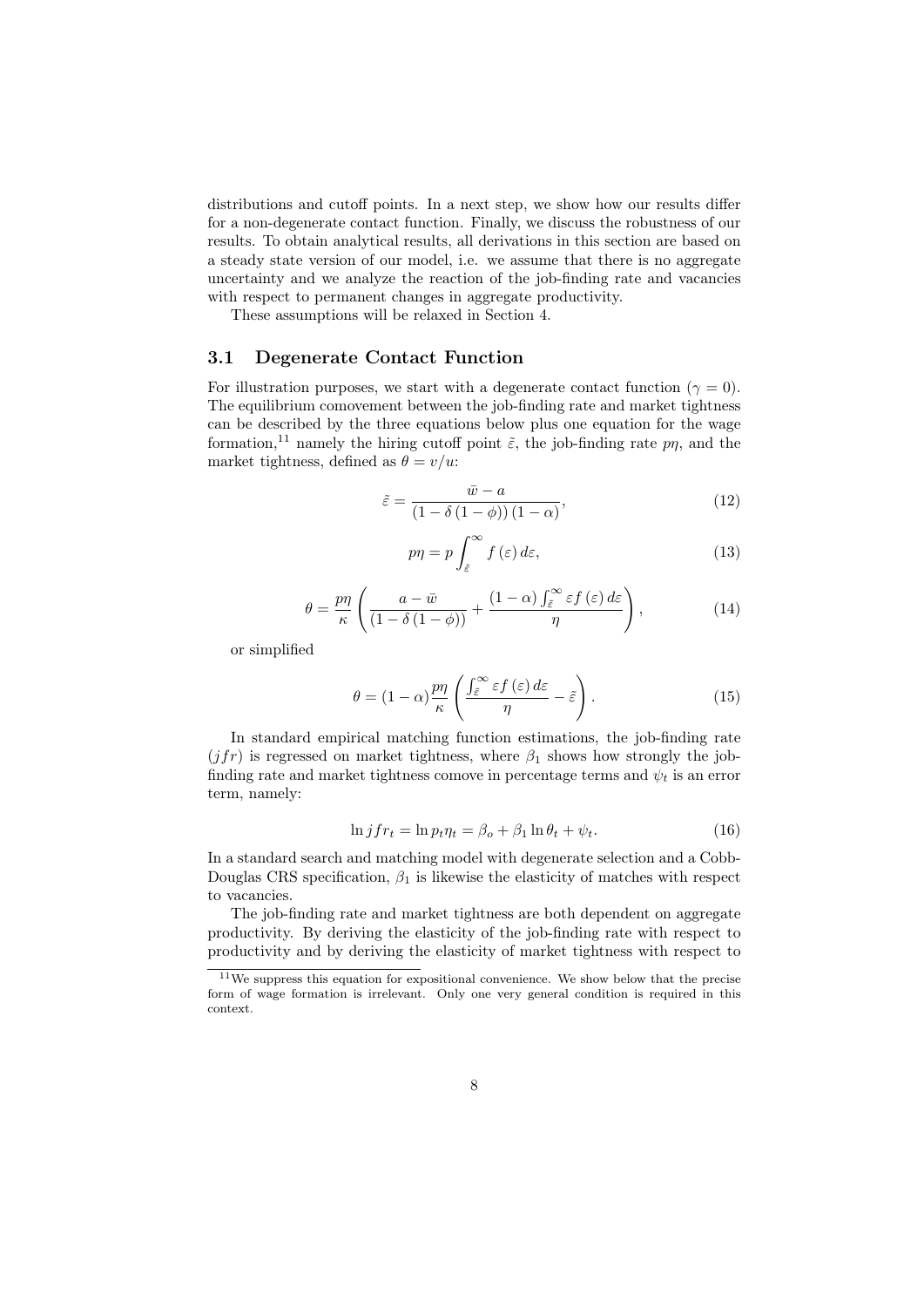productivity,<sup>12</sup> we obtain an analytical expression for the empirical elasticity of the job-finding rate with respect to market tightness, $^{13}$  namely:

$$
\frac{\partial \ln\left(p\eta\right)}{\partial \ln a} = \frac{-f\left(\tilde{\varepsilon}\right)\frac{\partial \tilde{\varepsilon}}{\partial a}a}{\eta},\tag{17}
$$

$$
\frac{\partial \ln \theta}{\partial \ln a} = \frac{-\frac{\partial \tilde{\varepsilon}}{\partial a} a}{\frac{\int_{\tilde{\varepsilon}}^{\infty} \varepsilon f(\varepsilon) d\varepsilon}{\eta} - \tilde{\varepsilon}}.
$$
\n(18)

Thus:

$$
\frac{\partial \ln{(p\eta)}}{\partial \ln{\theta}} = \frac{f(\tilde{\varepsilon})}{\eta} \left( \frac{\int_{\tilde{\varepsilon}}^{\infty} \varepsilon f(\varepsilon) d\varepsilon}{\eta} - \tilde{\varepsilon} \right). \tag{19}
$$

Interestingly, in equation (19) neither the wage nor the first derivative of the cutoff with respect to productivity,  $\frac{\partial \tilde{\varepsilon}}{\partial a}$ , shows up. We explicitly take into account the first derivative of the wage with respect to productivity in our derivations in the Appendix (i.e. we consider that different wage formation regimes or parameters lead to different wage reactions). However, as long as  $\frac{\partial w}{\partial a}$  < 1,<sup>14</sup> this term drops out in the analytical derivations. Thus, our results hold for a very broad set of wage formation mechanisms.

It is important to emphasize that the relationship between the job-finding rate and market tightness in equation (19) is not causal. With a degenerate contact function, more vacancies do not lead to more contacts and jobs in aggregate. However, the model with idiosyncratic shocks generates a positive comovement between the job-finding rate and market tightness in equilibrium. Thus, equation (19) shows that it is not necessary to assume a standard contact function to obtain a positive comovement of these two variables.

To put it differently: If a model with degenerate contact function, idiosyncratic shocks and free entry of vacancies is simulated and a matching function estimation is performed based on the simulated data, the estimation will generate a positive coefficient on vacancies, although the underlying contact function has a weight on vacancies of 0. We verify this numerically in Section 4.

What is the underlying economic mechanism and intuition? When aggregate productivity rises, firms have an incentive to hire workers with lower idiosyncratic productivity. Thus, the job-finding rate is procyclical. When productivity rises, this also increases the returns from posting a vacancy. Thus, firms compete for the larger pie of profits, more of them enter the market and thus increase the market tightness in the economy. These two mechanisms combined lead to the

<sup>12</sup>See Technical Appendix for details.

<sup>13</sup>Note that Merkl and van Rens (2012) show that the job-finding rate and its dynamics are isomorphic in a model with idiosyncratic training costs (under a Pareto distribution) and in the search and matching model. However, their model does not contain any vacancies and is thus silent on the shape of the matching function.

<sup>&</sup>lt;sup>14</sup>If the wage comoves one to one with productivity (in absolute terms, e.g.  $w_t = a_t + \varepsilon_t$ ), the job-finding rate and vacancies would have a zero elasticity with respect to productivity. This trivial case is excluded from our analysis.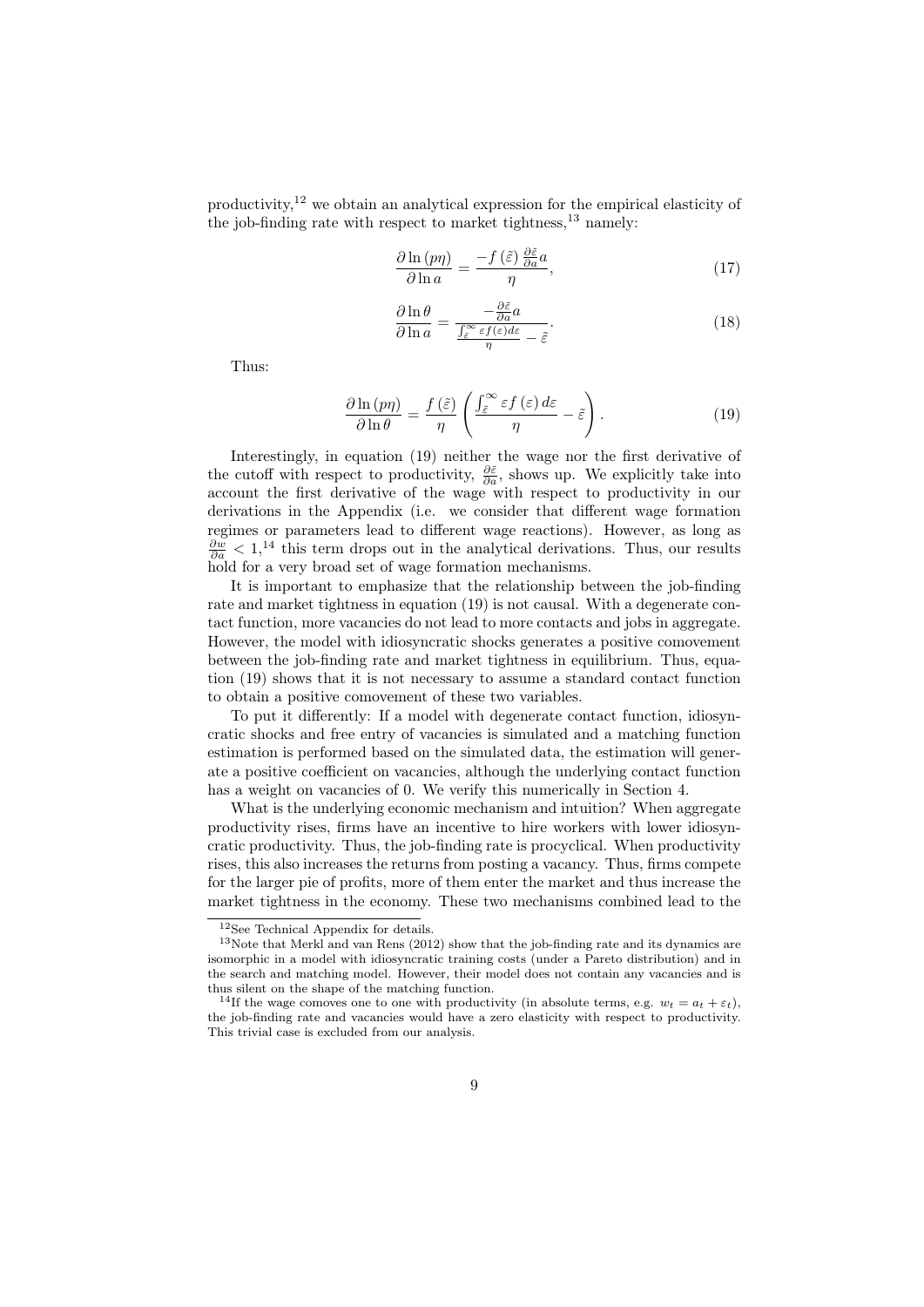positive equilibrium comovement between the job-finding rate and the market tightness that we observe in equation (19).

Interestingly, the elasticity of the job-finding rate with respect to market tightness derived in equation (19) has an economic interpretation. It corresponds to the first derivative of the conditional expectation of idiosyncratic productivity with respect to the cutoff point, i.e.:

$$
\frac{\partial \ln\left(p\eta\right)}{\partial \ln\theta} = \frac{f\left(\tilde{\varepsilon}\right)}{\eta} \left( \frac{\int_{\tilde{\varepsilon}}^{\infty} \varepsilon f\left(\varepsilon\right) d\varepsilon}{\eta} - \tilde{\varepsilon} \right) = \frac{\partial \frac{\int_{\tilde{\varepsilon}}^{\infty} \varepsilon f\left(\varepsilon\right) d\varepsilon}{\eta}}{\partial \tilde{\varepsilon}}.\tag{20}
$$

Thus, up to a first order Taylor approximation, the comovement between the job-finding rate and the market tightness is determined by equation (20), and thus only depends on the distribution of idiosyncratic productivity and the position of the cutoff point. The quality of this approximation will be checked numerically in Section 4.

Figure 1 illustrates the prediction of our model for different idiosyncratic shock distributions. The upper panel plots the density functions of  $\varepsilon$  for normal, logistic and lognormal distributions. The lower panel plots equation (20) evaluated at the corresponding cutoff point (on the abscissa). As shown above, this value corresponds to the elasticity of the job-finding rate with respect to market tightness, i.e. the implied weight on vacancies in an estimated matching function. Two observations are worth pointing out. First, for these standard distributions the weight on vacancies is always between 0 and 1. Second, when the cutoff point is at the left hand side of the peak of the density function, the first derivative of the conditional expectation (i.e. the weight on vacancies) is smaller than 0.5, while it is larger than 0.5 on the right hand side. This will be important later on when we compute the idiosyncratic shock distribution based on the empirical wage distribution.

Why is the elasticity of matches with respect to vacancies larger than 0.5 on the right hand side of the peak of the density function and smaller than 0.5 on the left hand side? The reason is that market tightness is driven by the free entry condition of vacancies (see equation (15)). When aggregate productivity increases, workers with lower idiosyncratic productivity are hired, i.e. the hiring cutoff moves to the left. On the left hand side of the peak of the density function, a small mass of additional workers with low idiosyncratic productivity will be hired. Thus, vacancies move by a lot because the additional hiring activity does not lower the average idiosyncratic productivity by much. Large vacancy movements relative to the job-finding rate lead to a small estimated coefficient in equation (16).

#### 3.2 Traditional Contact Function

Now, let us assume a traditional contact function with  $0 < \gamma < 1$ . In this case, the probability for a worker to make a contact  $(p = c/u)$  depends on aggregate productivity. In our real business cycle framework, we thus expect a procyclical movement of the contact rate  $(\frac{\partial p}{\partial a} > 0)$ .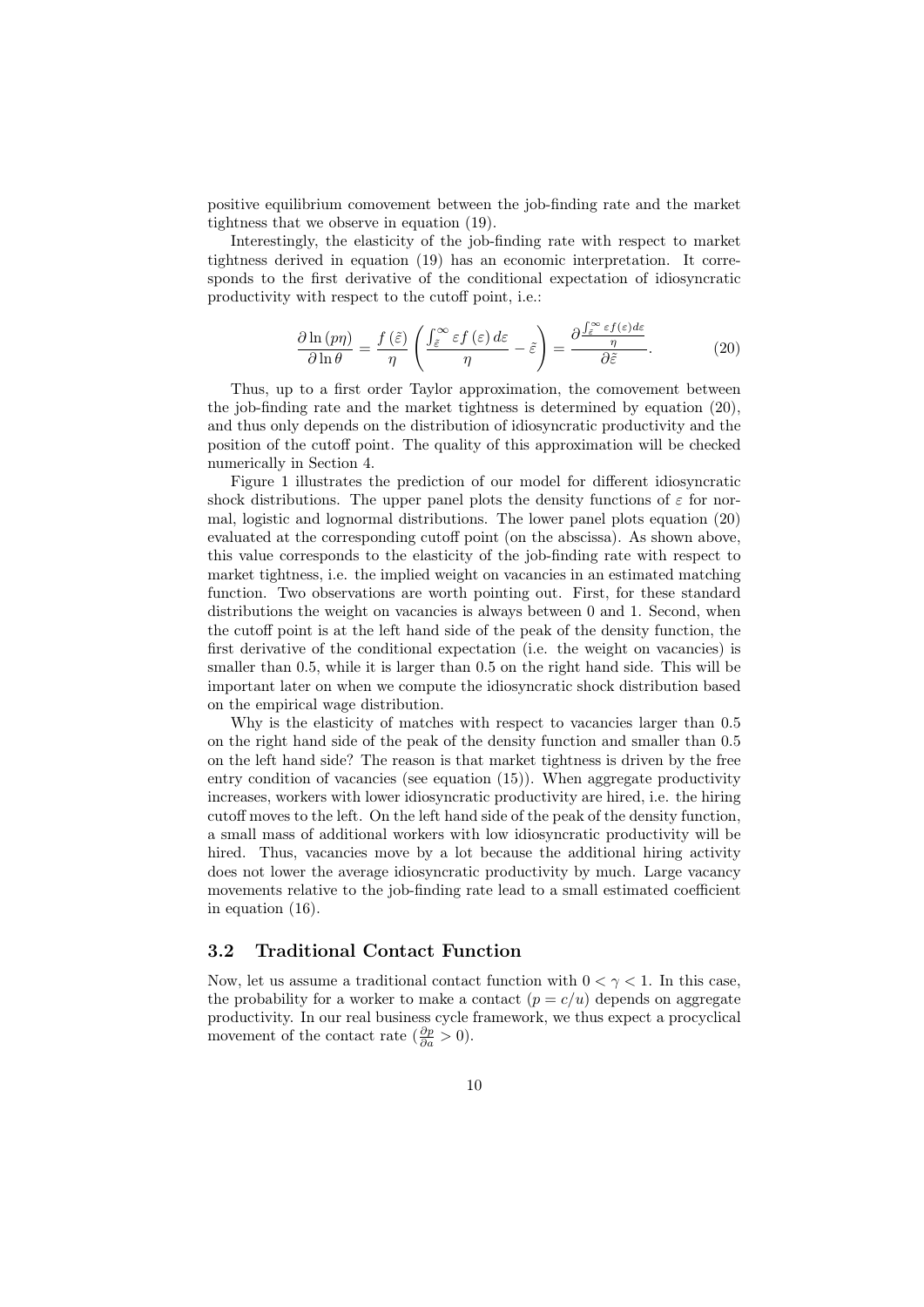Figure 1: Predicted matching coefficients for standard distributions



Notes: Density function and first derivative of conditional expectation for different standard distributions (namely, normal, logistic, and lognormal). For comparability reasons, the variance is normalized to 1 and the mean is set to 3 (the lognormal distribution requires a positive mean).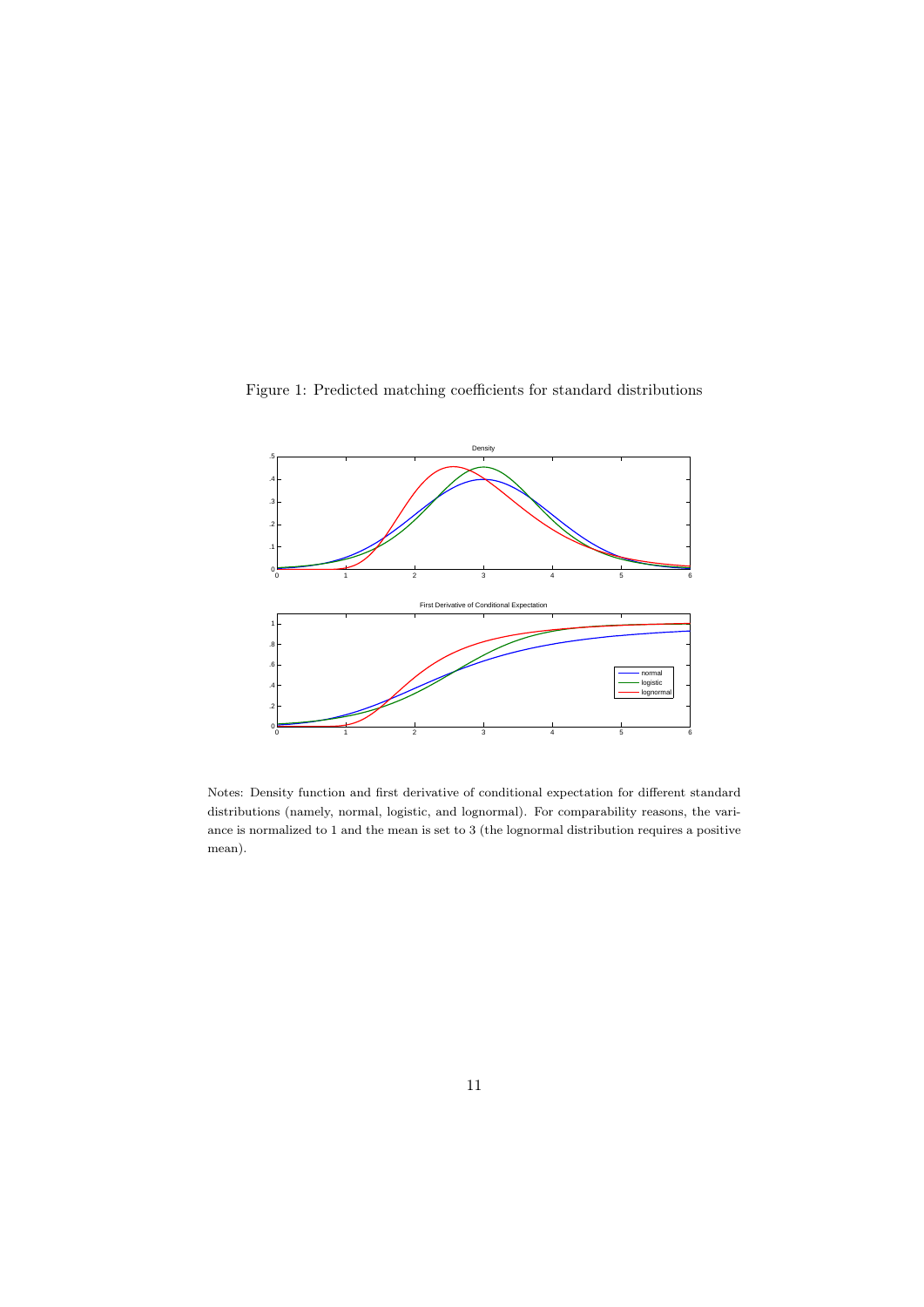To analyze the implications of this modification, we recalculate the elasticities of the job-finding rate and market tightness with respect to productivity:

$$
\frac{\partial \ln\left(p\eta\right)}{\partial \ln a} = -\frac{f\left(\tilde{\varepsilon}\right)\frac{\partial \tilde{\varepsilon}}{\partial a}a}{\eta} + \frac{\partial \ln p}{\partial \ln a},\tag{21}
$$

$$
\frac{\partial \ln \theta}{\partial \ln a} = \frac{-\frac{\partial \tilde{\varepsilon}}{\partial a} a}{\frac{\int_{\tilde{\varepsilon}}^{\infty} \varepsilon f(\varepsilon) d\varepsilon}{\eta} - \tilde{\varepsilon}} + \frac{\partial \ln p}{\partial \ln a}.
$$
\n(22)

The elasticities of the job-finding rate and market tightness with respect to productivity are the elasticities with a fixed contact rate plus the elasticity of the contact rate with respect to productivity. Defining  $\xi_{jfr/\theta} = \frac{\partial \ln jfr}{\partial \ln \theta}$ ,  $\xi_{\eta/a} = -\frac{f(\tilde{\varepsilon})\frac{\partial \tilde{\varepsilon}}{\partial a}a}{\eta}, \xi_{\theta/a} = \frac{-\frac{\partial \tilde{\varepsilon}}{\partial a}a}{\frac{\int \tilde{\varepsilon}^{\infty} \varepsilon f(\varepsilon) d\varepsilon}{\eta} - \tilde{\varepsilon}} \text{ and } \xi_{p/a} = \frac{\partial \ln p}{\partial \ln a}, \text{ we can write the elasticity}$ of the job-finding rate with respect to market tightness as:

$$
\xi_{jfr/\theta} = \frac{\xi_{\eta/a} + \xi_{p/a}}{\xi_{\theta/a} + \xi_{p/a}}.\tag{23}
$$

Taking first derivatives allows us to see how this elasticity changes with a procyclical contact rate:

$$
\frac{\partial \xi_{jfr/\theta}}{\partial \xi_{p/a}} = \frac{\xi_{\theta/a} - \xi_{\eta/a}}{\left(\xi_{\theta/a} + \xi_{p/a}\right)^2}.\tag{24}
$$

In the previous section, we have shown that for a variety of standard assumptions and cutoff points, the elasticity of the selection rate with respect to market tightness is smaller than 1 ( $\frac{\xi_{\eta/a}}{\xi_{\theta/a}} < 1$ ). Thus, the numerator of (24) is positive, and  $\frac{\partial \xi_{jfr,\theta}}{\partial \xi_{p/a}} > 0$ , i.e. a stronger procyclicality of the contact rate increases the weight of vacancies in an estimated matching function. In different words: If both a traditional contact function and idiosyncratic shocks are important for match formation, both of them contribute to a positive weight on vacancies in an estimated matching function.

#### 3.3 Robustness Checks

The model with a degenerate contact function is most similar to the selection model by Brown et al. (forthcoming). However, our results hold for a broad set of models that contain idiosyncratic productivity shocks. The Technical Appendix shows that we obtain the same analytical results in a search and matching model with endogenous separations (where iid shocks hit every period) and in a model where idiosyncratic shocks are drawn for the entire span of employment. In all these cases, the elasticity of the job-finding rate with respect to market tightness is given by equation  $(20).^{15}$ 

<sup>&</sup>lt;sup>15</sup>For multiplicative idiosyncratic shocks, the results only change insofar as the equilibrium comovement is determined by the derivative of the logarithm of the conditional expectation of the shock with respect to the logarithm of the cutoff point.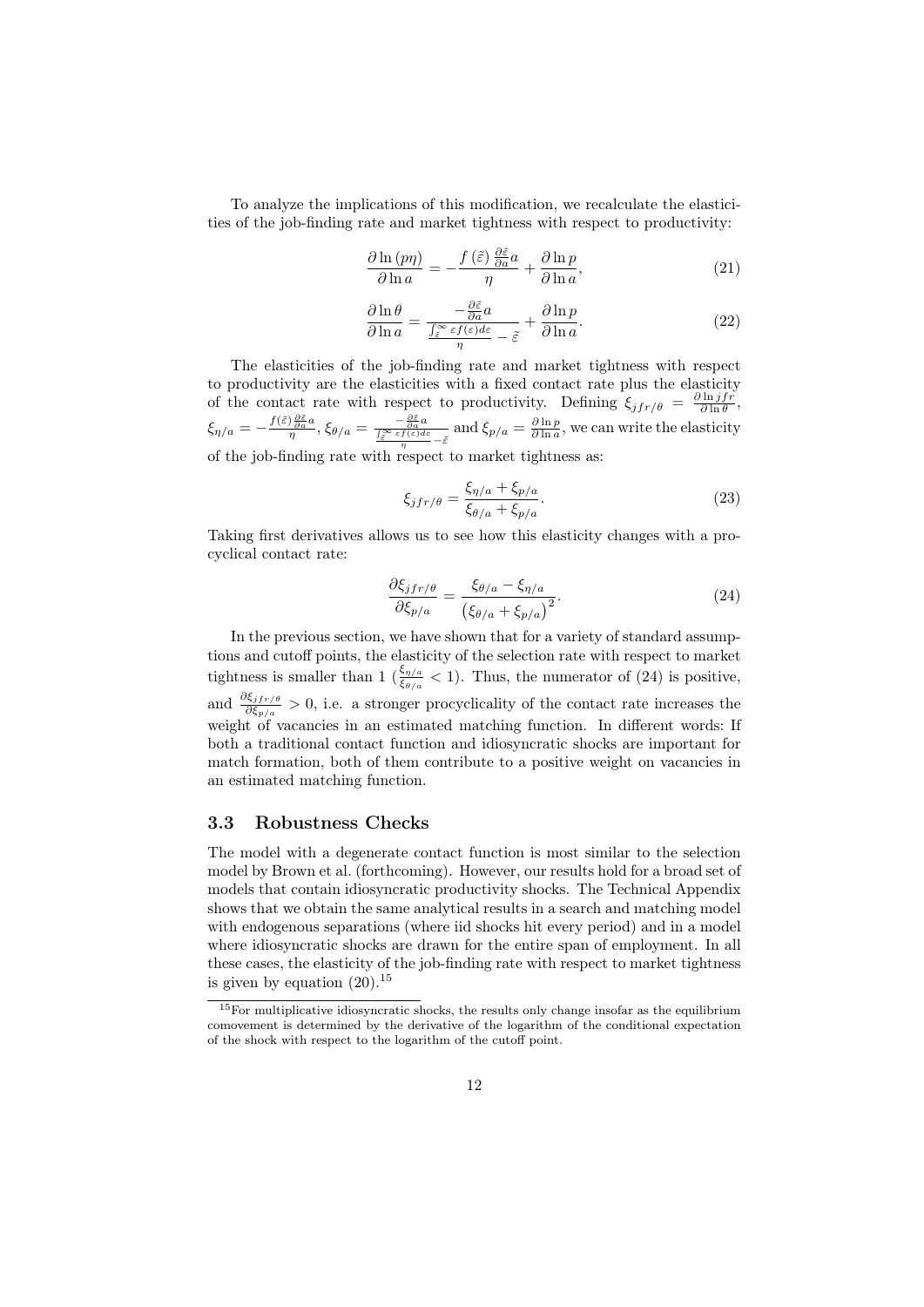## 4 Theory and Evidence

Our analytical results put us in a position to use wage data as a proxy for the idiosyncratic productivity shocks to calculate the model implied weight on vacancies. We first establish a reference point by estimating an empirical matching function. We then proceed to calibrate the steady state model with individual wage data. For a degenerate contact function we can thus directly calculate the elasticity of matches with respect to vacancies implied by the model. We also simulate the dynamic model and estimate a matching function from the simulated data. The simulation allows us to test for the quality of our steady state approximation and for the constant returns to scale assumption. Finally, we add a traditional contact function to the model and explore how it has to look like in order to obtain the same elasticity of matches with respect to vacancies as in our empirical estimations.

For all these exercises, we use administrative labor market data for Germany (see e.g. Dustmann et al., 2009; Schmieder et al., 2012). The German administrative database has several advantages over commonly used U.S. data. First, it provides actual labor market transitions on a daily basis. This means that we do not have to construct labor market flows from unemployment, employment and duration data and we do not face the problem of a time aggregation bias (see, e.g., Shimer, 2005, 2012; Nordmeier, 2014). Second, we can use several control variables that might influence the search and matching process. Third, we can observe wages for new matches. Importantly, these wages are from the same database that we construct our flow data from. Finally, we have real vacancies instead of a job advertising index for longer time series.<sup>16</sup>

#### 4.1 Empirical Matching Function

We estimate a standard Cobb-Douglas CRS matching function for the German labor market. Thus, we regress the job-finding rate *jfr* on labor market tightness  $\theta$ , a linear time trend *t*, and a shift dummy,  $d_{2005}$ , which accounts for the redefinition of unemployment in course of the so-called Hartz reforms:  $^{17}$ 

$$
\log j f r_t = \beta_0 + \beta_1 \log \theta_t + \beta_2 t + \beta_3 d_{2005} + \psi_t,\tag{25}
$$

where the job-finding rate at time *t* denotes all matches during month *t* over the beginning-of-month-*t* unemployment stock and market tightness refers to the beginning-of-month-*t* vacancy to unemployment ratio. The coefficient  $\beta_1$ represents the matching elasticity with respect to vacancies and thus is the relevant reference point for our numerical exercises below.

We further include observable control variables to account for the effects of a changing unemployment pool and different search intensities on the aggregate

<sup>16</sup>See Appendix C for a detailed data description.

 $17$ In 2005, the official unemployment measure in Germany was extended to include recipients of former social assistance.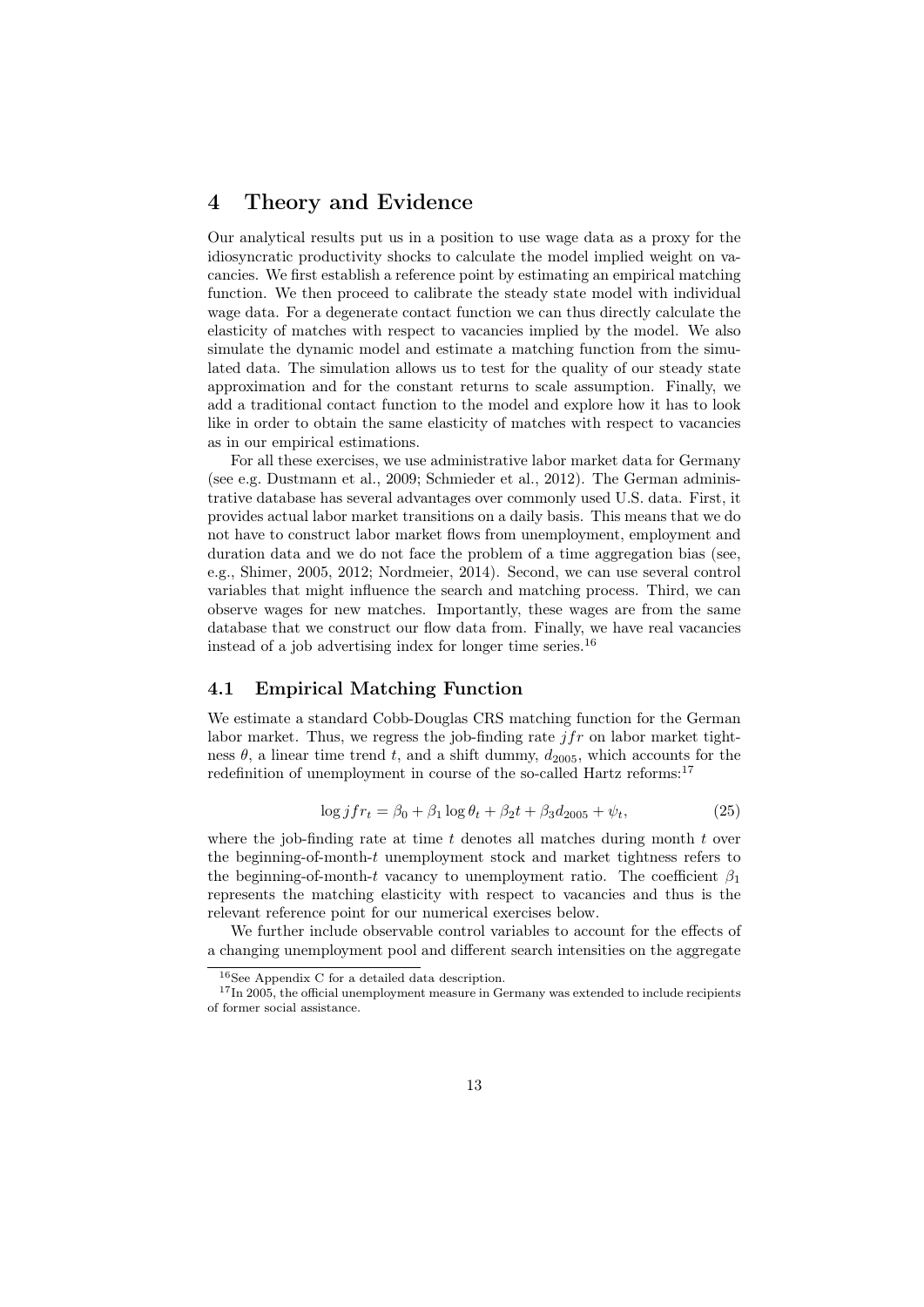| jfr                   |                  | $\overline{2}$   |
|-----------------------|------------------|------------------|
| constant              | $-2.3498***$     | $-4.3403**$      |
| $\log \theta$         | $0.2458^{***}\,$ | $0.3463^{***}\,$ |
|                       | $-0.0003***$     | $-0.0054^{**}$   |
| $d_{2005}$            | $-0.0798***$     | $-0.0766$        |
| controls              | no               | yes              |
| adj. $\overline{R^2}$ | 0.5134           | 0.6162           |
| $DW$ statistic        | 1.3664           | 1.8407           |
| CRS t-statistic       | 1.0074           | 1.6141           |

Table 1: Matching function estimations

Note: OLS estimations (1993-2007). \*\*\*, \*\* and \*<br>indicate significance at the 1%, 5% and 10% levels (Newey-West standard errors). Control variables: *long* , *young*, *old*, *low*-*skilled*, *high*-*skilled*, *foreign*, *f emale*, *married*, *child*, *UB I*.

matching probability.<sup>18</sup> Table 1 displays the estimation results of the matching function specification with and without control variables. Both estimations show a fairly good fit in terms of the adjusted  $R^2$  measure. However, the Durbin-Watson statistic indicates that it is important to control for the composition of the unemployment pool because this specification overcomes the positive autocorrelation in the error term.<sup>19</sup> The point estimate of  $\beta_1$  in our preferred specification is 0.35 and the 95% confidence interval spans from 0.23 to 0.46. The matching elasticities of vacancies and unemployment are thus roughly one third and two thirds, respectively. These results are in line with the survey of matching function estimations by Petrongolo and Pissarides (2001). Moreover, the constant returns to scale assumption cannot be rejected. We also find a significantly negative time trend in matching efficiency, which is a common result in matching function estimations (see e.g. Petrongolo and Pissarides, 2001; Poeschel, 2012).

#### 4.2 Model Implied Comovement

How closely does a model with a degenerate contact function but with free entry of vacancies and idiosyncratic productivity match the estimated matching function? To test for this, we use the wage distribution of the German administrative data for new matches to infer the shape of the actual distribution of idiosyncratic productivity.<sup>20</sup>

<sup>18</sup>It is well known that there is duration dependence of individual job-finding rates. Recent research by Hornstein (2012) and Barnichon and Figura (2011) suggests that this may be due to composition effects of the unemployment pool. Katz and Meyer (1990) find evidence for an influence of unemployment benefit receipt on workers' job acceptance behavior.

<sup>19</sup>We also performed an IV estimation to account for an endogeneity problem in specification (1), but the coefficients did not change notably. The results of the IV estimation are available on request.

 $20$ See Appendix C for a description of the wage data.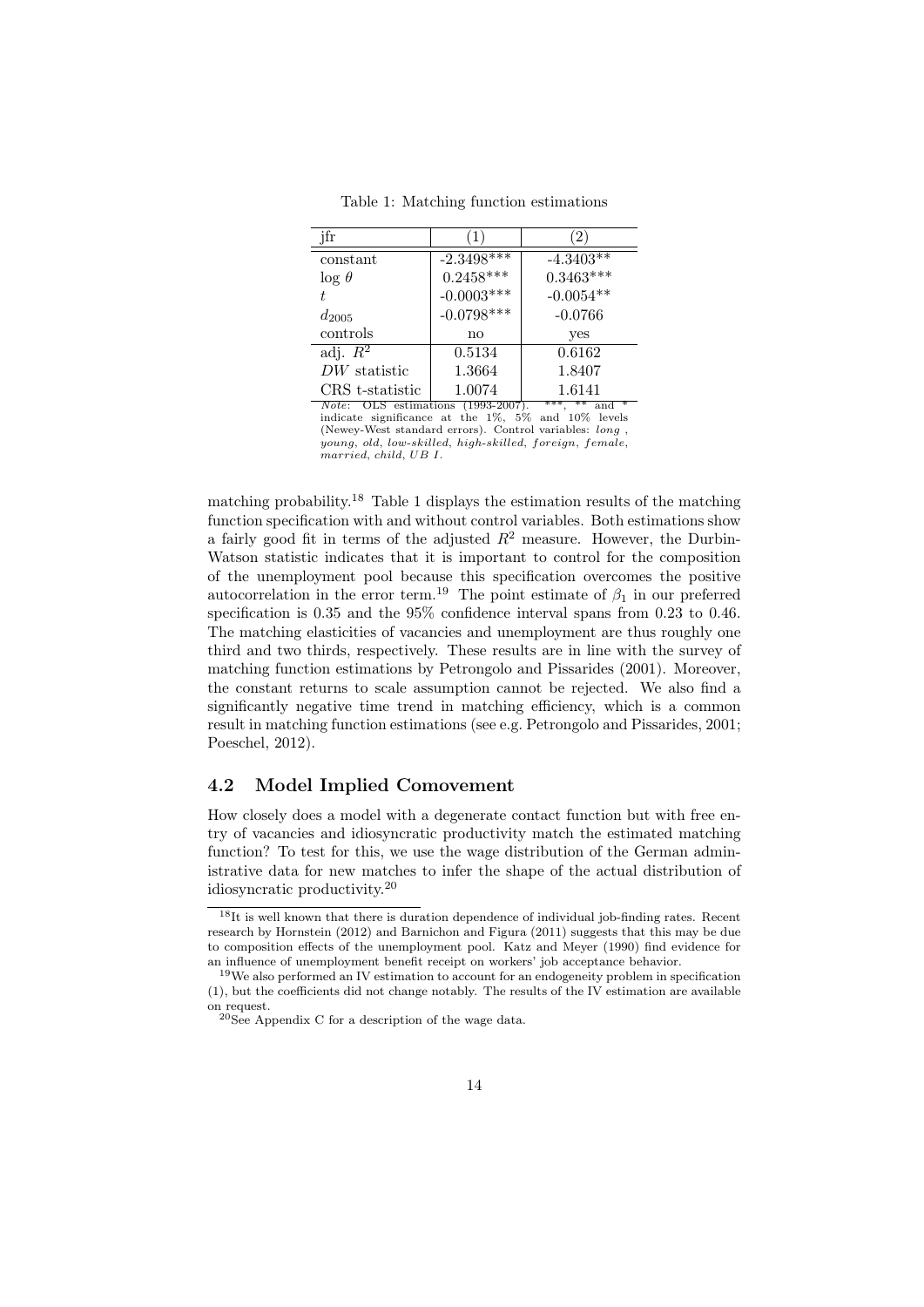We have assumed that wages are formed according to  $w(\varepsilon_t) = \bar{w}_t + \alpha \varepsilon_t$ , where  $\bar{w}_t$  contains aggregate components (e.g. productivity and market tightness) and  $\varepsilon_t$  represents match-specific idiosyncratic productivity. Given that this wage formulation nests Nash bargaining, this is a standard assumption. We will use the proportionality between contemporaneous idiosyncratic productivity and the wage for our empirical analysis.

We focus on wages of a homogeneous reference group as we are not interested in wage differentials that can be explained by observable characteristics such as education, gender or unemployment history. We choose the following baseline group: male, German, not married, no children, age 25-55, medium skilled and short-term unemployed (before being hired). For comparability reasons, we restrict our attention to full-time employment.<sup>21</sup> As a robustness check we report results for various other group compositions in the Appendix.

Our proportionality assumption allows us to infer the shape of the distribution of the idiosyncratic productivity directly from the wage data. In line with our baseline model, we only use wages at the start of an employment spell.<sup>22</sup> The histogram of wages is displayed in Figure 2. When equation (9) holds, idiosyncratic productivity is just a scaled version of this distribution.<sup>23</sup>

Figure 2: Distribution of real daily wages



Notes: Wages are real daily gross wages of new job entrants with the following characteristics: male, German, full-time employed, not married, no children, age 25-55, mediums skilled (Hauptschule or Realschule plus vocational training), short-term unemployed.

We only observe part of the distribution, namely the realizations of productivity that result in a hire. We assume that the distribution is smooth at the

<sup>22</sup>This has the additional advantage that we do not have to control for tenure.

 $\rm ^{21}Controlling$  for year fixed effects does not alter our results.

 $23$ Note that the scaling does not affect the shape of the distribution at the respective cutoff point and does not affect the calculation of equation (20).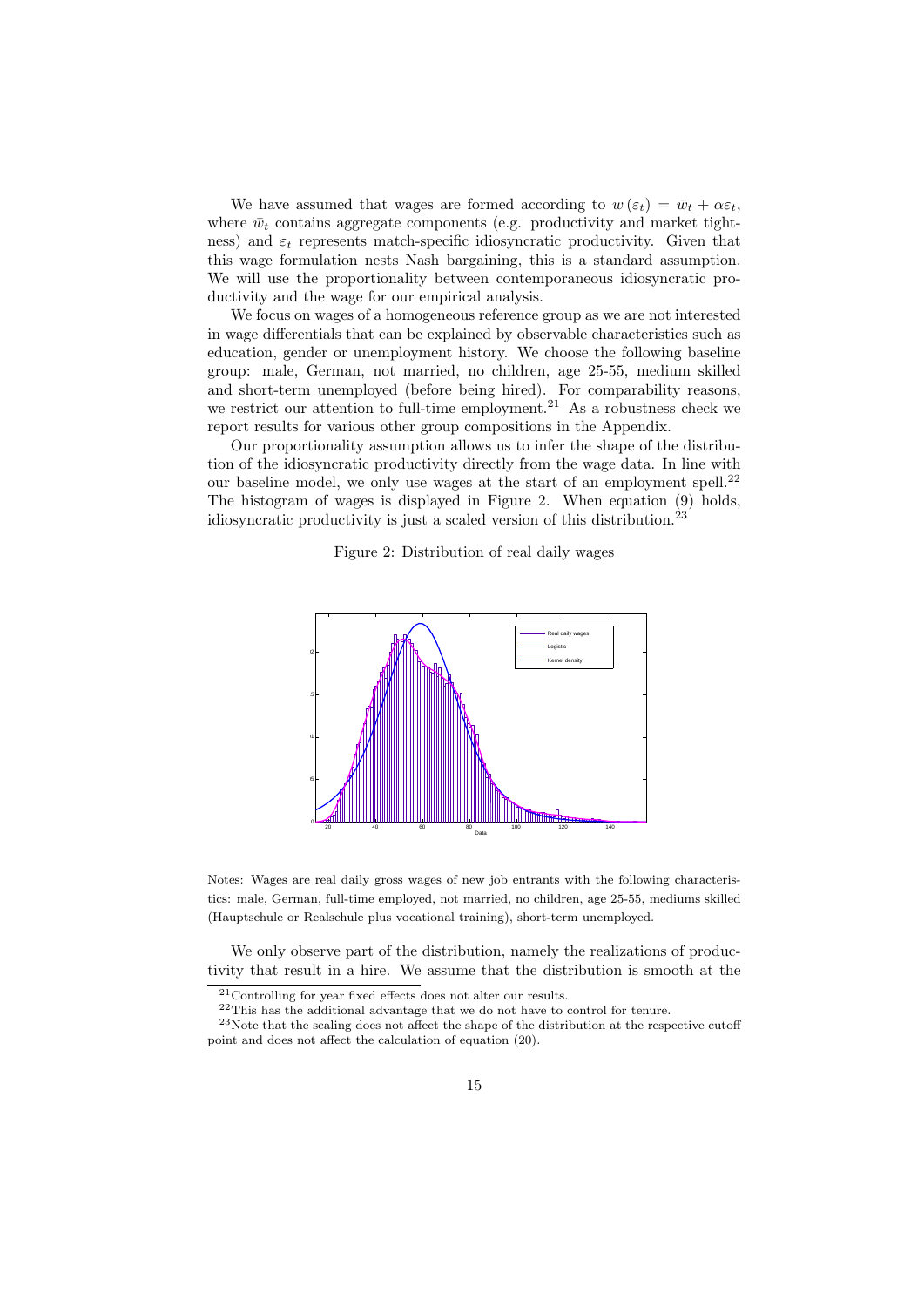hiring cutoff. This allows us to be otherwise agnostic about the part of the distribution that we do not observe.

According to our model, the relevant cutoff productivity would be determined by the lowest reported wage. In our data this wage is just below 17 Euro per calender day. In order to rule out that our results are driven by outliers we set the cutoff point at the 1st, 5th and 10th percentiles of the wage distribution. These correspond to daily gross wages of 26, 33 and 37 Euro respectively. It is quite standard in the literature to use the 10th percentile as a measure for the lowest wage. For example, the 50th to 10th percentile ratio is a conventionally used measure for wage dispersion (see e.g. Hornstein et al., 2011).

We fit the data non-parametrically using a kernel density estimation with a normal kernel (see Figure 2) and numerically calculate the derivative of the conditional expectation using equation (20). This gives us the numbers for the elasticity of matches with respect to vacancies. Based on the wage distribution, it is 0.12, 0.28, and 0.38 for the 1st, 5th, and 10th percentile, respectively (see Table 2). These model based numbers already come remarkably close to our empirical data estimate of 0.35. This is particularly interesting, given that these results are based on a degenerate contact function so far, where vacancies do not affect the aggregate number of contacts.

Table 2: Weight on vacancies, based on steady state approximation

|                                   | 1st percentile 5th percentile |      | 10th percentile                                                                         |
|-----------------------------------|-------------------------------|------|-----------------------------------------------------------------------------------------|
| $\log \theta$                     | 0.12                          | 0.28 | 0.38                                                                                    |
|                                   |                               |      | <i>Note:</i> Results are calculated numerically from the non-parametric fit of the dis- |
| tribution using equation $(20)$ . |                               |      |                                                                                         |

Before we move to the dynamic analysis, it is worthwhile discussing some potential pitfalls of our analysis:

First, wage differentials may be driven by other factors than observables or idiosyncratic productivity, namely luck. This would change our wage equation to  $w(\varepsilon_t) = \bar{w}_t + \alpha \varepsilon_t + \iota_t$ , where  $\iota_t$  is the luck component. But as long as there is no systematic correlation between  $\varepsilon_t$  and  $\iota_t$ , the luck component simply adds noise to our analysis, but the results remain valid.

Second, collective bargaining is still the predominant wage formation mechanism in Germany. If collective bargaining prevents that idiosyncratic productivity differentials show up in the wage, our analysis is not valid. However, collective bargaining only defines a lower bound for the wage. If a worker with certain characteristics is particularly productive, firms can easily pay a higher wage. In addition, firms have a certain discretion into which pay scale they want to classify a particular worker (i.e. a worker with a lower idiosyncratic productivity can be assigned to a lower pay scale). Beyond this, collective bargaining has lost importance over the last decades. However, controlling for year fixed effects in our wage distribution does not alter our results. This lends support to our view that collective bargaining does not matter a lot in the context of our paper.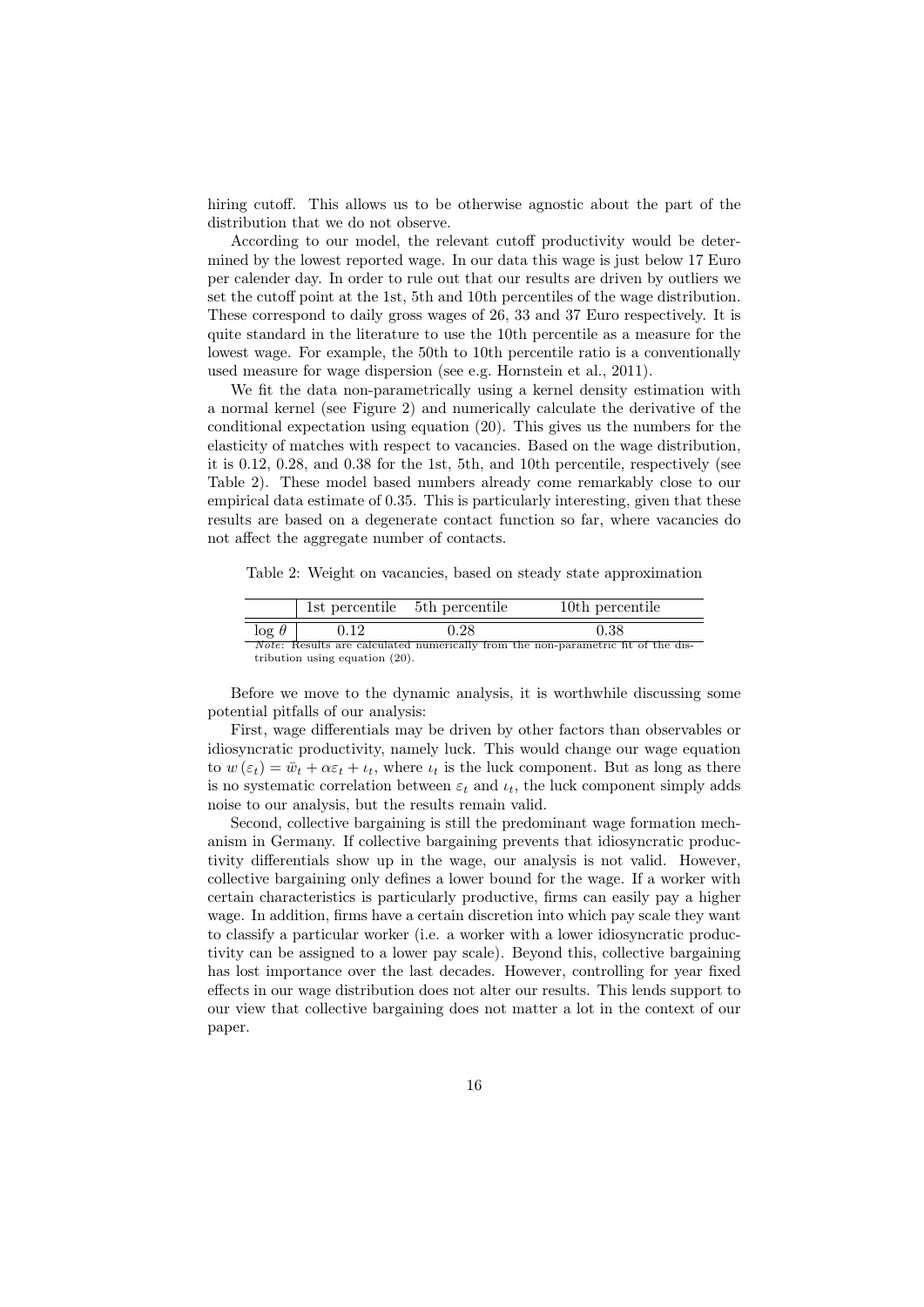Third, we may have chosen our homogeneous reference group inappropriately. In particular, we may have defined it too broadly. Here, we face of course a trade off between the number of observations and a narrower group definition.<sup>24</sup> Therefore, we repeat the dynamic simulation for a set of different reference groups (in particular a finer differentiation along age and education). The results can be found in the Appendix and are fairly similar. We are therefore confident that our results are not driven by the choice of the reference group. In addition, the results in the Appendix show that our preferred reference group represents an intermediate case with respect to the range of estimates.

#### 4.3 Dynamics

So far, the results have been based on our comparative static equation. In order to test for the validity of our results out of steady state, we now simulate the model with shocks to aggregate productivity. This also allows us to check whether non-constant returns to scale are present in the simulated data. Most importantly, we can use the dynamic simulation to quantitatively assess the interplay between a traditional contact function and idiosyncratic productivity.

For the dynamic simulation, we need to parametrize our model. In particular, we need to define a functional form for the idiosyncratic productivity distribution. We therefore fit several standard distributions to the data, i.e. we choose the parameters of the distributions that give the best fit of our data in terms of maximum likelihood. We choose the logistic distribution because it has the best fit. Figure 2 displays the distribution of real daily gross wages and the corresponding logistic distribution. The match is reasonably good especially near the cutoff.<sup>25</sup> We provide all other details on the parametrization in Appendix D. We simulate the model 1000 times with aggregate productivity governed by a first-order autocorrelation process. The simulation is based on a second-order Taylor approximation.<sup>26</sup> Each time we use 180 periods corresponding to the time span used for our empirical matching function estimation.

Again, we estimate a Cobb-Douglas CRS matching function:

$$
\log j f r_t = \beta_0 + \beta_1 \log \theta_t + \psi_t. \tag{26}
$$

Table 3 compares the estimated coefficient  $\beta_1$  to the comparative static results when we use equation (20). Again, we report results for different cutoff points depending on the chosen percentile for the lowest wage. The numbers from the simulation exercise and the comparative static exercise are literally the

 $^{24}$ In addition, if we choose a too narrow subgroup, it may be difficult to make an inference for the aggregate matching function.

<sup>25</sup>We enforce a specific mass and shape for the part of the wages that we do not observe. This is without loss of generality as the non-observable part of the distribution does not affect our results as long as there is no sharp discontinuity in the vicinity of the cutoff. We are therefore confident that the logistic distribution provides a reasonable approximation for our purposes.

 $26$ This explicitly allows for some nonlinearities not covered by our analytical steady state results.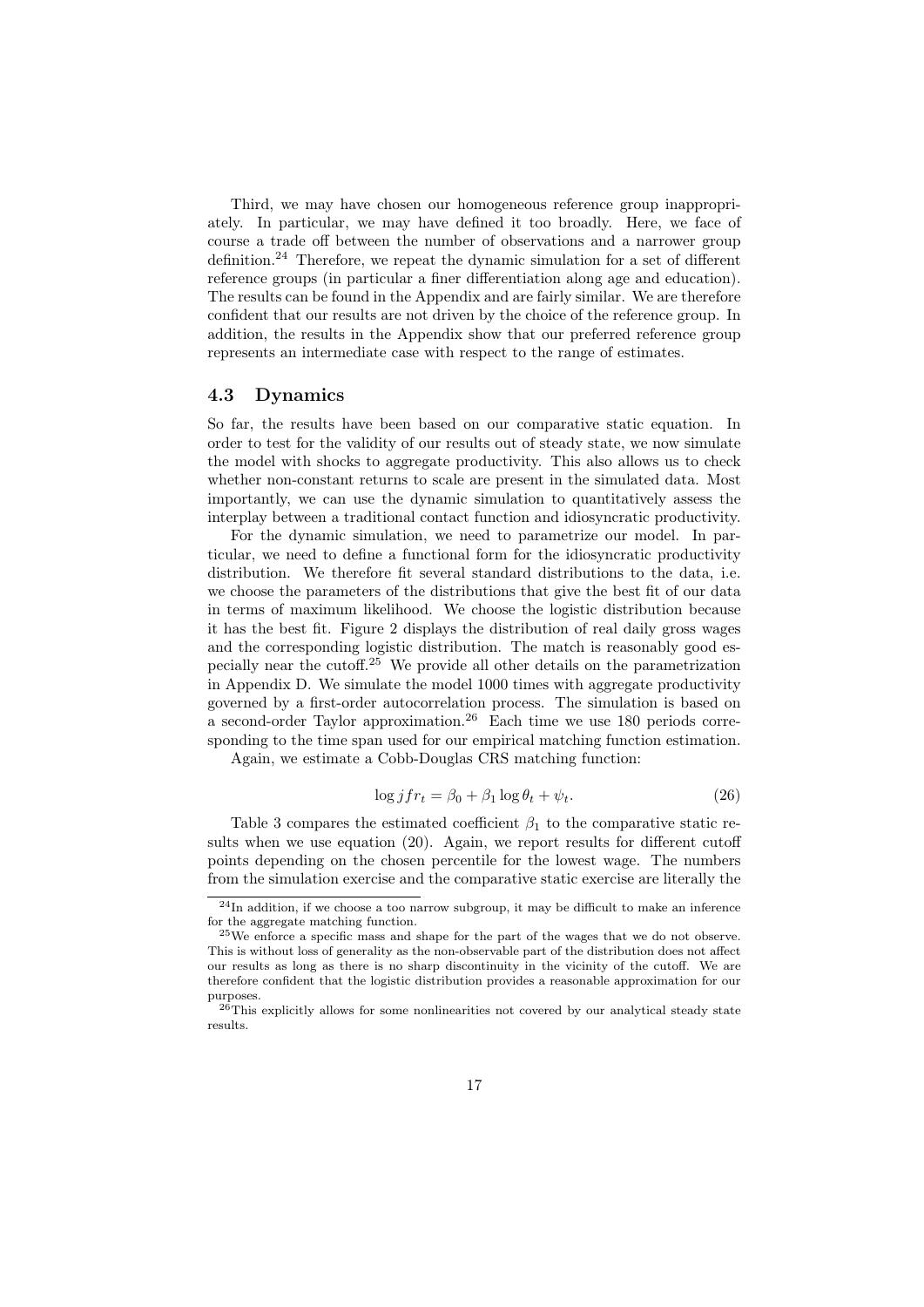same. This shows that our comparative statics is a very good approximation for the dynamic exercise. Note that the discrepancy between the results in this section and the previous section only stem from the imperfect fit of the logistic distribution compared to the non-parametric fit.

1st percentile 5th percentile 10th percentile Simulation result  $\text{constant}$  -2.66 -2.47 -2.32  $\log \theta$  0.14 0.22 0.28 Simulation result (unconstrained)  $\frac{1}{2.65}$  -2.48 -2.32  $\log U$  0.85 0.78 0.72  $log V$  0.14 0.22 0.28 Steady State prediction constant - - -  $\log \theta$  0.14 0.22 0.28

Table 3: Matching function based on simulation (degenerate contact function)

*Note*: Steady State results are calculated numerically from the logistic fit of the distribution using equation (20). The dynamic simulation results are OLS estimates from the simulated series using a logistic distribution. Reported coefficients are means over 1000 simulations.

We further analyze whether we have artificially imposed the CRS assumption in our comparative static exercise. We estimate the following unconstrained matching function:

$$
\log m_t = \beta_0 + \beta_1 \log v_t + \beta_2 \log u_t + \psi_t,\tag{27}
$$

where  $m_t$  denotes all matches in period  $t$ . Table 3 shows that the sum of estimated coefficients  $(\beta_1 + \beta_2)$  is virtually 1. The estimated coefficients are also statistically significant at the  $1\%$  level in every single run of the simulation.<sup>27</sup>

Interestingly, when we estimate other functional forms such as CES, the Cobb-Douglas specification is confirmed. As a robustness check we have also performed IV estimations using the lagged value of market tightness as an instrument. This does not alter our results.<sup>28</sup>

### 4.4 Traditional Contact Function and Idiosyncratic Productivity

Finally, the dynamic simulation puts us in a position to combine idiosyncratic productivity with a traditional contact function. Hence, we assume that the contact probability is defined by  $p_t(v_t, u_t) = \mu \theta_t^{\gamma}$  with  $0 < \gamma < 1$ , i.e. the job-finding rate is not only driven by the movement of the cutoff point for idiosyncratic productivity but also by a procyclical contact rate.

<sup>&</sup>lt;sup>27</sup>We do not report t-statistics as means over t-values would not have a meaningful interpretation.

<sup>28</sup>Results are available from the authors on request.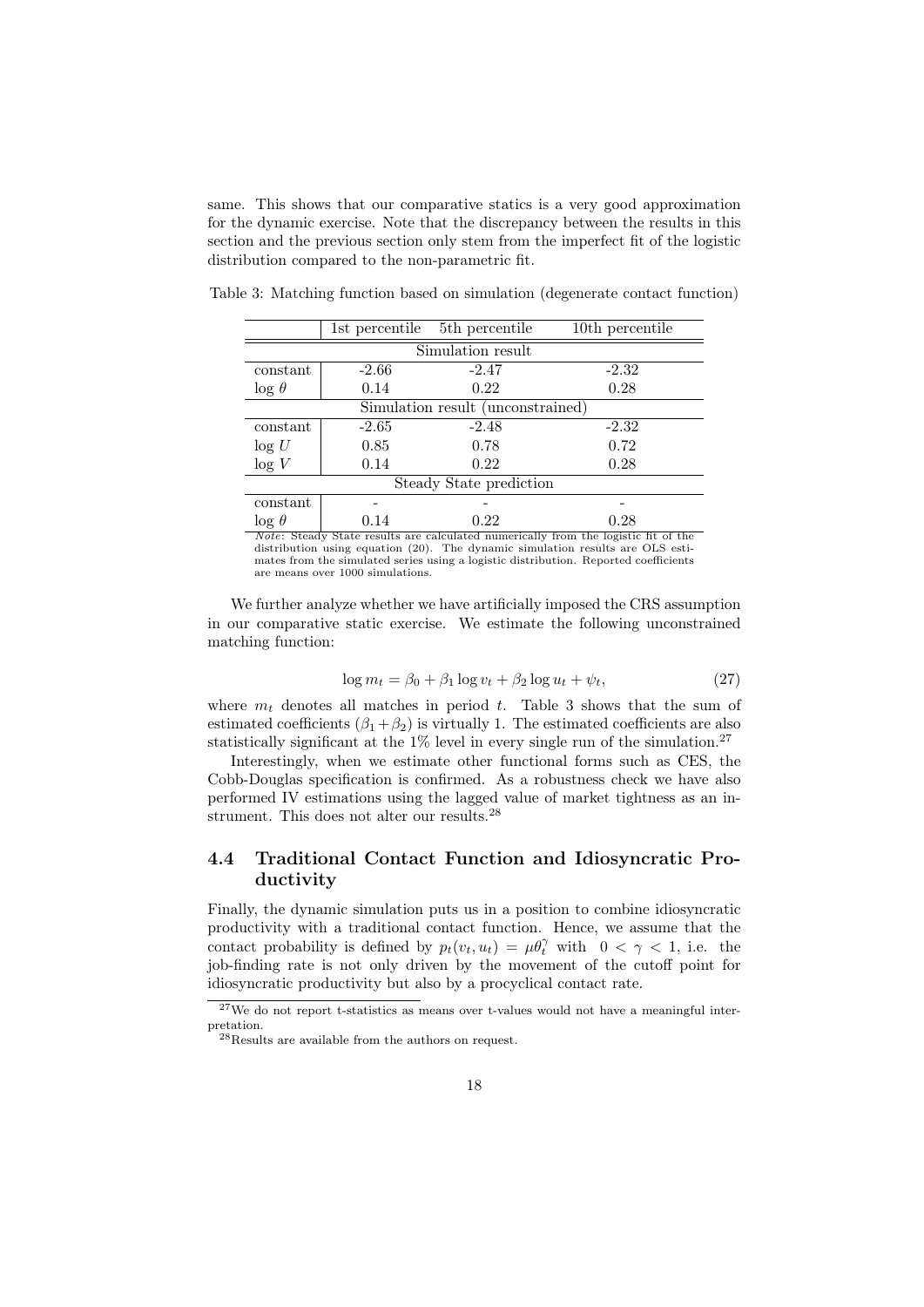We analyze how much of the empirical comovement between matches, unemployment, and vacancies is due to the contact function and how much is due to idiosyncratic productivity. For this purpose, we again use the logistic distribution for wages (see Table 3) and determine the contact elasticity  $\gamma$  so as to get an overall elasticity of matches with respect to vacancies of 0.35 as found in the empirical matching function. The results are shown in Table 4.

Table 4: Weight on vacancies, dynamic simulations with different contact function specifications.

|                                                                                                      |      | 1st percentile 5th percentile | 10th percentile |  |
|------------------------------------------------------------------------------------------------------|------|-------------------------------|-----------------|--|
| Matching function correlation with $\gamma = 0$                                                      |      |                               |                 |  |
| $\log \theta$                                                                                        | 0.14 | 0.22                          | 0.28            |  |
| Calibrated elasticity of the contact function $(\gamma)$                                             |      |                               |                 |  |
| $\log \theta$                                                                                        | 0.24 | 0.17                          | 0.09            |  |
| Combined matching function correlation                                                               |      |                               |                 |  |
| $\log \theta$                                                                                        | 0.35 | 0.35                          | 0.35            |  |
| <i>Note:</i> The dynamic simulation results are $\overline{OLS}$ estimates from the simulated series |      |                               |                 |  |

*Note*: The dynamic simulation results are OLS estimates from the simulated series using a logistic distribution. Reported coefficients are means over 1000 simulations.

Our numerical results are in line with our theoretical results from Section 3.2. When a procyclical contact rate and idiosyncratic productivity are combined. this leads to a larger weight on vacancies in an estimated matching function. The first line in Table 4 shows the results for the model simulation with idiosyncratic productivity but with a degenerate matching function. The second line shows the elasticities of a traditional contact function that would correspond to the overall elasticity of matches with respect to vacancies if there was no idiosyncratic productivity. The third line shows the combination of the two mechanisms. Interestingly, the resulting estimated matching function has a weight on vacancies which is roughly equal to the sum of the weight on vacancies in the two cases.

Our calibration suggest that at least one third of the observed elasticity of matches with respect to vacancies is actually driven by idiosyncratic productivity. When we use the 10th percentile of the wage distribution, 80% of the weight on vacancies are driven by idiosyncratic shocks. Thus, our exercise shows that there is a potentially large bias in standard matching function estimations if idiosyncratic productivity plays a role. Hence, in many model applications, the contact functions may be misspecified, assigning too large a role for vacancies in the process of match formation.

Interestingly, when we compare the combined model in Table 4 to a standard search and matching model with degenerate selection but with a weight on vacancies in the contact function of 0*.*35, it turns out that the two models also produce the same Beveridge curve. Thus, observational equivalence does not only hold for the matching function but also for the Beveridge curve.

Given this observational equivalence, it is worthwhile emphasizing that the elasticity of the contact function with respect to vacancies is very important in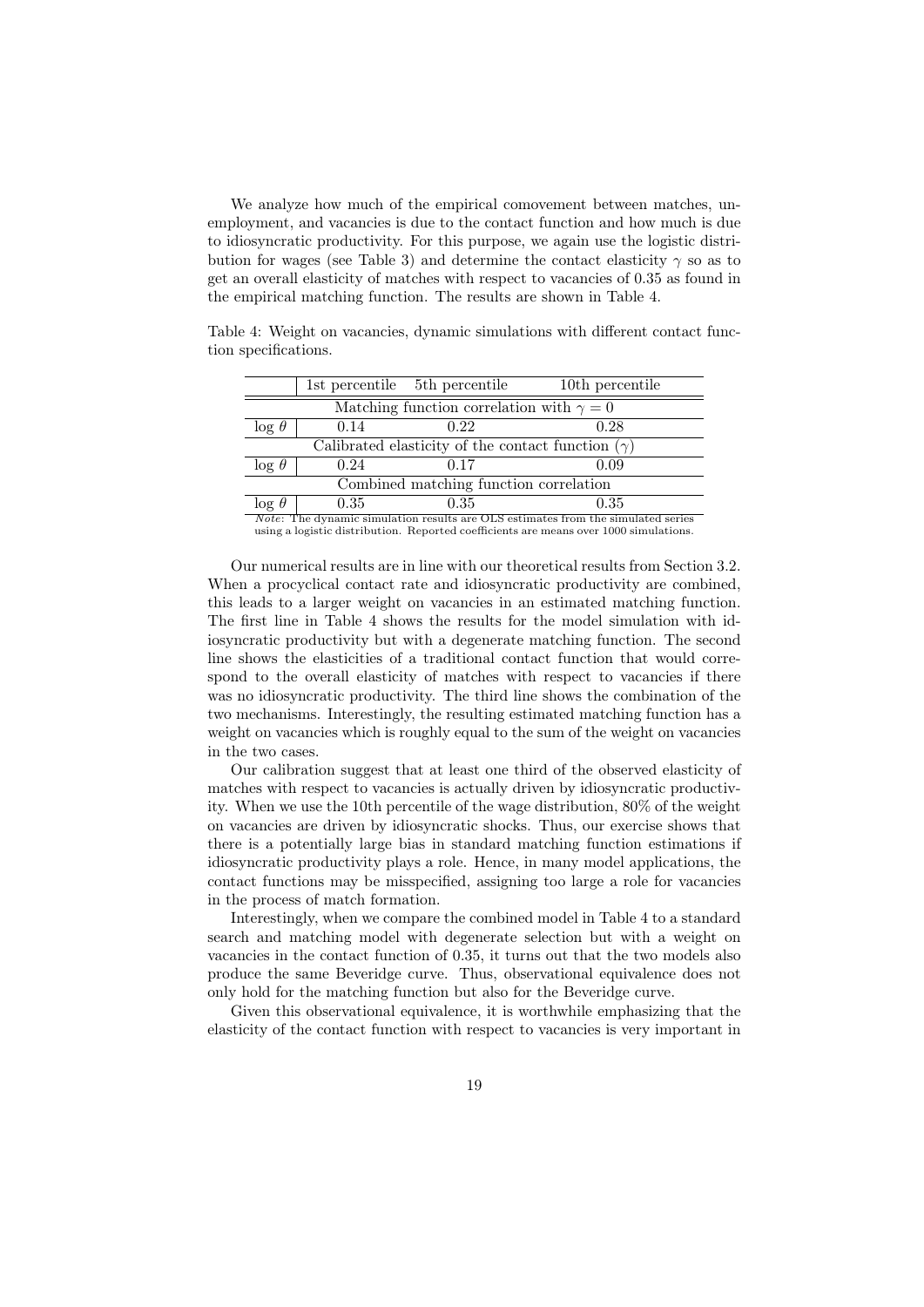search and matching models. Hosios (1990) shows that matching models with a CRS matching function are constrained efficient when firms' bargaining power in Nash bargaining is equal to the weight on vacancies in the contact function. We have shown that using the weight on vacancies from empirical estimations is inappropriate in the presence of idiosyncratic productivity shocks and leads to a misspecification. Against the background of Hosios rule, welfare implications of policy interventions may thus be judged incorrectly.

## 5 Why the Driving Forces of the Matching Function Matter

The theoretical section proves that idiosyncratic productivity shocks and a vacancy free entry condition alone generate an equilibrium comovement between matches, vacancies, and unemployment. We have used wage data to show that this may generate a large part of the observed comovement between these variables in the German data. Given that there are multiple ways of obtaining the observed comovement between matches, vacancies, and unemployment, does it matter whether the labor market is modeled with a contact function only (i.e. degenerate selection) or with a combined model (with both a standard contact function and idiosyncratic productivity shocks)? At the end of the previous section, we have briefly argued that this matters from a normative perspective (Hosios rule). This section shows that it also matters from a positive perspective. First, a model with idiosyncratic shocks and vacancy free entry generates highly asymmetric labor market reactions to business cycles. Second, we provide a novel explanation for the puzzling fact that many empirical matching function estimations document a decline of the matching efficiency over time.

#### 5.1 Business Cycle Asymmetries

The analytical results in Section 3 are based on a steady state elasticity (i.e. a first order approximation). The numerical results in Section 4.3 use a second order approximation. Thus, in both cases higher order effects are not taken into account. Figure 3 displays the reactions of the combined model in response to a one percent (upper panel) and a five percent (lower panel) productivity shock (with autocorrelation coefficient 0*.*95), which are solved deterministically and fully nonlinearly.<sup>29</sup> In order to facilitate comparison of the quantitative responses, the responses are all in absolute terms. The upper panel shows that the nonlinear responses to a regularly sized productivity shock generates only minor asymmetries. Thus, our analytical results and the stochastic solution method appear to be appropriate approximations in a normal business cycle environment.

However, the lower panel of Figure 3 reveals large asymmetries of both the job-finding rate and unemployment to large business cycle shocks. The responses

 $29$  From now on all calculations for the combined model are based on the calibration for the 5th percentile of the wage distribution (see Table 4).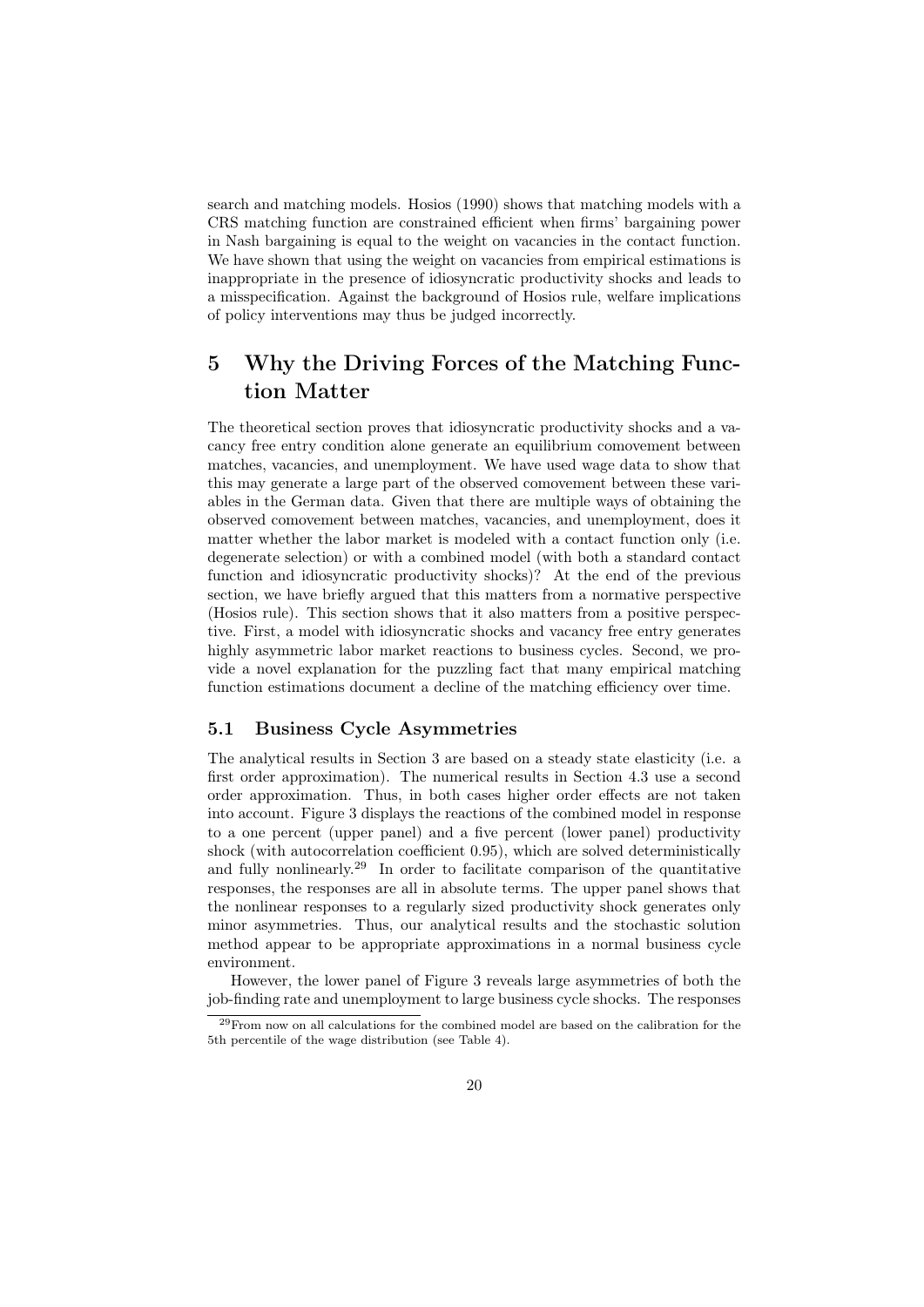to a negative 5% productivity shock are almost twice as large as the responses to an equally sized positive productivity shock.

Figure 3: Response of unemployment and job-finding rate to productivity shock



Notes: Responses are in percent deviation from steady state. For expositional convenience, the response of unemployment to a positive shock and the response of the job-finding rate to a negative shock are flipped upside down.

To isolate the driving forces of this asymmetry, we use our calibration for the 5th percentile of the wage distribution and impose a degenerate contact and degenerate selection mechanism respectively. More precisely, we assume that the contact rate (middle panel in Figure 4) and the selection rate (right panel) are constant over the business cycle. All parameter values of the model remain unchanged. Figure 4 shows that both the degenerate contact and the degenerate selection model generate some asymmetries. These asymmetries are particularly strong for the degenerate contact model. Or in different in words: the selection mechanism is the key driver for this asymmetry.

The asymmetry is straightforward to see in a model with a degenerate contact function, where the dynamics of the job-finding rate is exclusively driven by the selection rate: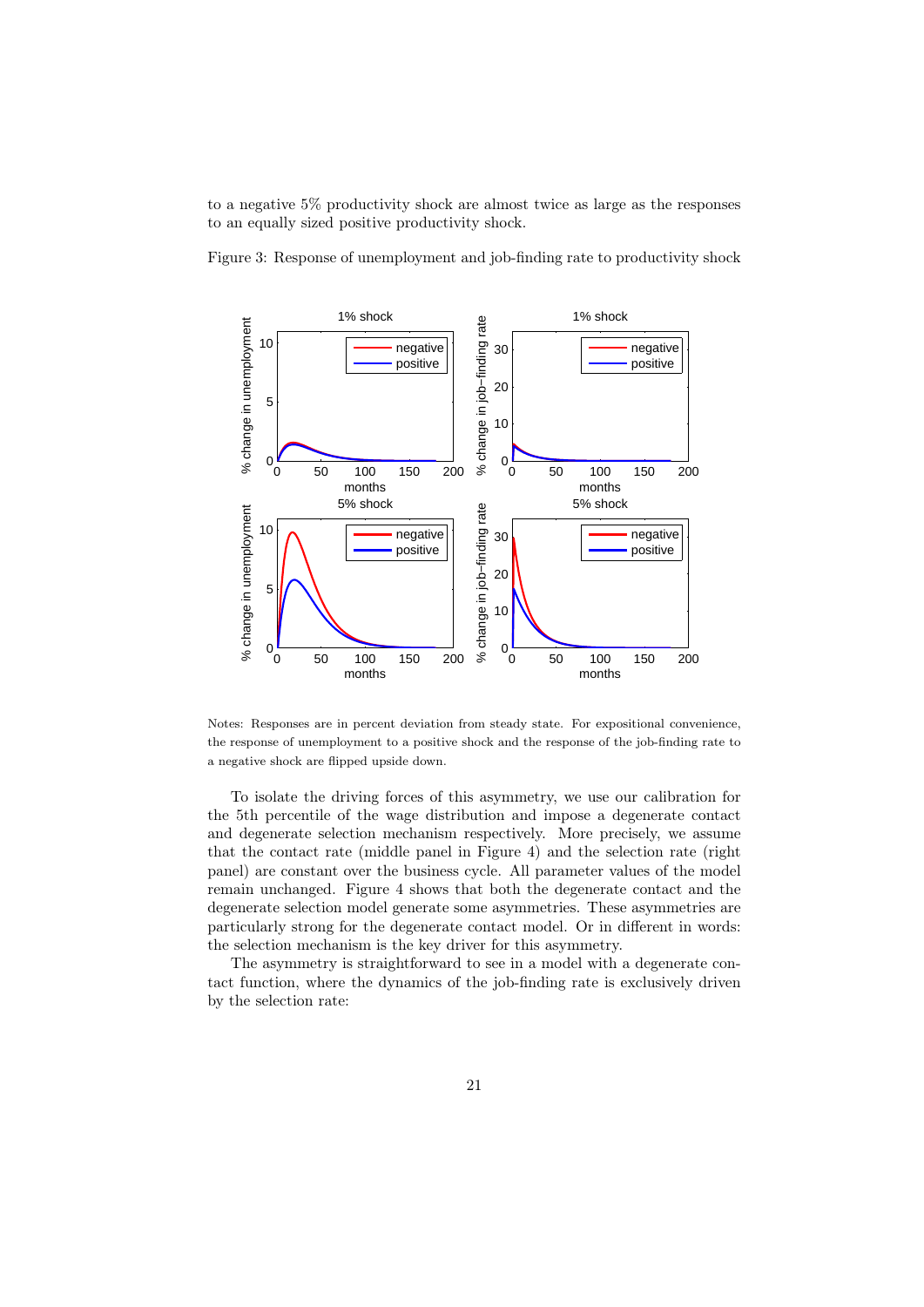#### Figure 4: Asymmetries with degenerate contact/selection



Notes: Responses are in percent deviation from steady state. For expositional convenience, the response of the job-finding rate to a negative shock is flipped upside down.

$$
\eta_t = \int_{\tilde{\varepsilon}_t}^{\infty} f(\varepsilon) \, d\varepsilon. \tag{28}
$$

Although the cutoff point  $\tilde{\varepsilon}$ <sub>*t*</sub> moves symmetrically over the business cycle, the selection condition generates large asymmetries. The reason is the shape of the underlying idiosyncratic productivity distribution, which we have calibrated to wage data (see Figure 2). In our calibration, a positive aggregate productivity shock moves the cutoff point to a thin part in the distribution. By contrast, a negative productivity shock pushes the cutoff point to a thick part of the distribution. This explains the strong asymmetric labor reaction to larger symmetric aggregate shocks.

Why does the contact function also generate asymmetries? This is straightforward to see with degenerate selection. In this case the dynamics of the job-finding rate is exclusively driven by the contact rate. In the steady state version, the contact rate is:

$$
p = \left(\frac{a - w}{\kappa(1 - \delta(1 - \phi))}\right)^{\frac{\gamma}{1 - \gamma}}.\tag{29}
$$

Thus, there may be an asymmetry for the contact rate due to the exponent. Note that  $\gamma$  is the elasticity of the contact function with respect to vacancies. With  $\gamma = 0.5$ , this asymmetry would be absent (i.e. positive and negative productivity shocks would generate the same quantitative reactions, with opposite signs). In the mixed model, we have calibrated  $\gamma = 0.17$ . Thus, the exponent is 0*.*20. This generates a non-negligible additional asymmetry (see right panel in Figure 4).

Keep in mind that we have performed our entire analysis about asymmetries using the combined model and switching the contact and selection channel off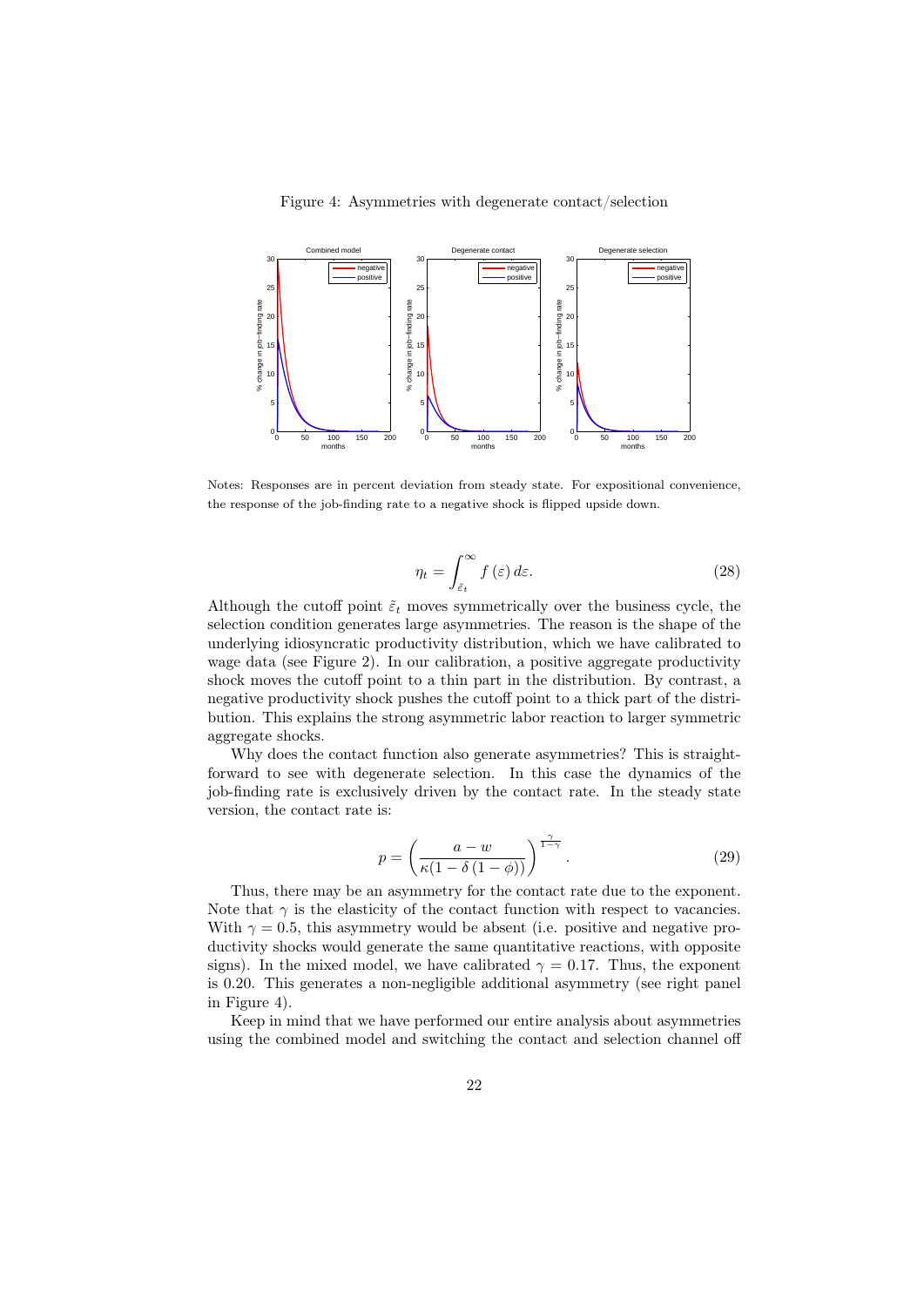respectively. If we did not take into account the selection mechanism and used the standard practice of parametrizing the contact function with parameters from our matching function estimation, we would have to set  $\gamma = 0.35$ . As a consequence, the exponent in equation (29) would increase from 0*.*20 to 0*.*54. The shown asymmetries would be reduced. Asymmetries in a standard search and matching model (e.g. Shimer 2005) in response to a 5% productivity shock are thus very small.<sup>30</sup>

To sum up, when we combine contact function and selection, the asymmetry is driven by two forces. First and most importantly, the curvature of the idiosyncratic productivity matters for the nonlinear dynamics of the selection rate. According to our calibration to wage data, this is a very powerful mechanism. Second, the behavior of the contact function becomes more nonlinear (due to the lower  $\gamma$  compared to a standard parametrization). To illustrate that the asymmetry in the mixed model is very meaningful, Figure 5 shows the impact reaction of the job-finding rate<sup>31</sup> in response to productivity shocks ranging from *−*8% to 8% in fully nonlinear simulations. The larger the shock, the larger is the discrepancy between the response to a negative and the response to a positive shock.

Thus, our paper establishes a mechanism for why large negative aggregate shocks generate very severe and asymmetric labor market reactions. This is certainly very interesting against the background of major recessions, such as the Great Recession. In Germany, the Great Depression and the two oil price crises might be of particular relevance here.<sup>32</sup> These events have at least doubled the unemployment rate in Germany and thus caused labor market effects that were a lot larger than those after strong business cycle booms.<sup>33</sup> In models with symmetric labor market reactions, the strong increase of unemployment in major recessions must be due to very severe aggregate shocks. By contrast, our combined model with traditional contact function and idiosyncratic productivity shocks suggests that part of the labor market responses could be due to the particularly strong propagation for large negative aggregate shocks.

<sup>30</sup>First of all, as described, this is due to the larger elasticity of the contact function with respect to vacancies. Second, in Shimer's (2005) calibration, amplification to aggregate productivity shocks is small, which makes it even more difficult for asymmetries to show up (because the expected present value of a worker does not fluctuate a lot in response to aggregate productivity shocks). The combined model has stronger amplification. First, the selection mechanism generates extra amplification and extra asymmetry (as can be seen in Figure 4). Second, the contact function is also somewhat more volatile than in Shimer's calibration because the calibration of the idiosyncratic productivity shocks reduces the average size of the surplus.

 $31\text{As}$  the job-finding rate is a forward looking variable, the reaction is largest in the impact period.

 $32$ Note that the Great Recession in 2008/09 in Germany was different (i.e. no major job losses). However, this is due to exceptional factors (e.g. the internal flexibility of German firms, short-time work, the preceding wage moderation or the nature of the aggregate shock), which are outside our model and debated in the recent literature.

 $^{33}\mathrm{The}$  internet boom at the end of the 1990s caused for example a decline in unemployment from about 11.5% to 9.5%.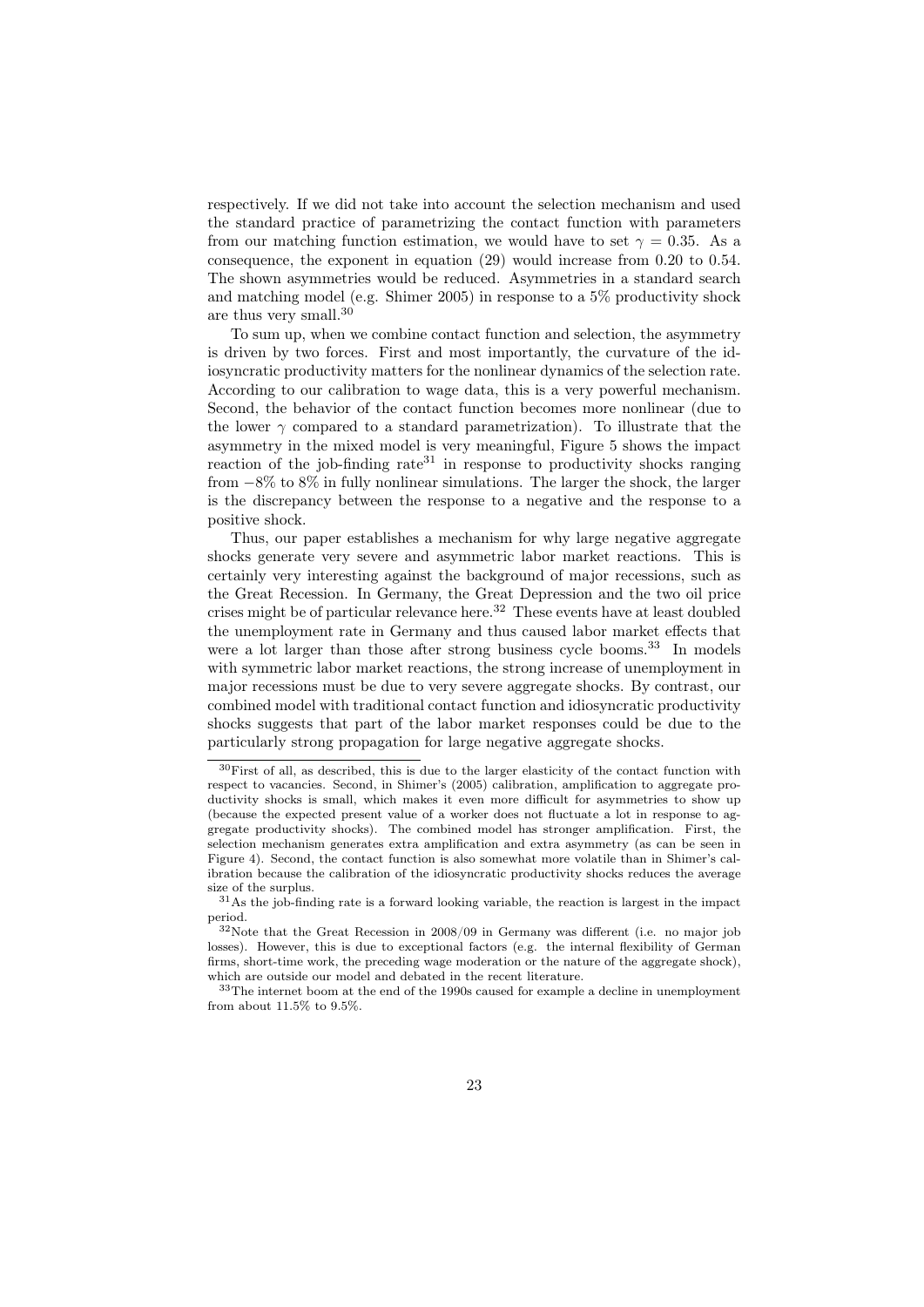Figure 5: Impact response of job-finding rate to productivity shock

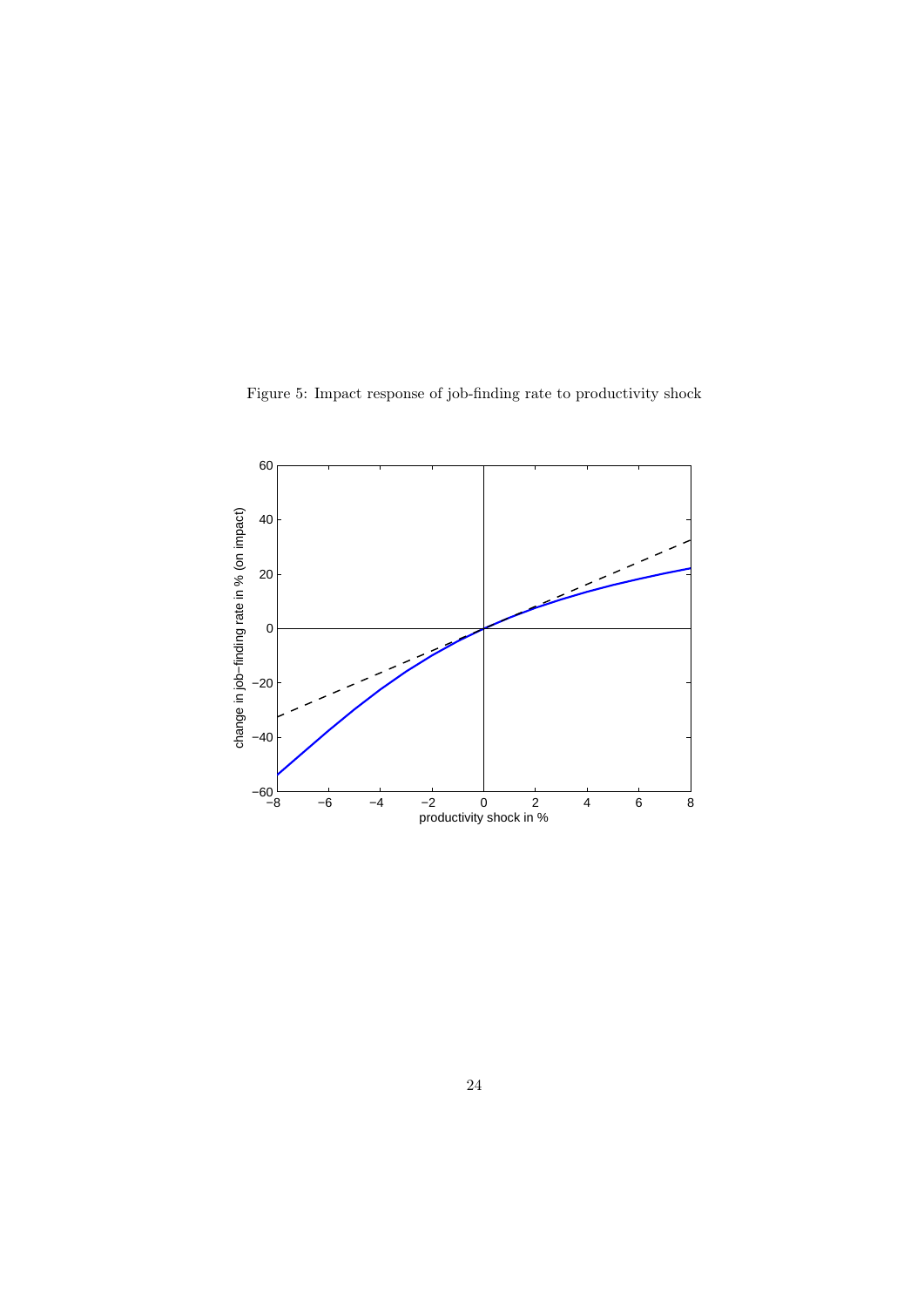### 5.2 Vacancy Posting Costs and Time Trend in the Matching Function

There is a lot of anecdotal evidence that new technologies such as databases or the dissemination of the internet have made vacancy posting cheaper.<sup>34</sup> For example, the newspaper based job advertising index has collapsed because firms have started using internet based advertising (e.g. Barnichon, 2010). Obviously, firms have started substituting because there was a cheaper technology available. However, it is difficult to quantify this reduction of vacancy posting costs.

In a standard search and matching model with degenerate selection, a decline in vacancy posting costs would lead to a drop in unemployment but leave the estimated matching function unaffected.<sup>35</sup> In the presence of idiosyncratic shocks, the effects of a long run downward trend in vacancy posting costs are very different. To illustrate our point, we simulate a hypothetical situation in the combined model where vacancy posting costs drop by 50% over 420 periods (35 years). More specifically, we simulate the nonlinear trajectory of the economy to a new steady state, when vacancy posting costs decline linearly over time. In addition, the economy is subject to aggregate productivity shocks during the entire time span. $36$  We take 180 periods (15 years) in the middle of this process and estimate a matching function based on the simulated data. This corresponds to the observation period in our empirical data and a 20% drop in vacancy posting costs during those 180 periods. We choose to estimate a subperiod of a longer time series because we consider the decline of vacancy posting costs as a long lasting process. In the estimations, we now also include a time trend, which turns out to be statistically significant and negative (see Table 5).

| $\log jfr$                                                              | Coefficient | Significance $(+,-)$ |  |
|-------------------------------------------------------------------------|-------------|----------------------|--|
| constant                                                                | $-2.13$     |                      |  |
| $\log \theta$                                                           | 0.37        | $100\% (+)$          |  |
|                                                                         | $-0.0003$   | $99.8\%$ (-)         |  |
| <i>Note:</i> The reported coefficients are means over 1000 simulations. |             |                      |  |

Table 5: Matching function with negative time trend

The coefficients are OLS estimates. The third column indicates how often (in percent) coefficients are significantly above or below zero (Newey-West s.e.).

<sup>34</sup>It is important to distinguish ex ante hiring costs and ex post hiring costs in search and matching models. Given that vacancy posting costs are divided by the probability of filling a vacancy, these are costs prior to hiring a worker.

<sup>35</sup>To give an example: In a model with contact function only a drop in vacancy posting costs of 20% would lead to a reduction in steady state unemployment of 1.2 percentage points with our calibration. If both mechanisms are at work, the effect is more than halved.

<sup>36</sup>Productivity follows the same AR(1) process as before. As we are interested in the nonlinear solution, the shocks to productivity are deterministic (i.e. we pick one particular productivity path in each simulation).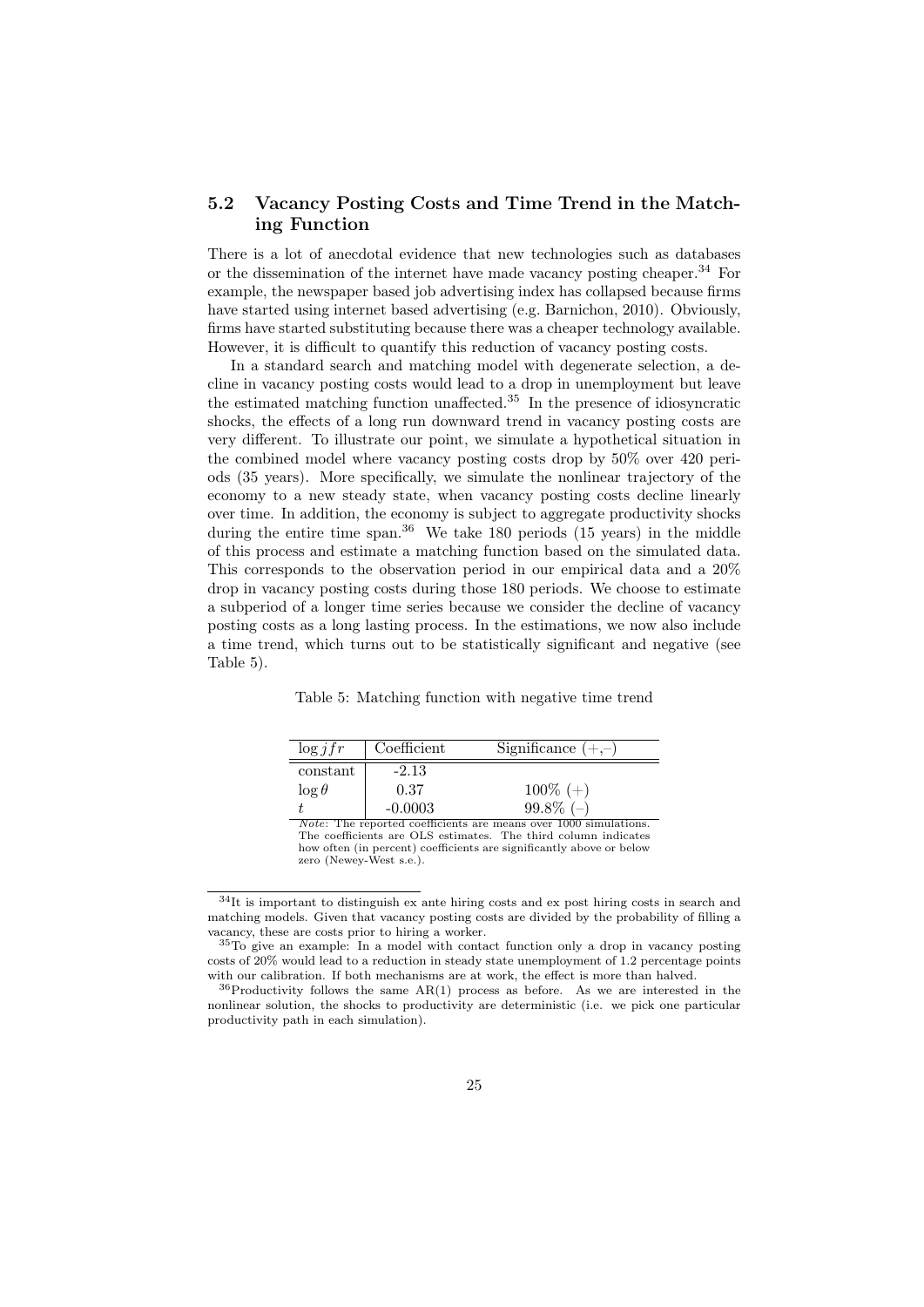The intuition for this negative time trend is most straightforward to understand in a model with a degenerate contact function, where the job-finding rate is solely driven by the optimal cutoff point of idiosyncratic productivity. When vacancy posting costs drop, the number of vacancies increases (see free entry condition). However, with a degenerate contact function this has no effect on matches and unemployment. Thus, the job-finding rate (matches divided by unemployment) remains constant, while the market tightness increases (vacancies divided by unemployment). In other words, it looks as if the estimated matching function has become less efficient (the job-finding rate remains constant although the market tightness has increased). If vacancy posting costs drop over a long time horizon, this leads to a negative time trend in the matching function.<sup>37</sup> If both a traditional contact function and the selection mechanism are at work, this effect is sustained as can be seen in Table 5.

The negative time trend can also be found in our estimation in Table 1. Interestingly, a negative time trend is a common feature of matching function estimations. According to Poeschel (2012), the sudies surveyed in Petrongolo and Pissarides (2001) that include a time trend "clearly suggest that there is a highly significant negative time trend, implying that labour market performance appears to deteriorate over time." For Germany, Fahr and Sunde (2004) have documented a negative time trend.<sup>38</sup>

Our paper shows that the decline in ex-ante hiring costs due to new technologies rationalizes why many matching function estimations may generate a negative time trend. In the absence of idiosyncratic productivity shocks, this negative time trend would be a sign for a worrisome instability of the contact function and a deteriorating labor market performance. We provide an explanation how a stable contact function and an estimated negative time trend can be reconciled. As long as there are no reliable proxies for the development of vacancy posting costs over time, it is impossible to control for this omitted variable bias, which is captured by the time trend. However, our paper provides an explanation that makes the observed time trend less worrisome.

<sup>37</sup>The coefficient on market tightness slightly deviates from 0.35. This is due to the fact that we simulate the nonlinear transition from one steady state to another. The selection rate is slightly lower in the final steady state, the weight on vacancies thus higher. Intuitively, due to lower vacancy posting costs, firms can afford to be pickier.

<sup>38</sup>Note that some empirical studies suggest that there was a recent increase of matching efficiency in Germany (e.g. Fahr and Sunde (2009); Klinger and Rothe (2012) or Hertweck and Sigrist (2013)). This is often attributed to the recent German labor market reforms. In contrast to the time trend, which is found in many different studies and for different observation periods, the labor market reforms seem to have implied a permanent upward shift of the matching efficiency.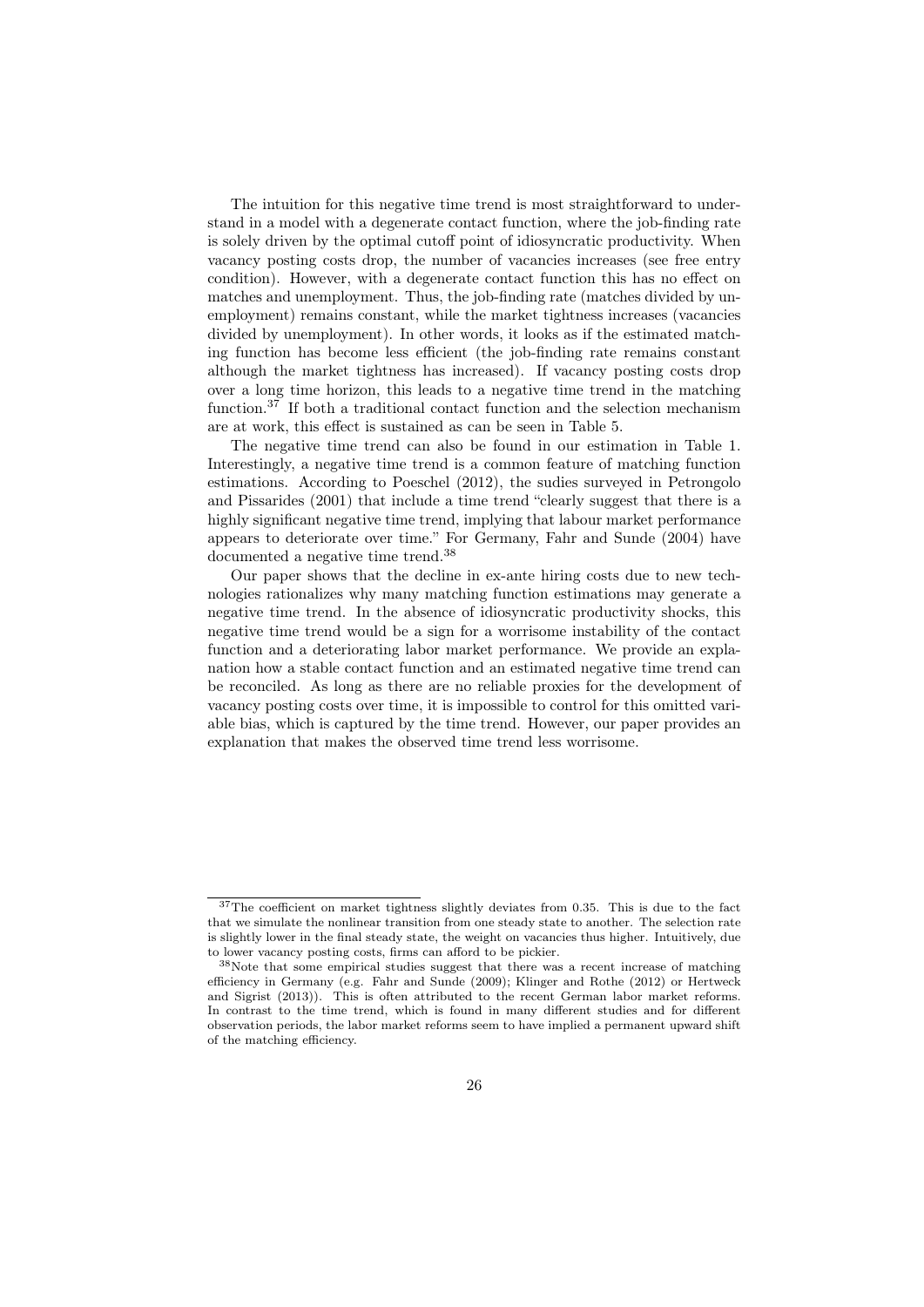## 6 Conclusion

We show that a wide class of models with degenerate contact function and idiosyncratic productivity (selection) generates a positive equilibrium relationship between matches on the one hand and unemployment and vacancies on the other hand. This comovement is Cobb-Douglas and constant returns. A combined model with traditional contact function and idiosyncratic productivity shocks (calibrated to wage data) has interesting implications such as asymmetric responses to large aggregate shocks.

Our paper provides important insights for future theoretical and empirical research. We have focused on a quantitative analysis with a careful calibration to high quality German data. One of our implications is that under the presence of idiosyncratic productivity shocks, the actual elasticity of the contact function with respect to vacancies is much lower than the number resulting from matching function estimations. Against the background of Hosios rule, the standard bargaining power in Nash bargaining must be much lower in order to establish constrained efficiency. It is certainly an interesting topic for future research to evaluate efficiency and the optimal use of policy instruments (e.g. fiscal policy) in the presence of idiosyncratic productivity shocks for new jobs.

In addition, our paper has shown that the decline in matching efficiencies in aggregate matching function estimations may be spurious in the presence of idiosyncratic productivity shocks and a time trend for vacancy posting costs. This also sounds a cautionary note on the conventional practice to use matching function estimations to quantify the effects of certain policy measures, such as unemployment benefit reforms.

Our paper also offers an interesting laboratory to analyze the quantitative effects of different policy interventions. We expect government spending to generate larger fiscal multipliers in severe recessions when the cutoff point is at a thicker part of the idiosyncratic shock distribution. This would complement theoretical results by Michaillat (2014) and empirical results by Auerbach and Gorodnichenko (2012). A detailed quantitative analysis is left for future research.

Overall, our paper suggests that it is important to have a better understanding what happens in the black box of matching. We have made a first step in this direction.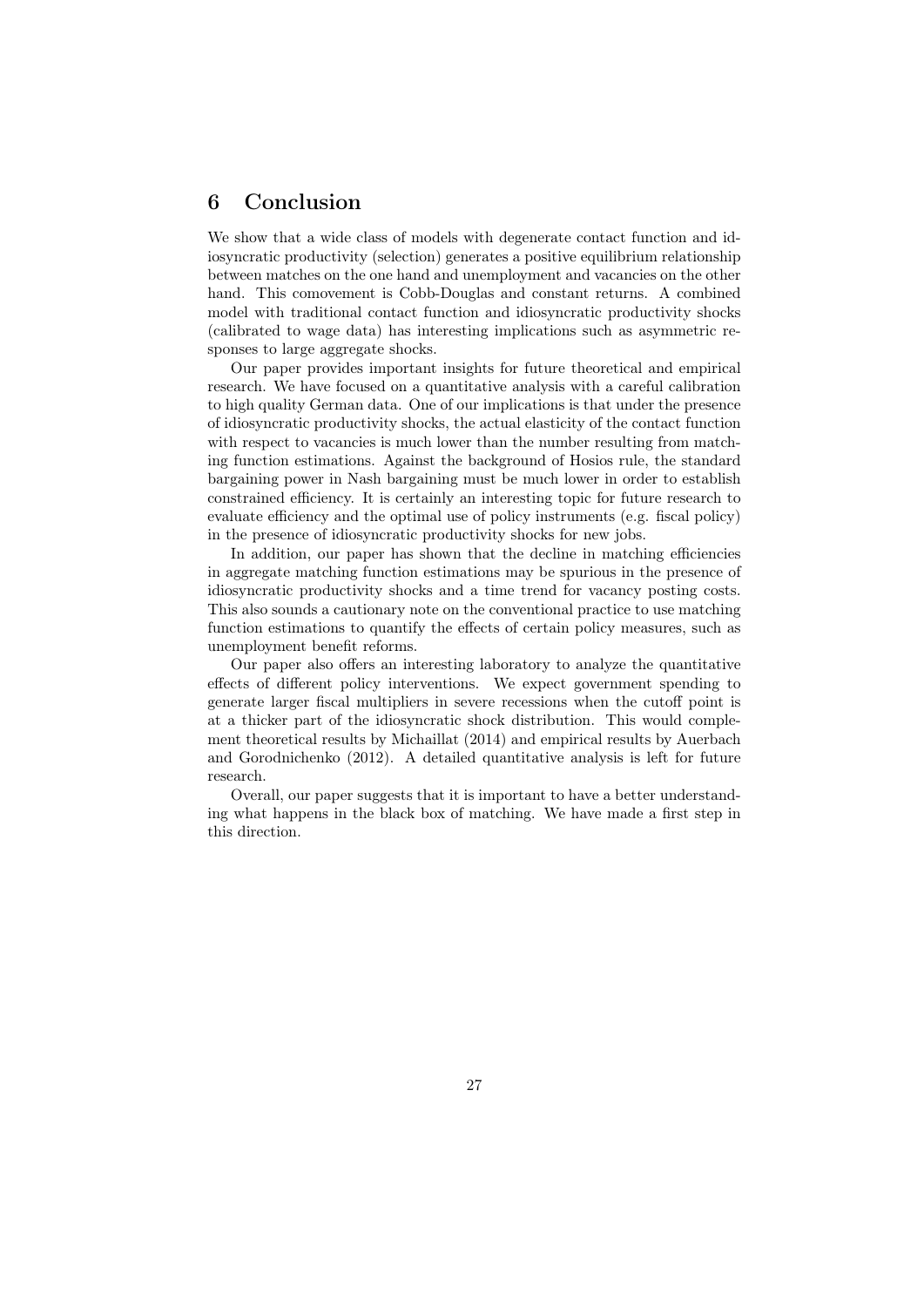## References

- Auerbach, A. J. and Y. Gorodnichenko, "Measuring the Output Responses to Fiscal Policy," *American Economic Journal: Economic Policy, American Economic Association* 4 (2012), 1–27.
- BARNICHON, R., "Building a Composite Help-Wanted Index," *Economics Letters* 109 (2010), 175–178.
- Barnichon, R. and A. Figura, "Labor Market Heterogeneities, Matching Efficiency, and the Cyclical Behavior of the Job Finding Rate," mimeo, 2011.
- BLANCHARD, O. J. AND P. DIAMOND, "The Cyclical Behavior of the Gross Flows of U.S. Workers," *Brookings Papers on Economic Activity* 21 (1990), 85–156.
- Brown, A. J. G., C. Merkl and D. J. Snower, "An Incentive Theory of Matching," *Macroeconomic Dynamics* (forthcoming).
- DORNER, M., J. HEINING, P. JACOBEBBINGHAUS AND S. SETH, "Sample of Integrated Labour Market Biographies (SIAB) 1975-2008," FDZ Datenreport 01/2010, Nürnberg, 2010.
- DUSTMANN, C., J. LUDSTECK AND U. SCHÖNBERG, "Revisiting the German Wage Structure," *The Quarterly Journal of Economics* 124 (2009), 843–881.
- FAHR, R. AND U. SUNDE, "Occupational Job Creation: Patterns and Implications," *Oxford Economic Papers* 56 (2004), 407–435.
- ———, "Did the Hartz Reforms Speed-Up the Matching Process? A Macro-Evaluation Using Empirical Matching Functions," *German Economic Review* 10 (2009), 284–316.
- Fitzenberger, B., A. Osikominu and R. Völter, "Imputation Rules to Improve the Education Variable in the IAB Employment Subsample," FDZ Methodenreport No. 3/2005, 2005.
- Fitzenberger, B. and R. A. Wilke, "Unemployment Durations in West Germany Before and After the Reform of the Unemployment Compensation System during the 1980s," *German Economic Review* 11 (2010), 336–366.
- Hagedorn, M. and I. Manovskii, "The Cyclical Behavior of Equilibrium Unemployment and Vacancies Revisited," *American Economic Review* 98 (2008), 1692–1706.
- HALL, R. E., "Employment Fluctuations with Equilibrium Wage Stickiness," *American Economic Review* 95 (2005), 50–65.
- HERTWECK, M. S. AND O. SIGRIST, "The Aggregate Effects of the Hartz Reforms in Germany," SOEPpapers on Multidisciplinary Panel Data Research 532, DIW Berlin, The German Socio-Economic Panel (SOEP), 2013.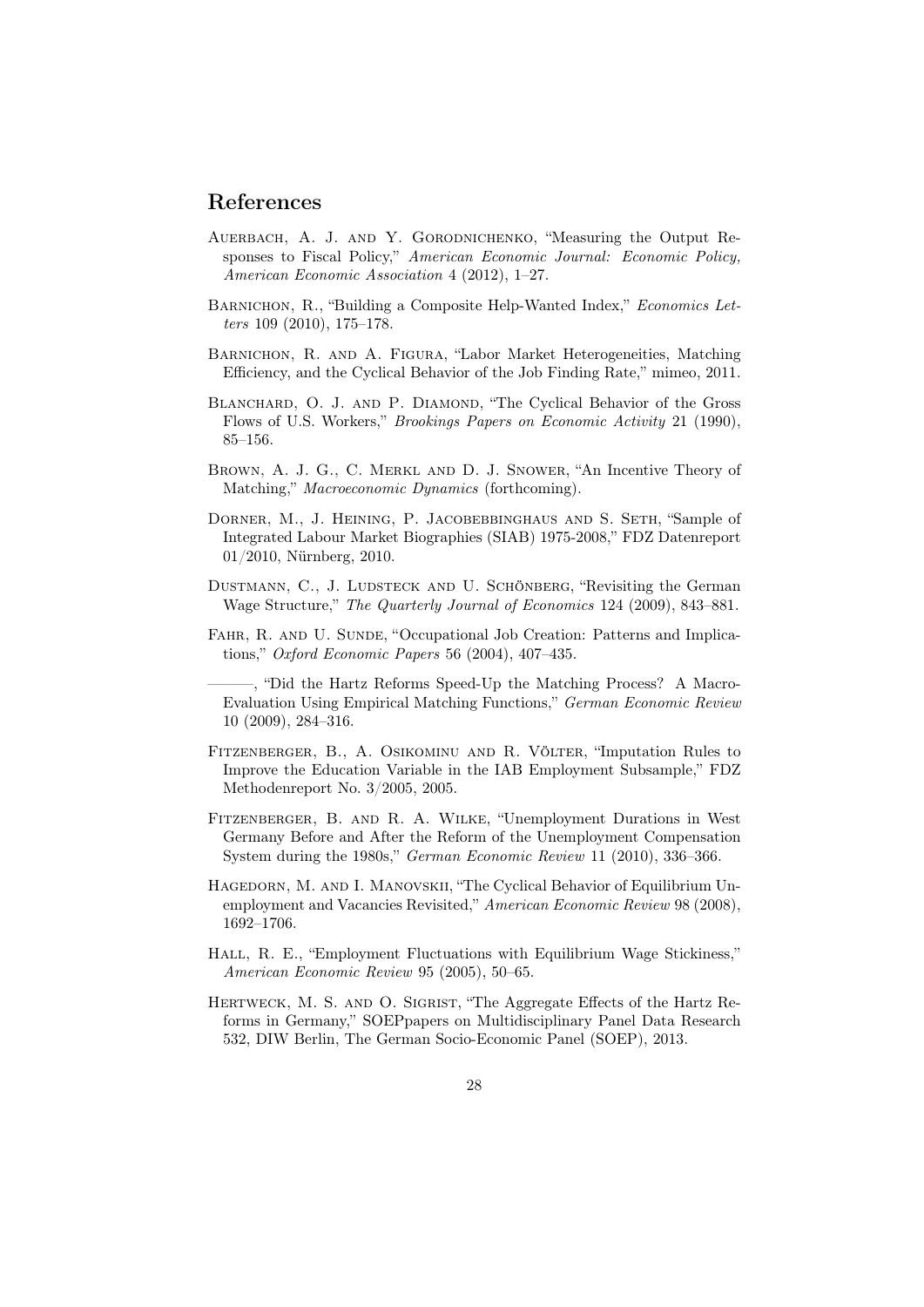- Hornstein, A., "Accounting for Unemployment: The Long and Short of It," Working Paper 12-07, Federal Reserve Bank of Richmond, 2012.
- Hornstein, A., P. Krusell and G. L. Violante, "Frictional Wage Dispersion in Search Models: A Quantitative Assessment," *American Economic Review* 101 (2011), 2873–98.
- Hosios, A., "On the Efficiency of Matching and Related Models of Search and Unemployment," *Review of Economic Studies* 57 (1990), 279–298.
- Jovanovic, B., "Job Matching and the Theory of Turnover," *Journal of Political Economy* 87 (1979), 972–90.
- Katz, F. and B. Meyer, "The Impact of the Potential Duration of Unemployment Benefits on the Duration of Unemployment," *Journal of Public Economics* 41 (1990), 45–72.
- KLINGER, S. AND T. ROTHE, "The impact of labour market reforms and economic performance on the matching of the short-term and the long-term unemployed," *Scottish Journal of Political Economy* 59 (2012), 90–114.
- Krause, M. U. and T. A. Lubik, "The (Ir)relevance of Real Wage Rigidity in the New Keynesian Model with Search Frictions," *Journal of Monetary Economics* 54 (2007), 706–727.
- Kuhn, P. and H. Mansour, "Is Internet Job Search Still Ineffective?," *The Economic Journal* (forthcoming).
- Lechthaler, W., C. Merkl and D. J. Snower, "Monetary Persistence and the Labor Market: A new Perspective," *Journal of Economic Dynamics and Control* 34 (2010), 968–983.
- McCall, J. J., "Economics of Information and Job Search," *The Quarterly Journal of Economics* 84 (1970), 113–26.
- Merkl, C. and T. van Rens, "Selective Hiring and Welfare Analysis in Labor Market Models," IZA Discussion Papers 6294, Institute for the Study of Labor (IZA), January 2012.
- Michaillat, P., "A Theory of Countercyclical Government Multiplier," *American Economic Journal: Macroeconomics, American Economic Association* 6 (2014), 190–217.
- Mortensen, D. T., "Job Search and Labor Market Analysis," in O. Ashenfelter and R. Layard, eds., *Handbook of Labor Economics* (Elsevier, 1987), 849–919.
- Mortensen, D. T. and C. A. Pissarides, "Job Creation and Job Destruction in the Theory of Unemployment," *Review of Economic Studies* 61 (1994), 397–415.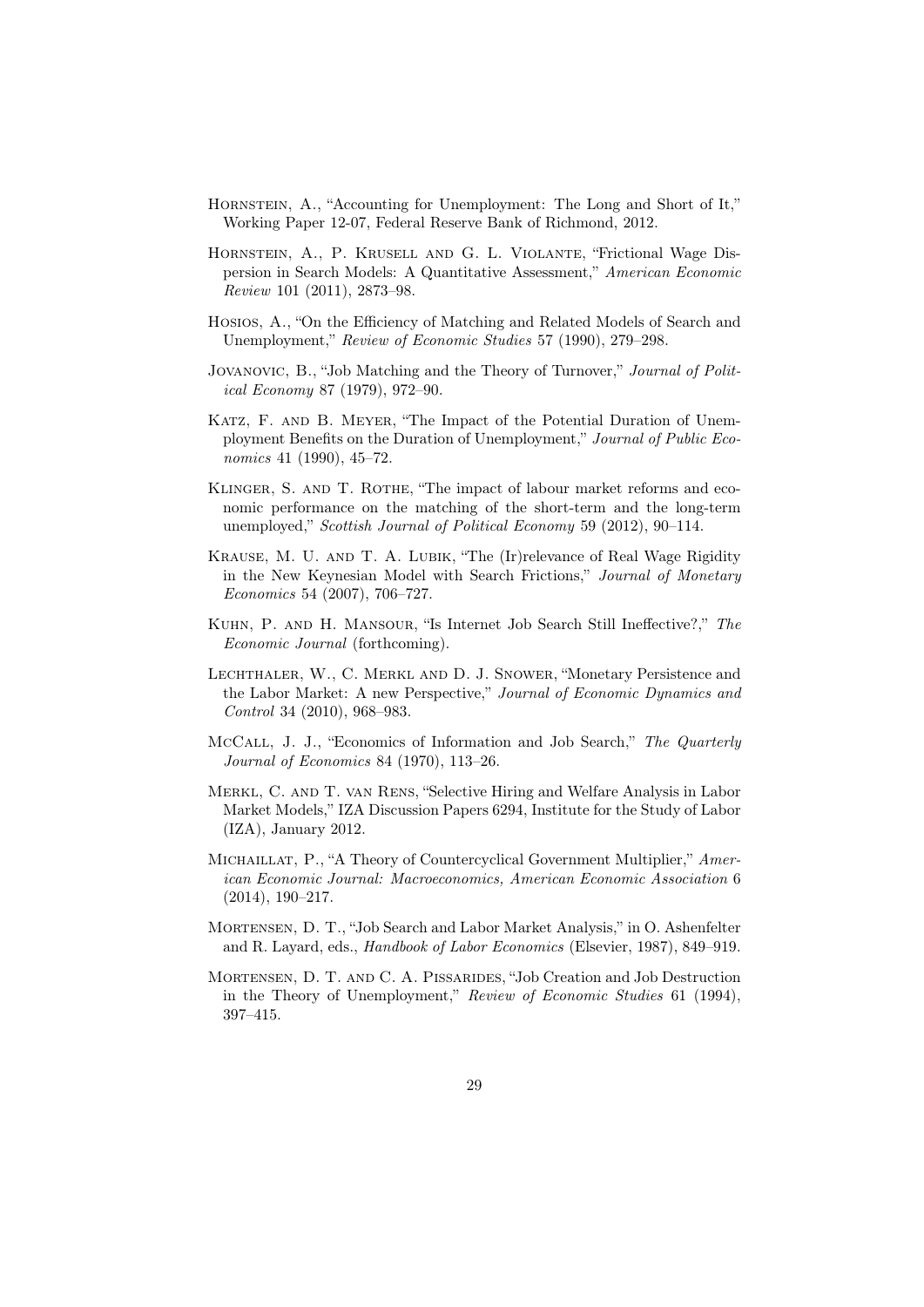- NORDMEIER, D., "Worker flows in Germany: Inspecting the Time Aggregation Bias," *Labour Economics* 28 (2014), 70–83.
- PETRONGOLO, B. AND C. A. PISSARIDES, "Looking into the Black Box: A Survey of the Matching Function," *Journal of Economic Literature* 39 (2001), 390–431.
- Pissarides, C. A., *Equilibrium Unemployment Theory*, 2 edition (The MIT Press, 2000).
- Poeschel, F., "The Time Trend in the Matching Function," IAB Discussion Paper 03, 2012.
- Schmieder, J. F., T. von Wachter and S. Bender, "The Effects of Extended Unemployment Insurance Over the Business Cycle: Evidence from Regression Discontinuity Estimates Over 20 Years," *The Quarterly Journal of Economics* 127 (2012), 701–752.
- SHIMER, R., "The Cyclical Behavior of Equilibrium Unemployment and Vacancies," *American Economic Review* 95 (2005), 25–49.

———, "Reassessing the Ins and Outs of Unemployment," *Review of Economic Dynamics* 15 (2012), 127–148.

- THOMAS, C. AND F. ZANETTI, "Labor Market Reform and Price Stability: An Application to the Euro Area," *Journal of Monetary Economics* 56 (2009), 885–899.
- Wichert, L. and R. Wilke, "Which Factors Safeguard Employment?: An Analysis with Misclassified German Register Data," *Journal of the Royal Statistical Society* (2012).
- ZANETTI, F., "Labor Market Institutions and Aggregate Fluctuations in a Search and Matching Model," *European Economic Review* 55 (2011), 644– 658.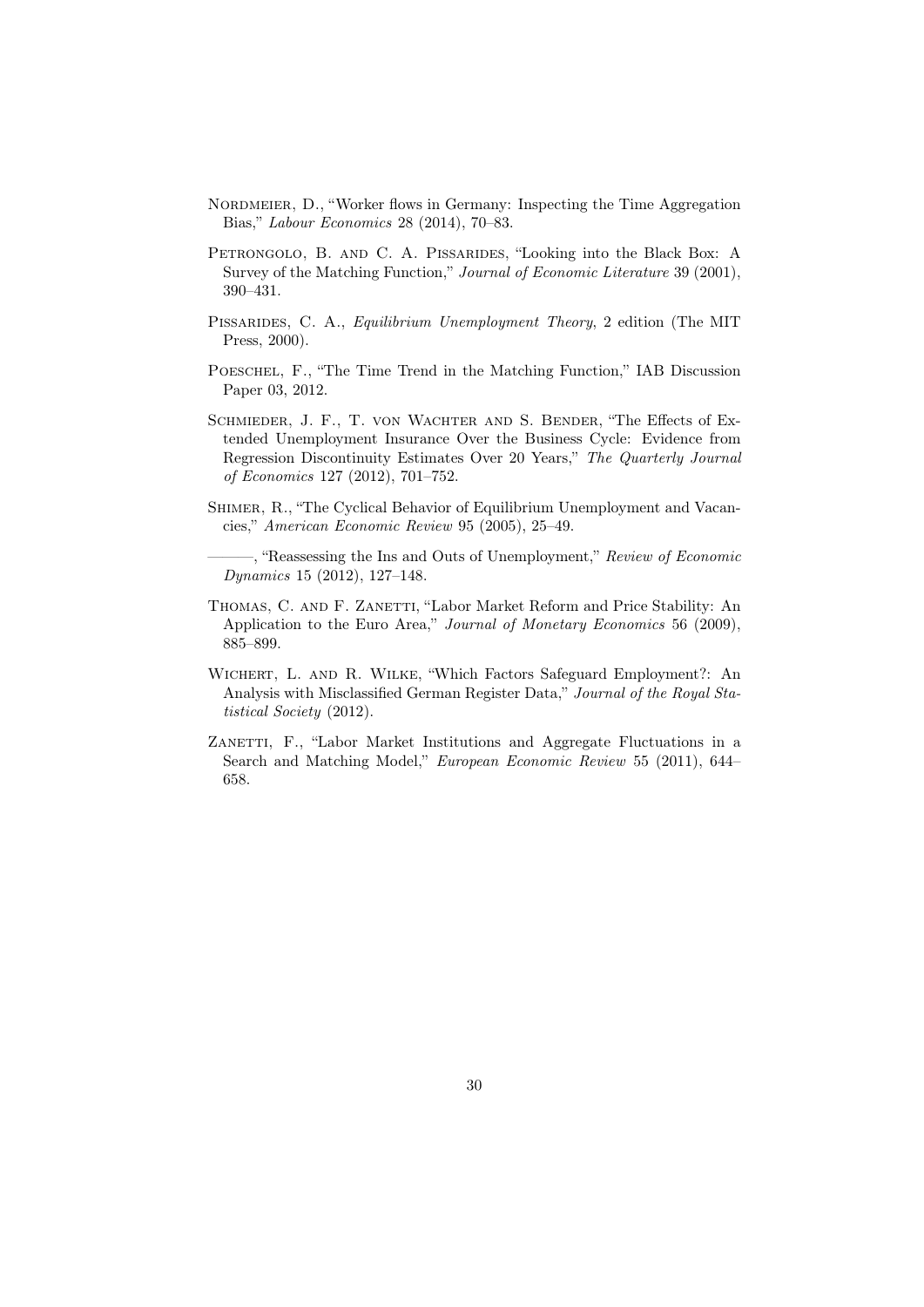## A Illustration



Figure 6

B Theory: Derivations

This Appendix proceeds in three steps. First, we show the intermediate steps for the results in Section 2. This corresponds to the case where the idiosyncratic shocks is only drawn during the first period of employment. Second, we show that the result also holds for a model with an *iid* shock in each period of employment, i.e. a model with endogenous separations (an assumption conventionally used in search and matching models with endogenous separations). Third, we show that the result does not change when workers draw an idiosyncratic shock realization at the beginning of their employment span and this realization does not change over time (an assumption conventionally used for the wage offer distribution in search models).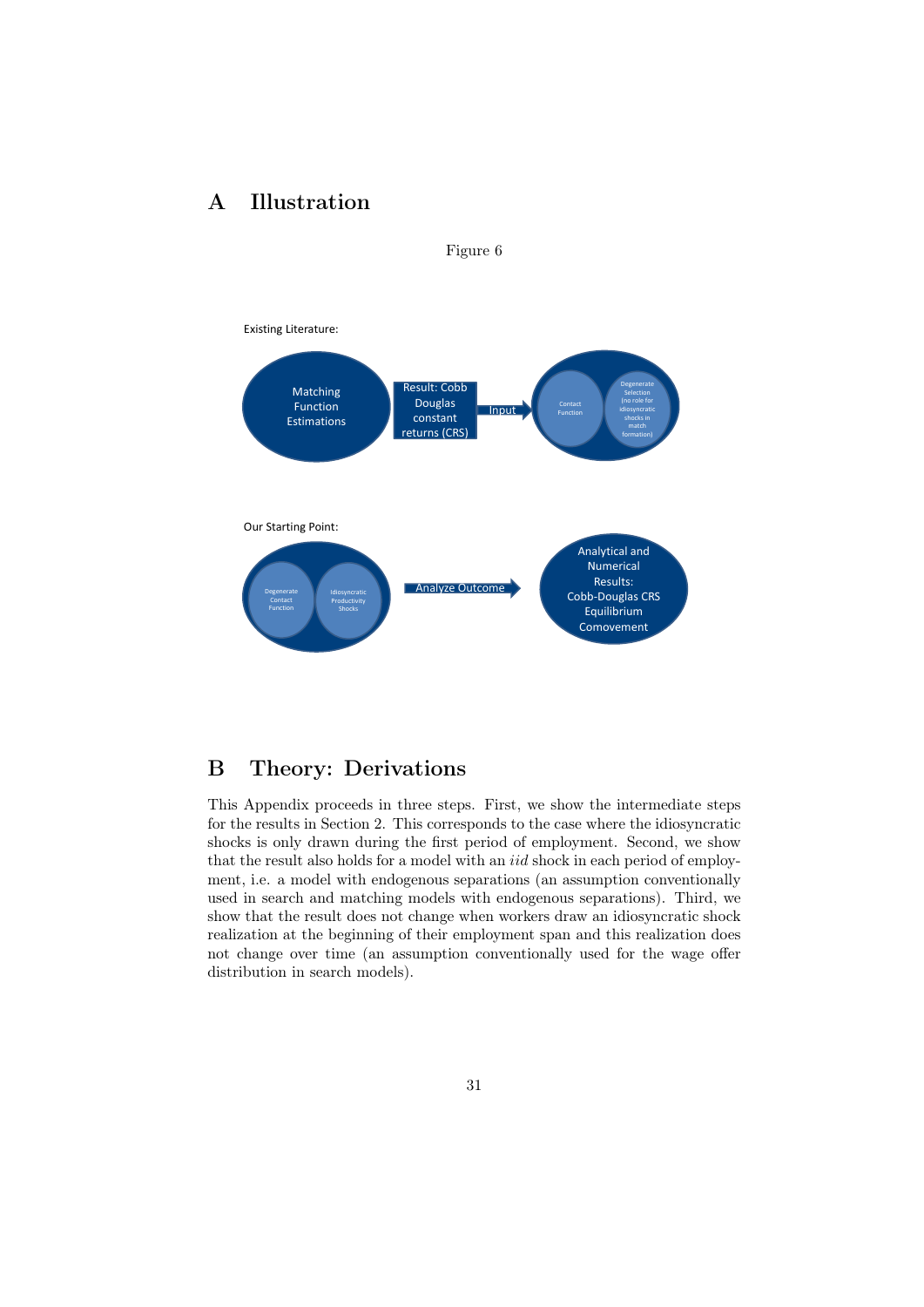### B.1 Baseline Results

In steady state, our model can be described by four equations: for the wage, the cutoff point, the selection rate, and the vacancy free entry condition.

$$
w(\varepsilon_i) = \bar{w} + \alpha \varepsilon_i \tag{30}
$$

with

$$
\bar{w} = \omega(a, \eta, \theta, x),\tag{31}
$$

$$
\tilde{\varepsilon} = \frac{\bar{w} - a}{(1 - \delta(1 - \phi))} + \alpha \tilde{\varepsilon},\tag{32}
$$

$$
\eta = \int_{\tilde{\varepsilon}}^{\infty} f(\varepsilon) d\varepsilon, \tag{33}
$$

$$
\theta = \frac{p\eta}{\kappa} \left( \frac{a - \bar{w}}{1 - \delta(1 - \phi)} + \frac{(1 - \alpha) \int_{\tilde{\varepsilon}}^{\infty} \varepsilon f(\varepsilon) d\varepsilon}{\eta} \right). \tag{34}
$$

We account for very general wage formations, with  $\bar{w}$  denoting the wage net of contemporaneous idiosyncratic productivity. We allow it to depend on all the endogenous variables. *x* could be a vector of exogenous shocks and parameters, such as unemployment compensation.

We can simplify the equations for the cutoff point and market tightness further:

$$
\tilde{\varepsilon} = \frac{\bar{w} - a}{\left(1 - \delta\left(1 - \phi\right)\right)\left(1 - \alpha\right)},\tag{35}
$$

$$
\theta = (1 - \alpha) \frac{p\eta}{\kappa} \left( \frac{\int_{\tilde{\varepsilon}}^{\infty} \varepsilon f(\varepsilon) d\varepsilon}{\eta} - \tilde{\varepsilon} \right). \tag{36}
$$

Using the implicit function theorem, we can derive the derivatives of all the endogenous variables with respect to productivity.

The first derivative of the selection rate with respect to productivity is

$$
\frac{\partial \eta}{\partial a} = -f\left(\tilde{\varepsilon}\right) \frac{\partial \tilde{\varepsilon}}{\partial a}.\tag{37}
$$

Thus, the elasticity of the job-finding rate with respect to productivity is

$$
\frac{\partial \ln\left(p\eta\right)}{\partial \ln a} = \frac{-f\left(\tilde{\varepsilon}\right)\frac{\partial \tilde{\varepsilon}}{\partial a}a}{\eta}.\tag{38}
$$

The first derivative of market tightness with respect to productivity is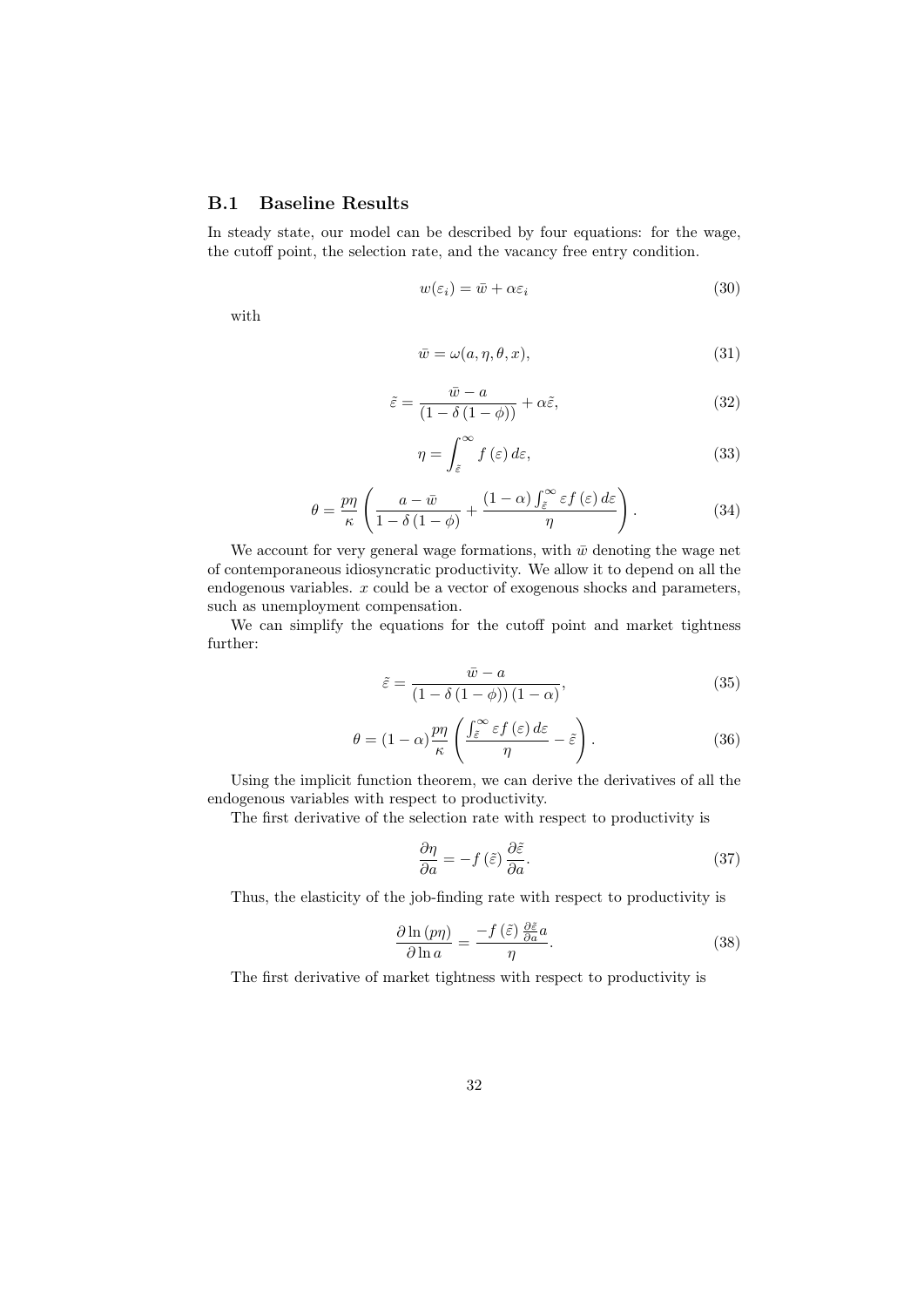$$
\frac{\partial \theta}{\partial a} = -(1 - \alpha) \frac{p}{\kappa} f(\tilde{\varepsilon}) \frac{\partial \tilde{\varepsilon}}{\partial a} \left( \frac{\int_{\tilde{\varepsilon}}^{\infty} \varepsilon f(\varepsilon) d\varepsilon}{\eta} - \tilde{\varepsilon} \right) + \tag{39}
$$

$$
(1 - \alpha) \frac{p\eta}{\kappa} \left( \frac{-\tilde{\varepsilon} f(\tilde{\varepsilon}) \frac{\partial \tilde{\varepsilon}}{\partial a} \eta + f(\tilde{\varepsilon}) \frac{\partial \tilde{\varepsilon}}{\partial a} \int_{\tilde{\varepsilon}}^{\infty} \varepsilon f(\varepsilon) \, d\varepsilon}{\eta^2} - \frac{\partial \tilde{\varepsilon}}{\partial a} \right). \tag{40}
$$

Simplified:

$$
\frac{\partial \theta}{\partial a} = - (1 - \alpha) \frac{p \eta}{\kappa} \left( \frac{\partial \tilde{\varepsilon}}{\partial a} \right). \tag{41}
$$

Thus, the elasticity of market tightness with respect to productivity is

$$
\frac{\partial \ln \theta}{\partial \ln a} = \frac{-\frac{\partial \tilde{\varepsilon}}{\partial a} a}{\frac{\int_{\tilde{\varepsilon}}^{\infty} \varepsilon f(\varepsilon) d\varepsilon}{\eta} - \tilde{\varepsilon}}.
$$
\n(42)

The first derivative of the cutoff point with respect to productivity is given  $by:39$ 

$$
\frac{\partial \tilde{\varepsilon}}{\partial a} = \frac{\omega_a' - 1}{(1 - \alpha)(1 - \delta(1 - \phi)) + f(\tilde{\varepsilon})\omega_{\eta}' + (1 - \alpha)\omega_{\theta}'}.\tag{43}
$$

This term should be strictly smaller than zero for interesting cases. Imagine, for example, that the wage is given by  $\bar{w} = \alpha(a + \kappa \theta) + (1 - \alpha)b$ . In this case  $\partial \tilde{\varepsilon}/\partial a = (-1/((1 - \delta(1 - \phi)) + \kappa \alpha)) < 0.$ 

We can now combine (38) and (42) to obtain the elasticity of the job-finding rate with respect to market tightness:

$$
\frac{\partial \ln{(p\eta)}}{\partial \ln \theta} = \frac{\frac{-f(\tilde{\varepsilon})\frac{\partial \tilde{\varepsilon}}{\partial a}a}{\eta}}{\frac{\frac{\partial \tilde{\varepsilon}}{\partial a}af(\tilde{\varepsilon})}{\eta}}}{\frac{f(\tilde{\varepsilon})}{\eta} \left(\frac{\int_{\tilde{\varepsilon}}^{\infty} \varepsilon f(\varepsilon) d\varepsilon}{\eta} - \tilde{\varepsilon}\right)}{\eta}} = \frac{f(\tilde{\varepsilon})}{\eta} \left(\frac{\int_{\tilde{\varepsilon}}^{\infty} \varepsilon f(\varepsilon) d\varepsilon}{\eta} - \tilde{\varepsilon}\right)
$$

$$
= \frac{\partial \frac{\int_{\tilde{\varepsilon}}^{\infty} \varepsilon f(\varepsilon) d\varepsilon}{\eta}}{\partial \tilde{\varepsilon}}.
$$

 $^{39}\omega'_{y}$  denotes the partial derivative of  $\omega$ , the wage function, with respect to the variable *y*.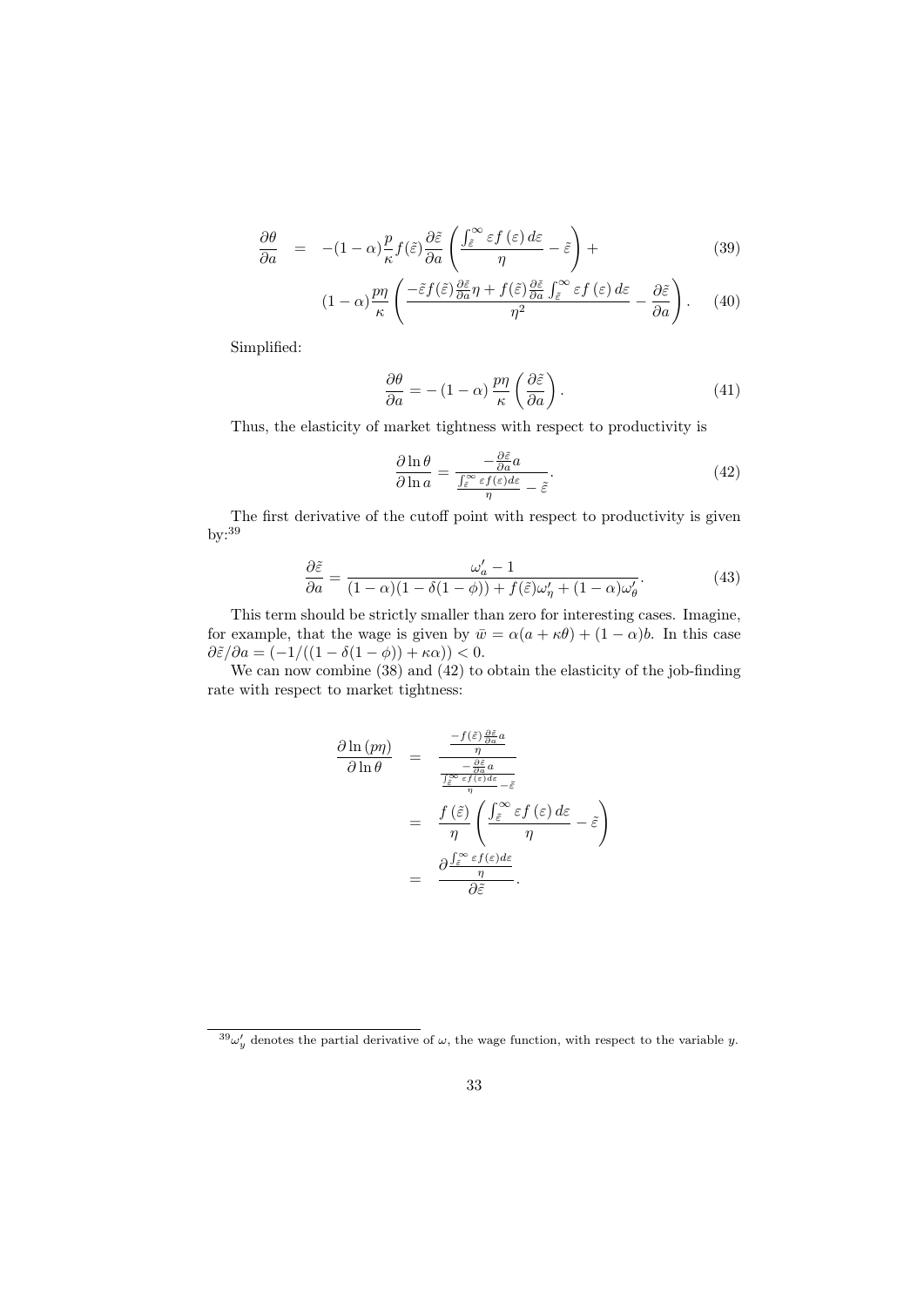### B.2 Endogenous Separations

With endogenous separations, the cutoff point is

$$
\tilde{\varepsilon} = \bar{w} - a + \alpha \tilde{\varepsilon} + \delta (1 - \phi(\tilde{\varepsilon})) \left( \bar{w} - a - \frac{(1 - \alpha) \int_{\tilde{\varepsilon}}^{\infty} \varepsilon f(\varepsilon) d\varepsilon}{(1 - \phi(\tilde{\varepsilon}))} \right)
$$
(44)

$$
+\delta^2 (1 - \phi)^2 \left(\bar{w} - a - \frac{(1 - \alpha) \int_{\tilde{\varepsilon}}^{\infty} \varepsilon f(\varepsilon) d\varepsilon}{(1 - \phi(\tilde{\varepsilon}))}\right) + \dots
$$
 (45)

$$
\tilde{\varepsilon} = \frac{\left(\bar{w} - a - \delta\left(1 - \phi\left(\tilde{\varepsilon}\right)\right)\left(1 - \alpha\right) \frac{\int_{-\infty}^{\tilde{\varepsilon}} \varepsilon f(\varepsilon) d\varepsilon}{1 - \phi(\tilde{\varepsilon})}\right)}{\left(1 - \delta\left(1 - \phi\left(\tilde{\varepsilon}\right)\right)\right)\left(1 - \alpha\right)}.\tag{46}
$$

As usual, the selection rate is

$$
\eta = \int_{\tilde{\varepsilon}}^{\infty} f(\varepsilon) d\varepsilon. \tag{47}
$$

The elasticity of the job-finding rate with respect to productivity is

$$
\frac{\partial \ln\left(p\eta\right)}{\partial \ln a} = \frac{-f\left(\tilde{\varepsilon}\right)\frac{\partial \tilde{\varepsilon}}{\partial a}a}{\eta}.\tag{48}
$$

With endogenous separations, market tightness is:

$$
\theta = \frac{p\eta}{\kappa} \left( \frac{a - \bar{w} + \frac{(1-\alpha)\int_{\tilde{\varepsilon}}^{\infty} \varepsilon f(\varepsilon) d\varepsilon}{1 - \delta(1 - \phi(\tilde{\varepsilon}))} }{1 - \delta(1 - \phi(\tilde{\varepsilon}))} \right) \tag{49}
$$

$$
= \left(1 - \alpha\right) \frac{p\eta}{\kappa} \left( \frac{\int_{\tilde{\varepsilon}}^{\infty} \varepsilon f\left(\varepsilon\right) d\varepsilon}{\left(1 - \phi\left(\tilde{\varepsilon}\right)\right)} - \tilde{\varepsilon} \right). \tag{50}
$$

Taking into account that  $\eta = 1 - \phi$  in this setting, we obtain:

$$
\frac{\partial \theta}{\partial a} = -(1 - \alpha) \frac{p}{\kappa} f(\tilde{\varepsilon}) \frac{\partial \tilde{\varepsilon}}{\partial a} \left( \frac{\int_{\tilde{\varepsilon}}^{\infty} \varepsilon f(\varepsilon) d\varepsilon}{\eta} - \tilde{\varepsilon} \right) + \tag{51}
$$

$$
(1 - \alpha) \frac{p\eta}{\kappa} \left( \frac{-\tilde{\varepsilon} f(\tilde{\varepsilon}) \frac{\partial \tilde{\varepsilon}}{\partial a} \eta + f(\tilde{\varepsilon}) \frac{\partial \tilde{\varepsilon}}{\partial a} \int_{\tilde{\varepsilon}}^{\infty} \varepsilon f(\varepsilon) d\varepsilon}{\eta^2} - \frac{\partial \tilde{\varepsilon}}{\partial a} \right). \tag{52}
$$

After some algebra:

$$
\frac{\partial \theta}{\partial a} = - (1 - \alpha) \frac{p \eta}{\kappa} \left( \frac{\partial \tilde{\varepsilon}}{\partial a} \right).
$$
 (53)

Thus, the elasticity of market tightness with respect to productivity is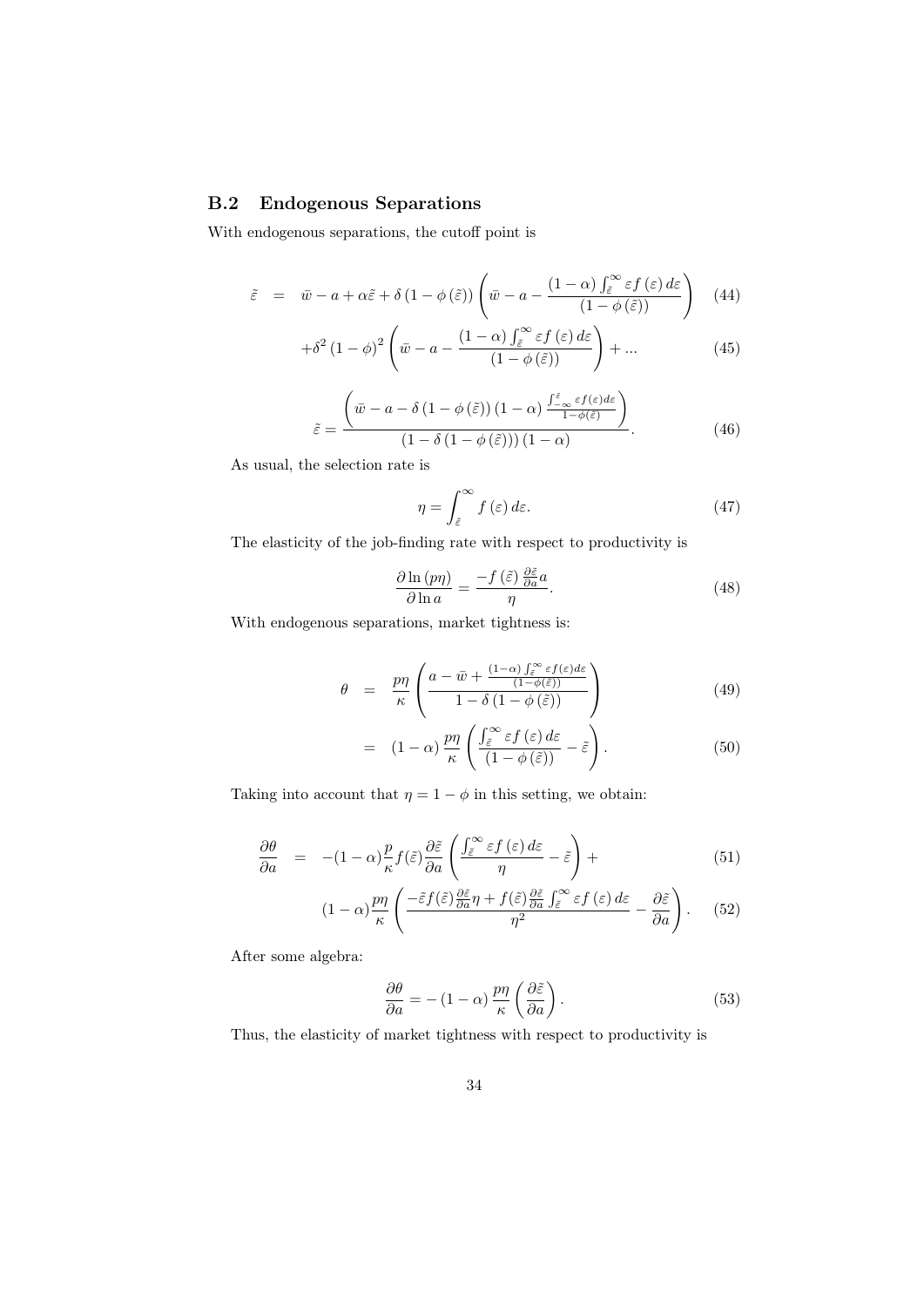$$
\frac{\partial \ln \theta}{\partial \ln a} = \frac{-\frac{\partial \tilde{\varepsilon}}{\partial a} a}{\frac{\int_{\tilde{\varepsilon}}^{\infty} \varepsilon f(\varepsilon) d\varepsilon}{\eta} - \tilde{\varepsilon}}.
$$
\n(54)

Combining equations (48) and (54), we obtain the heterogeneity based matching function:

$$
\frac{\partial \ln (p\eta)}{\partial \ln \theta} = \frac{\frac{-f(\tilde{\varepsilon})\frac{\partial \tilde{\varepsilon}}{\partial a}a}{\eta}}{\frac{\frac{\partial \tilde{\varepsilon}}{\partial a} \exp{\theta}a}{\eta}} = \frac{f(\tilde{\varepsilon})\sqrt{\frac{\partial \tilde{\varepsilon}}{\partial a}a}}{\eta} - \tilde{\varepsilon}} = \frac{f(\tilde{\varepsilon})\sqrt{\frac{\int \tilde{\varepsilon}}{\tilde{\varepsilon}} f(\varepsilon) d\varepsilon}}{\eta} - \tilde{\varepsilon}} - \frac{\partial \frac{\int \tilde{\varepsilon}}{\tilde{\varepsilon}} f(\varepsilon) d\varepsilon}{\eta}}{\partial \tilde{\varepsilon}}.
$$

## B.3 Same Idiosyncratic Shock for the Entire Employment Span

$$
\tilde{\varepsilon} = \bar{w} - a + \alpha \tilde{\varepsilon} + \delta \left( 1 - \phi \right) \left( \bar{w} - a - (1 - \alpha) \, \tilde{\varepsilon} \right) + \delta^2 \left( 1 - \phi \right)^2 \left( \bar{w} - a - (1 - \alpha) \, \tilde{\varepsilon} \right) + \dots
$$
\n(55)

$$
\tilde{\varepsilon} = \frac{\bar{w} - a}{1 - \alpha}.\tag{56}
$$

Selection Rate:

$$
\eta = \int_{\tilde{\varepsilon}}^{\infty} f(\varepsilon) d\varepsilon. \tag{57}
$$

The elasticity of the job-finding rate with respect to unemployment is

$$
\frac{\partial \ln\left(p\eta\right)}{\partial \ln a} = \frac{-f\left(\tilde{\varepsilon}\right)\frac{\partial \tilde{\varepsilon}}{\partial a}a}{\int_{\tilde{\varepsilon}}^{\infty} f\left(\varepsilon\right) d\varepsilon}.\tag{58}
$$

Market tightness:

$$
\theta = \frac{p\eta}{\kappa} \left( \frac{a - \bar{w} + \frac{(1 - \alpha)\int_{\tilde{\epsilon}}^{\infty} \varepsilon f(\varepsilon) d\varepsilon}{(1 - \delta(1 - \phi))} }{(1 - \delta(1 - \phi))} \right) \tag{59}
$$

$$
= \frac{(1-\alpha)}{1-\delta(1-\phi)} \frac{p\eta}{\kappa} \left( \frac{\int_{\tilde{\varepsilon}}^{\infty} \varepsilon f(\varepsilon) d\varepsilon}{(1-\phi)} - \tilde{\varepsilon} \right). \tag{60}
$$

Using  $\eta = 1 - \phi$ , we get: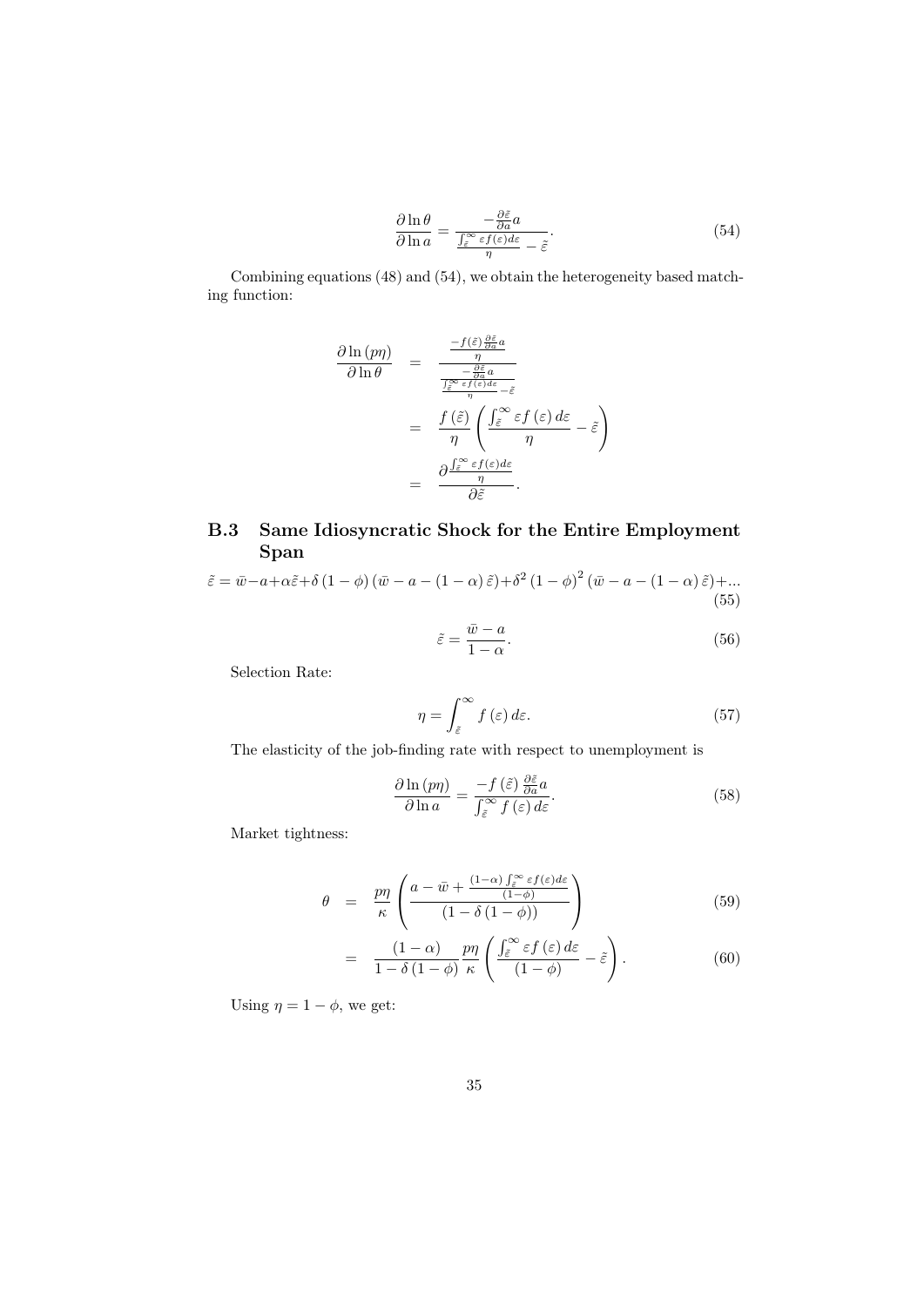$$
\frac{\partial \theta}{\partial a} = -\frac{(1-\alpha)}{1-\delta(1-\phi)} \frac{p}{\kappa} f(\tilde{\varepsilon}) \frac{\partial \tilde{\varepsilon}}{\partial a} \left( \frac{\int_{\tilde{\varepsilon}}^{\infty} \varepsilon f(\varepsilon) d\varepsilon}{\eta} - \tilde{\varepsilon} \right) + \tag{61}
$$

$$
\frac{(1-\alpha)}{1-\delta(1-\phi)}\frac{p\eta}{\kappa}\left(\frac{-\tilde{\varepsilon}f(\tilde{\varepsilon})\frac{\partial\tilde{\varepsilon}}{\partial a}\eta+f(\tilde{\varepsilon})\frac{\partial\tilde{\varepsilon}}{\partial a}\int_{\tilde{\varepsilon}}^{\infty}\varepsilon f(\varepsilon)\,d\varepsilon}{\eta^2}-\frac{\partial\tilde{\varepsilon}}{\partial a}\right). \tag{62}
$$

After some algebra, we obtain:

$$
\frac{\partial \theta}{\partial a} = -\frac{(1-\alpha)}{(1-\delta(1-\phi))} \frac{p\eta}{\kappa} \left(\frac{d\tilde{\varepsilon}}{da}\right). \tag{63}
$$

Thus, the elasticity is

$$
\frac{\partial \ln \theta}{\partial \ln a} = \frac{-\left(\frac{d\tilde{\varepsilon}}{da}\right)a}{\left(\frac{\int_{\tilde{\varepsilon}}^{\infty} \varepsilon f(\varepsilon) d\varepsilon}{\eta} - \tilde{\varepsilon}\right)}.
$$
(64)

Combining equations (58) and (64), we obtain the heterogeneity based matching function:

$$
\frac{\partial \ln (p\eta)}{\partial \ln \theta} = \frac{\frac{-f(\tilde{\varepsilon})\frac{\partial \tilde{\varepsilon}}{\partial a}a}{\eta}}{\frac{\frac{\partial \tilde{\varepsilon}}{\partial a} \exp{\theta}a}{\eta}} = \frac{f(\tilde{\varepsilon})\left(\frac{\int \tilde{\varepsilon}^{\infty} \varepsilon f(\varepsilon)d\varepsilon}{\eta} - \tilde{\varepsilon}\right)}{\eta} = \frac{f(\tilde{\varepsilon})}{\eta} \left(\frac{\int \tilde{\varepsilon}^{\infty} \varepsilon f(\varepsilon)d\varepsilon}{\eta} - \tilde{\varepsilon}\right)
$$

$$
= \frac{\partial \frac{\int \tilde{\varepsilon}^{\infty} \varepsilon f(\varepsilon)d\varepsilon}{\eta}}{\partial \tilde{\varepsilon}}.
$$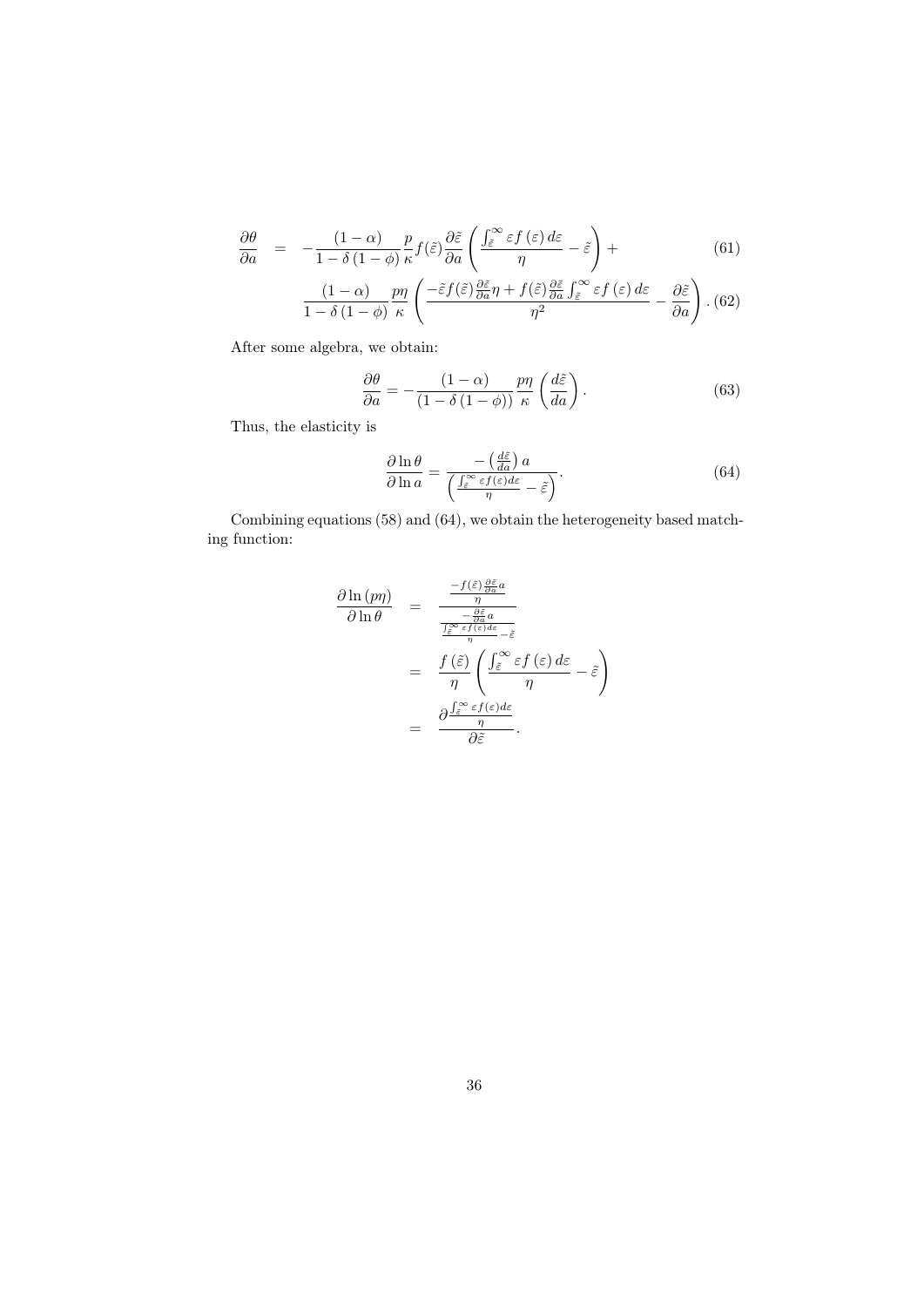## C Data Description

The German administrative database provides coherent definitions of the matching function variables. We use monthly data over the time period from 1993 to 2007. Matches and unemployment are obtained from the Sample of Integrated Labor Market Biographies (SIAB). The SIAB is a 2% random sample of all German residents who are registered by the Federal Employment Agency because of paying social security contributions or receiving unemployment benefits (see Dorner et al., 2010). Unemployment benefits may cover contribution-based benefits, means-tested benefits and income maintenance during training. We use an adjusted measure of unemployment benefit receipt according to Fitzenberger and Wilke (2010) to determine the unemployment stock. Matches are defined as transitions from unemployment to employment subject to social security. Even though marginal employment has become subject to social security since 1999, we do not consider this kind of employment as it is often ascribed to a stepping stone into regular jobs. The number of matches is calculated continuously, i.e. we take into account every daily transition. Hence, we do not neglect any job findings that are reversed within a month. See Nordmeier (2014) for more details on the time series.

Vacancies are taken from the official statistics and cover open positions that are reported to the Federal Employment Agency. The reported vacancies account for about 30-40% of overall vacancies in Germany. However, an adjustment of the reported vacancies by using the reporting rate of the IAB Job Vacancy Survey would not affect our estimation results because the reporting rate does not show a cyclical pattern in our observation period.

For our calibration exercise, we exploit the wage information included in the SIAB. Wages are shown as the employee's gross daily wage in Euros, which was calculated from the fixed-period earnings reported by the employer and the duration of the employment period in calendar days. Because we focus on new full-time jobs, we only consider wages above the marginal part-time income threshold. We use the consumer price index (CPI) from the National Accounts to obtain real daily wages.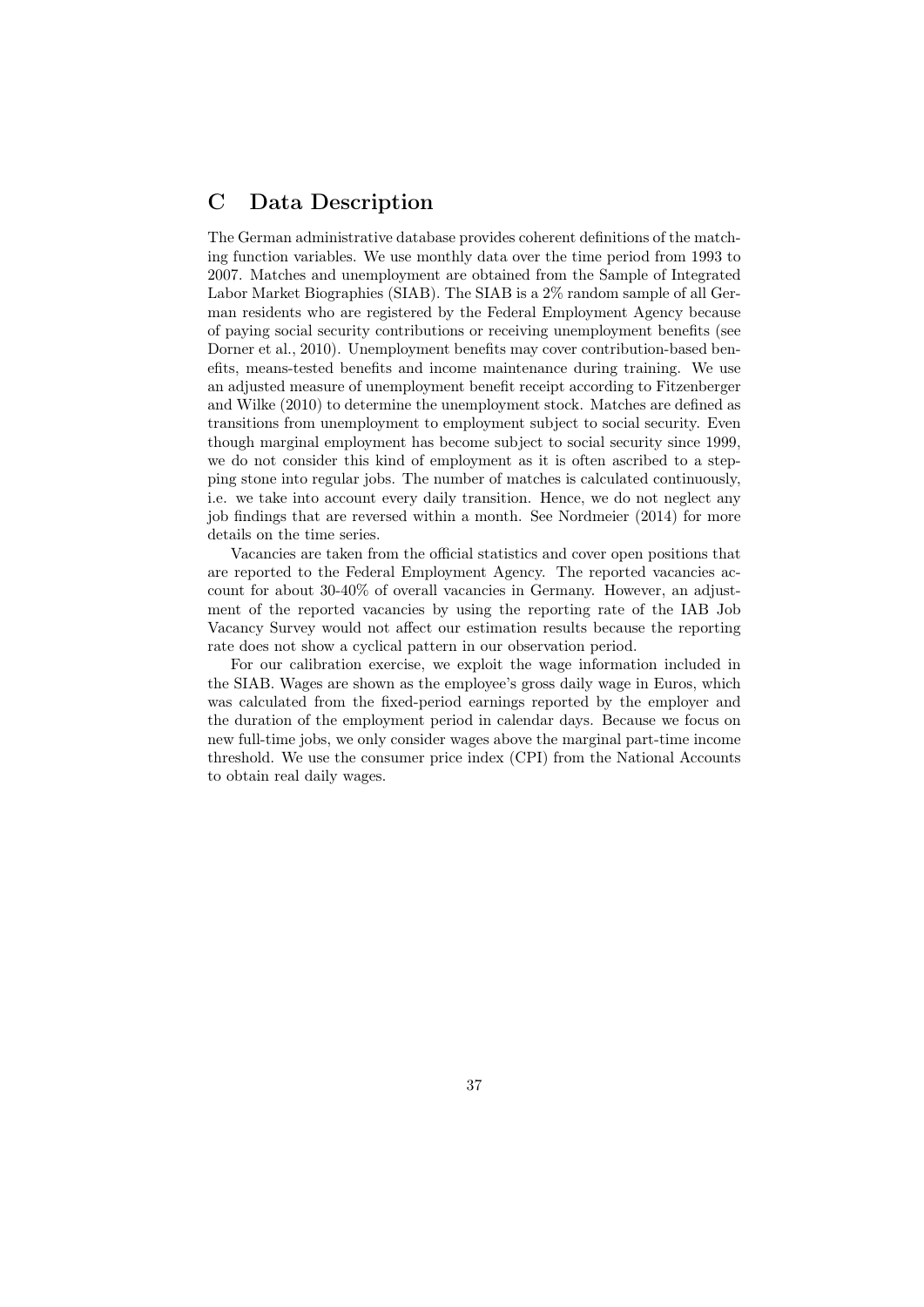| Variables       | Extracted       | Definition                                      |  |
|-----------------|-----------------|-------------------------------------------------|--|
|                 | series          |                                                 |  |
| Unemployment    | long            | Share of long-term unemployed,                  |  |
| duration        |                 | i.e. unemployment duration $\geq 1$ year        |  |
| Age             | $\gamma$        | Share of unemployed with age $\leq 25$ years    |  |
|                 | old             | Share of unemployed with age $\geq 55$ years    |  |
| Education       | low-skilled     | Share of unemployed without vocational          |  |
|                 |                 | training (acc. to Fitzenberger et al., $2005$ ) |  |
|                 | $high$ -skilled | Share of unemployed with university degree      |  |
|                 |                 | (acc. to Fitzenberger et al., $2005$ )          |  |
| Nationality     | foreign         | Share of unemployed with immigration            |  |
|                 |                 | background (see Wichert and Wilke, 2012)        |  |
| Gender          | female          | Share of female unemployed                      |  |
| Family status   | married         | Share of married unemployed                     |  |
|                 | child           | Share of unemployed with at least one child     |  |
| Benefit receipt | UB I            | Share of contribution-based unemployment        |  |
|                 |                 | benefits recipients (unemployment benefits I)   |  |

Table C.1: Description of control variables

Data source: SIAB.

## D Parametrization of the Model

We parametrize the model on a monthly basis. For an overview of targets and parameters see Table D.2 and D.3. Aggregate productivity in steady state is normalized to 1. In all dynamic versions of the model productivity follows an AR(1) process with a correlation coefficient of 0.95 and a standard deviation for the shock of 0.44%. We have estimated these values from productivity data from the German National Accounts.<sup>40</sup> The discount factor is  $0.99^{\frac{1}{3}}$ . We set the value of non-work to 0.8. Unemployment benefits for short-term unemployed in Germany are 60 or 67% of the last net wage. Our value takes into account that there is a value of home production. Although this value is high compared to standard US calibrations, most workers are far from indifferent between working and not working.

In line with our data we set the separation rate to 1% and target an overall job-finding rate of 5% per month. Market tightness in the data is 0.09. Vacancy posting costs are chosen to hit this target. The value of market tightness in our data seems very low. This is partly due to the fact that we only consider reported vacancies. However, the level of market tightness, and hence kappa, is a matter of scaling only and does not affect any of our results. The relatively high values of vacancy posting costs are also due to the very low flow rates of the German labor market and to the fact that we abstain from hiring costs in this

<sup>40</sup>Productivity: Output per hours worked from the Federal Statistical Office (*Statistisches Bundesamt*), 1991Q1 to 2013Q1.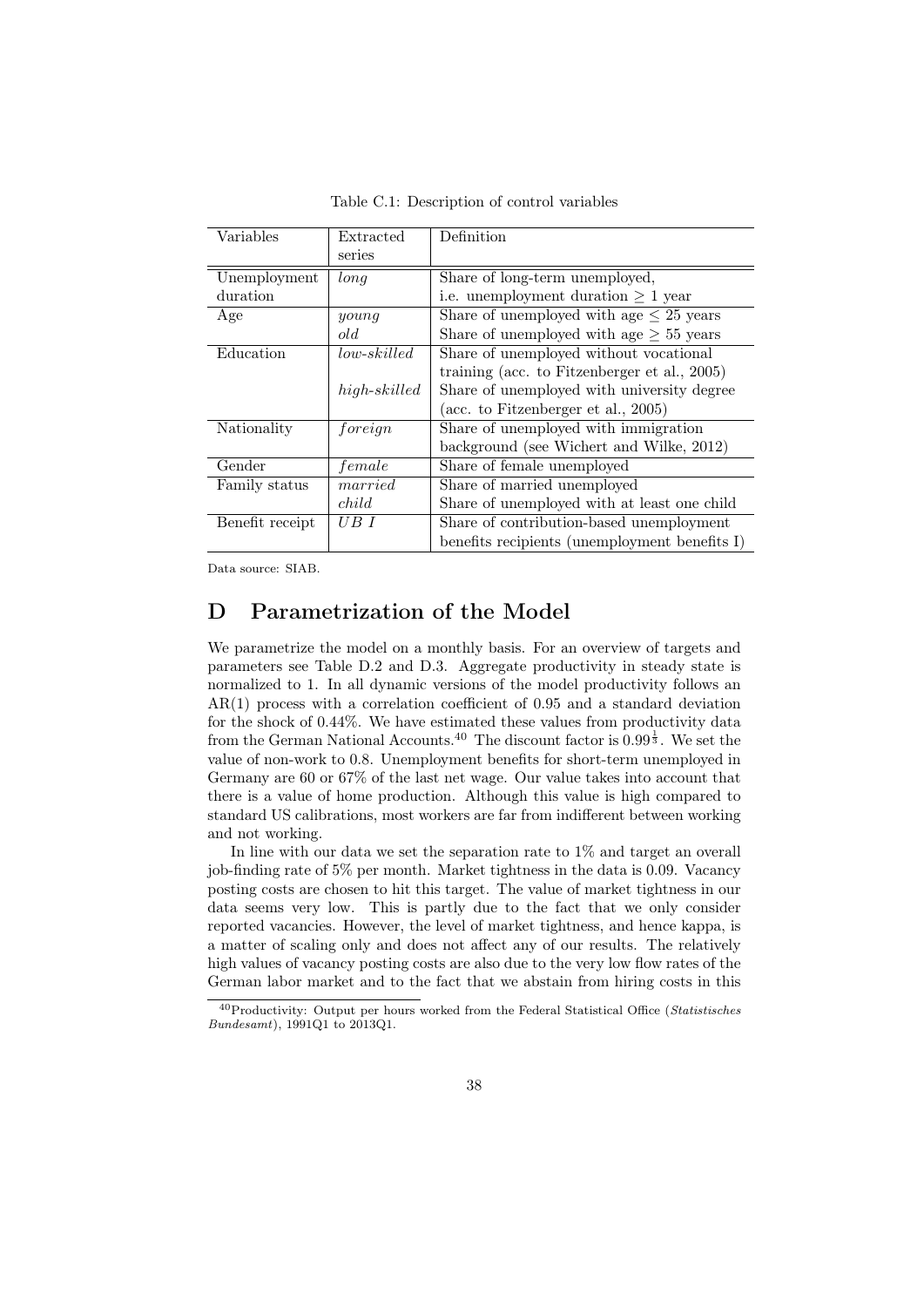model. In all model versions with a Cobb-Douglas contact function we target an overall elasticity of matches with respect to vacancies of 0.35 in line with our estimated matching function. Taking the distribution of the idiosyncratic shock, market tightness and the job-finding rate as given, this determines the value of the contact efficiency parameter.

Wages are determined by Nash bargaining, which ensures private match efficiency. We set the bargaining power of workers to 0.5. Most of our findings are robust to the exact value of the bargaining power. It only matters for the calibration of the variance of idiosyncratic productivity, and hence for amplification.

We calibrate the distribution of idiosyncratic productivity from the distribution of individual entry wages. If there is some proportionality between wages and idiosyncratic productivity, the distribution of the latter is a scaled version of the former. We fit a logistic distribution to the wage data. A nice feature of the logistic distribution is that the derivative of the conditional expectation - the term that determines the elasticity of matches with respect to vacancies - is uniquely determined by the cumulative density to the right of the cutoff point (i.e. the selection rate). The 1st, 5th, and 10th percentile of our wages correspond to selection rates of 0.956, 0.921, and 0.885 in the fitted distribution. Note that these do not necessarily correspond to the real selection rate as we do not know the number of workers to the left of the distribution. However, for the dynamics of our model it is irrelevant whether we have a low selection rate with a high contact rate or vice versa. What matters is the shape of the idiosyncratic shock distribution at and to the right of the cutoff point which we calibrate with wage data. The contact rate is set to match the empirical job-finding rate of 5% per month is steady state.

We set the standard deviation of the idiosyncratic shock such that the crosssectional wage dispersion in our model matches the one in the data. The crosssectional wage dispersion in the data is measured by the coefficient of variation (standard deviation divided by the mean) in a given year for our homogeneous reference group. It is around 0.3 and constant across years. Accordingly, we target a standard deviation of wages in our model of 0.3. This implies an unconditional standard deviation of the idiosyncratic shock of  $0.7<sup>41</sup>$  The mean of the idiosyncratic productivity distribution is then determined endogenously to match the relevant selection rate. We interpret the mean of the entrant productivity as fixed ex-post hiring/training costs.

Note that the mean of idiosyncratic productivity seems unrealistically low in our parametrization. Two comments are in order. First, our baseline model is very simple. The mean of the idiosyncratic shock could equally be interpreted as a fixed training or hiring cost. In addition, the influence of unions may lead to larger average wages and there could be fixed costs of production. Including these features would lead to a larger average calibrated idiosyncratic productivity in the first period of employment. Second, our results for the elasticity of

<sup>41</sup>The standard deviation of wages is obtained by scaling with the bargaining power and by conditioning on the realized hires.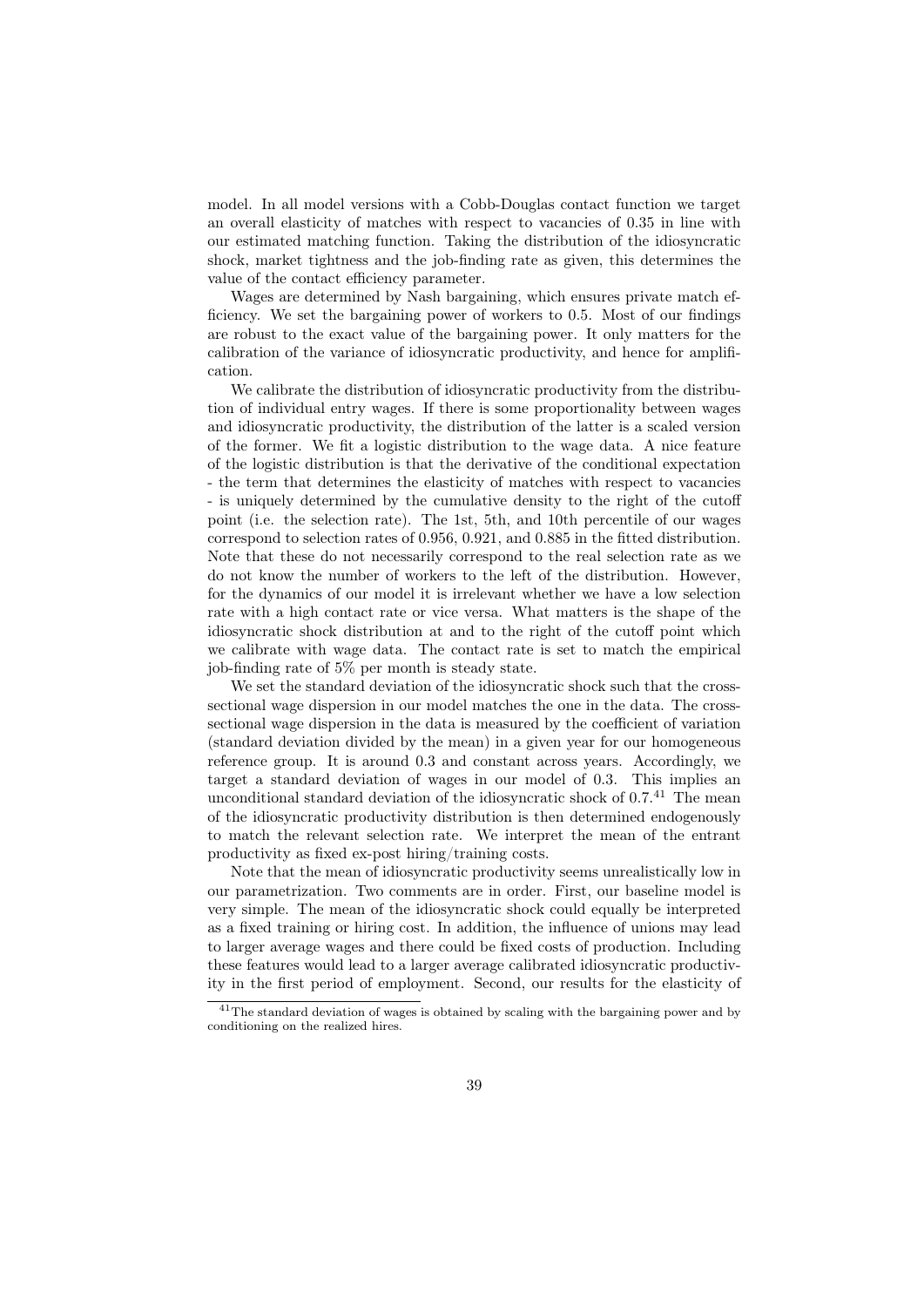the matching function with respect to vacancies are independent of our parametrization strategy. The particular combination of mean and variance for a given selection rate does not matter for our key results. The variance only matters for amplification.

| Parameter             | Value                | Source                 |
|-----------------------|----------------------|------------------------|
| Aggr. productivity    |                      | normalization          |
| AR-coef. productivity | 0.95                 | National Accounts data |
| SD productivity       | 0.0044               | National Accounts data |
| Discount factor       | $0.99^{\frac{1}{3}}$ | set.                   |
| Value of leisure      | 0.8                  | set                    |
| Bargaining power      | 0.5                  | set                    |
| Separation rate       | 0.01                 | SIAB data              |
| Job-finding rate      | 0.05                 | SIAB data              |
| Market tightness      | 0.09                 | SIAB and Vacancy data  |

Table D.2: Comman parameters and targets

Table D.3: Parameters (depending on percentile for lowest wage)

| Parameter               | 1st      | 5th      | 10th     | Source and/or target  |
|-------------------------|----------|----------|----------|-----------------------|
| SD of log dist.         | 0.7      | 0.7      | 0.7      | SIAB data (wages)     |
| Selection rate          | 0.956    | 0.921    | 0.885    | SIAB data (wages)     |
| Mean of log dist.       | $-11.48$ | $-12.09$ | $-12.47$ | selection rate        |
| Vacancy posting cost    | 0.35     | 0.30     | 0.26     | market tightness      |
| Combined model          |          |          |          |                       |
| Contact elast. wrt vac. | 0.24     | 0.17     | 0.09     | match elast, wrt vac. |
| Contact efficiency      | 0.09     | 0.08     | 0.07     | contact rate          |